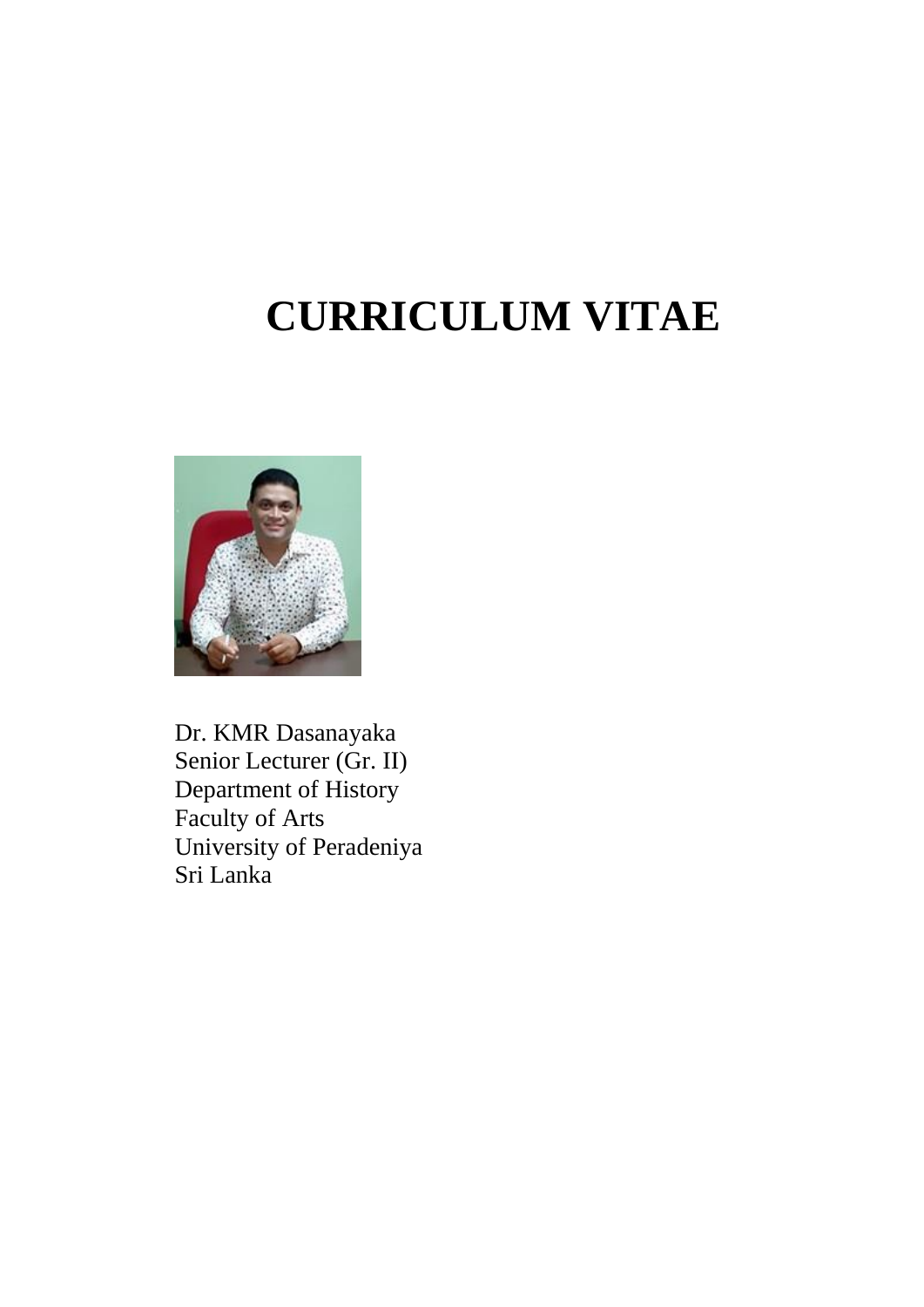## **CURRICULUM VITAE**

| <b>FULL NAME</b>                |                      | <b>KULATUNGA MUDIYANSELAGE</b><br>ROHITHA DASANAYAKA                          |
|---------------------------------|----------------------|-------------------------------------------------------------------------------|
| <b>OFFICIAL ADDRESS</b>         |                      | Department of History,<br>University of Peradeniya,<br>Peradeniya, Sri Lanka. |
| TELEPHONE (MOBILE)              | ÷                    | 00 94 713212616                                                               |
| TELEPHONE (RESIDENCE)           | $\ddot{\phantom{0}}$ | 00 94 812386958/812494423                                                     |
| <b>EMAIL</b>                    | $\ddot{\cdot}$       | kmrdasanayaka@yahoo.com/<br>rohithad@pdn.ac.lk                                |
| <b>HOME AND MAILING ADDRESS</b> | $\ddot{\cdot}$       | 157/1,<br>Gannoruwa,<br>Peradeniya,<br>Sri Lanka.                             |

## **PERSONAL INFORMATION**

| DATE OF BIRTH         | 02.03.1973            |
|-----------------------|-----------------------|
| <b>PLACE OF BIRTH</b> | Kandy                 |
| <b>CITIZENSHIP</b>    | : Sri Lankan          |
| <b>CIVIL STATES</b>   | Married, Two children |

# **EDUCATIONAL BACKGROUND AND ACADEMIC QUALIFICATION**

| 2000 | : Doctor of Philosophy Degree in History from the Madras<br>University, India.                                                               |
|------|----------------------------------------------------------------------------------------------------------------------------------------------|
|      | Topic of Research: Trade Relations between Sri Lanka and West<br>Asia from $7th$ Century A.D. to $15th$ Century A.D.: A Historical<br>Survey |
|      | Research Supervisor: Dr. G. Venkataraman, Professor & Head,<br>Department of History, University of Madras, Chennai, India                   |
| 2004 | : Master of Social Science (Special in History). University of<br>Kelaniya, Sri Lanka.                                                       |
|      | <b>Topic of Research:</b> Trade Relations between Sri Lanka and West<br>Asia from $6^{th}$ Century A.D., to $13^{th}$ Century A.D.           |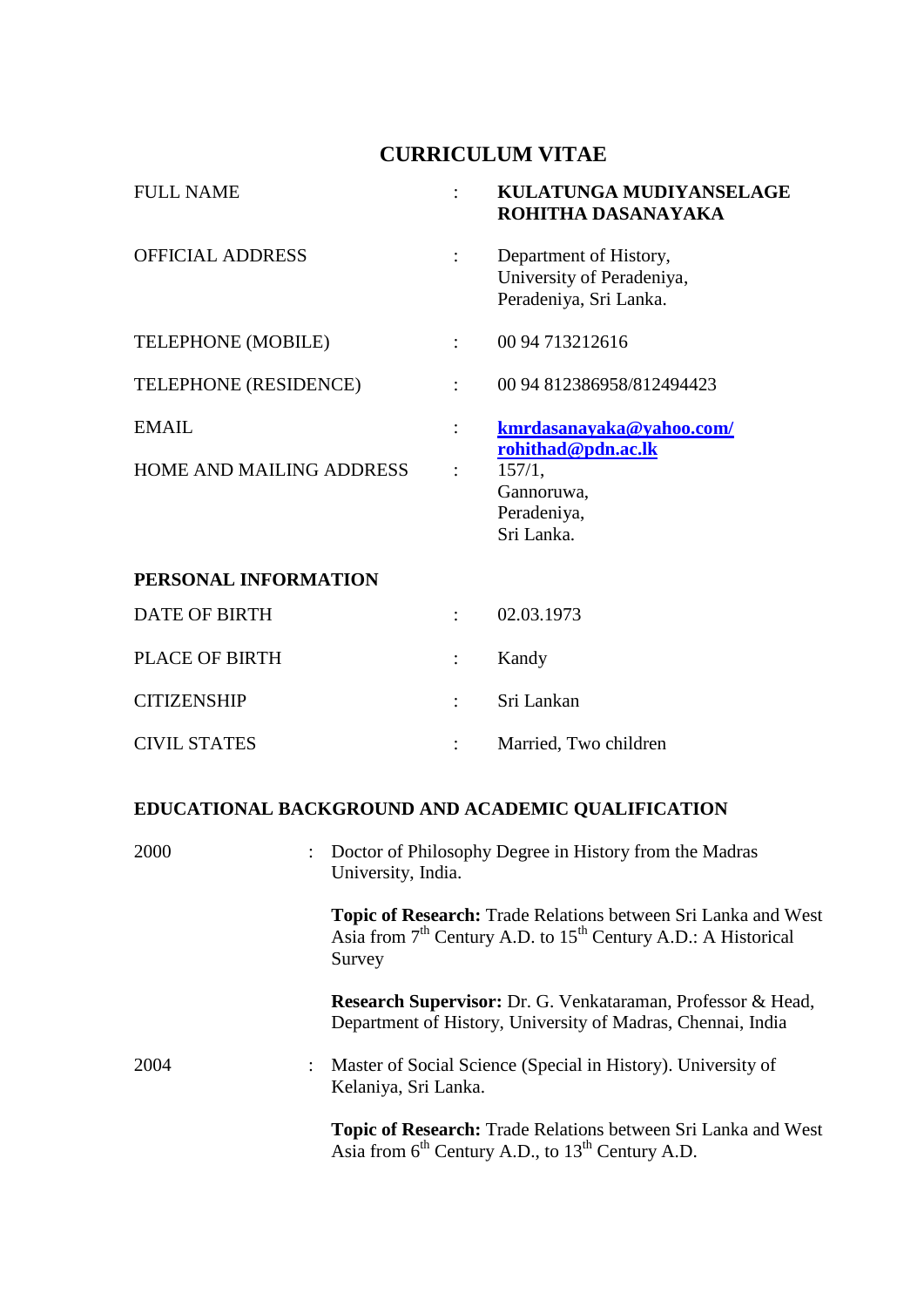**Research Supervisor:** Professor Mangala Ilangasighe, Professor Emeritus, Department of History, University of Kelaniya, Sri Lanka.

## **ACADEMIC DESIGNATIONS: OCCUPATION**

| 2009 up to date | Senior Lecturer Grade II, Department of History, University of<br>Peradeniya, Sri Lanka.     |
|-----------------|----------------------------------------------------------------------------------------------|
| 2001-2009       | : Lecturer, Department of History, University of Peradeniya,<br>Sri Lanka.                   |
| 1999-2001       | Temporary Assistant Lecturer, Department of History, University of<br>Peradeniya, Sri Lanka. |

## **TEACHER TRAINING**

| 2004 | : Completed the training Programme on Teaching Methodology, The |
|------|-----------------------------------------------------------------|
|      | Staff Development Centre, University of Peradeniya, Sri Lanka   |

## **VISITING ACADEMIC POSITIONS**

| $2015$ up to date | : Degree programme in Regional Science and Planning. SANASA<br>Campus Ltd. (SCL) Kegalle, Sri Lanka.        |
|-------------------|-------------------------------------------------------------------------------------------------------------|
| $2015$ up to date | : Department of Humanities, Faculty of Social Sciences and<br>Humanities, Rajarata University of Sri Lanka. |

## **POSTGRADUATE SUPERVISION: AWARDED AND SUBMITTED**

## **M. Phil DEGREE**

| 2018 | <b>Name of the Students:</b> K.A.I.A. De Alwis (HD/M.Phil/12/13/492)                       |
|------|--------------------------------------------------------------------------------------------|
|      | <b>Degree:</b> M.Phil                                                                      |
|      | <b>Institution:</b> Postgraduate Institute<br>of Humanities and Social<br>Sciences (PGIHS) |
|      | <b>Title of the thesis:</b> A Historical Analysis of the war poems of Sri<br>Lanka         |
|      | Date of confirm the degree:<br>$29th$ June 2018                                            |
|      | <b>Contribution as Supervisor: 100%</b>                                                    |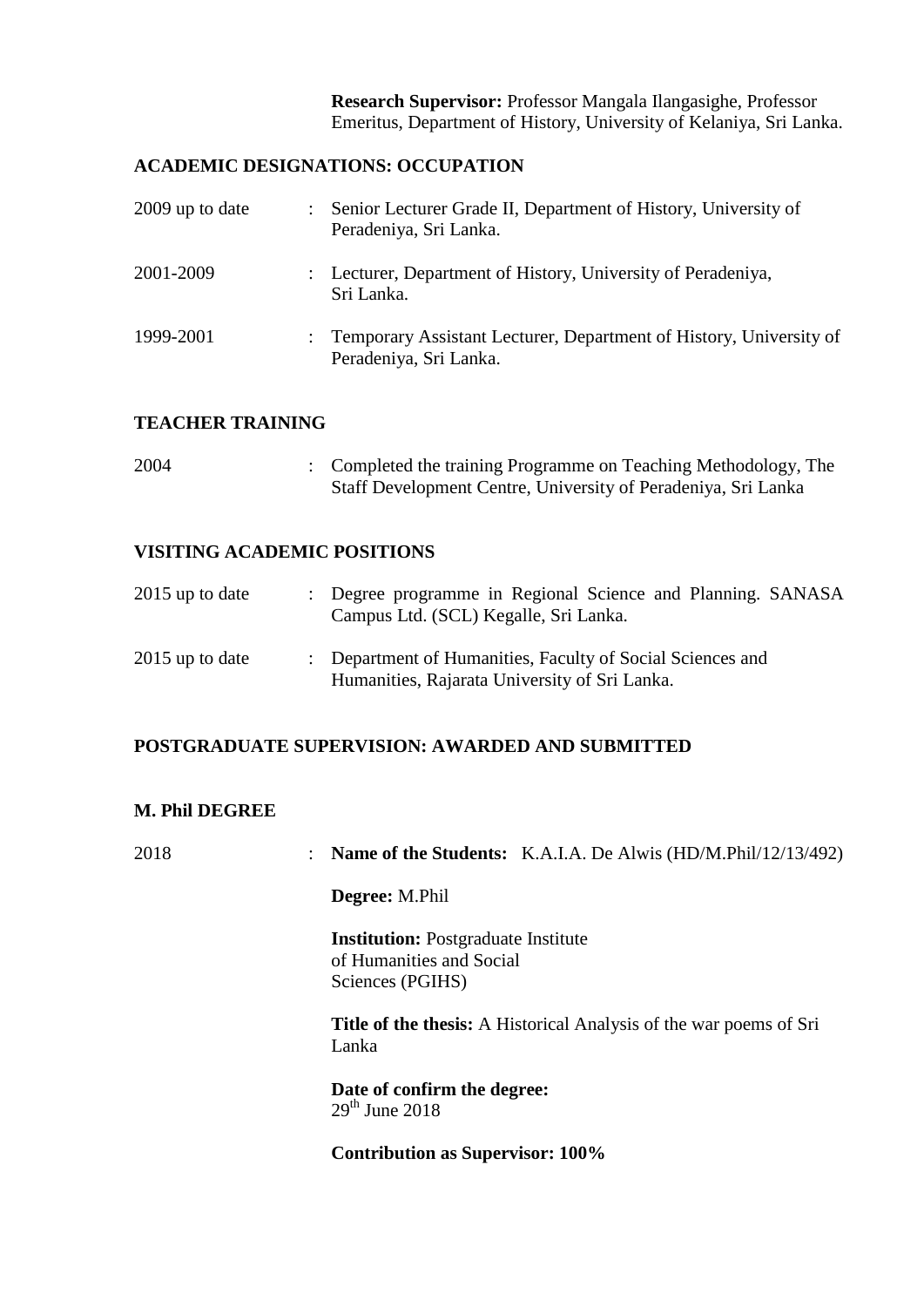#### 2019 : **Name of the Students:** N.M.C.S. Marapana(HD/M.Phil/12/13/470)

**Degree:** M.Phil

**Institution:** Postgraduate Institute of Humanities and Social Sciences (PGIHS)

**Title of the thesis:** A Historical Study on Commercial Activities of Ancient Sri Lanka ( since past time to  $15<sup>th</sup>$  Century A.D.

**Date of Submitted the Thesis** 9<sup>th</sup> May 2019

**Contribution as Supervisor: 100%**

## **ACADEMIC CO-ORDINATION/ PROFESSIONAL ACTIVITIES:**

|  | <b>2001 UP TO DATE</b> : Life Member- Sri Lanka Historical Association, Department of |
|--|---------------------------------------------------------------------------------------|
|  | History, Faculty of Arts, University of Peradeniya, Sri Lanka.                        |

**2006 UP TO DATE** : Life Member- Tamil Nadu History Congress, Department of History, University of Madras, Chennai, Tamil Nadu, India.

#### **UNIVERSITY, NATIONAL AND INTERNATIONAL DEVELOPMENT ACTIVITIES**

## **UNIVERSITY DEVELOPMENT ACTIVITIES**

| 2005          | Academic Sub- Warden, Hilda Obeysekara Hall, University of<br>Peradeniya, Sri Lanka.                                                             |
|---------------|--------------------------------------------------------------------------------------------------------------------------------------------------|
| 2004          | Senior Student Counselor, Faculty of Arts, University of<br>Peradeniya, Sri Lanka.                                                               |
| $2009 - 2012$ | Senior Treasurer, History Students Society (Curia Historica),<br>Department of History, Faculty of Arts, University of Peradeniya,<br>Sri Lanka. |
| 2011-2014     | Coordinator, Department of History for External Degree<br>$\mathcal{L}$<br>Programme), Faculty of Arts, University of Peradeniya, Sri Lanka.     |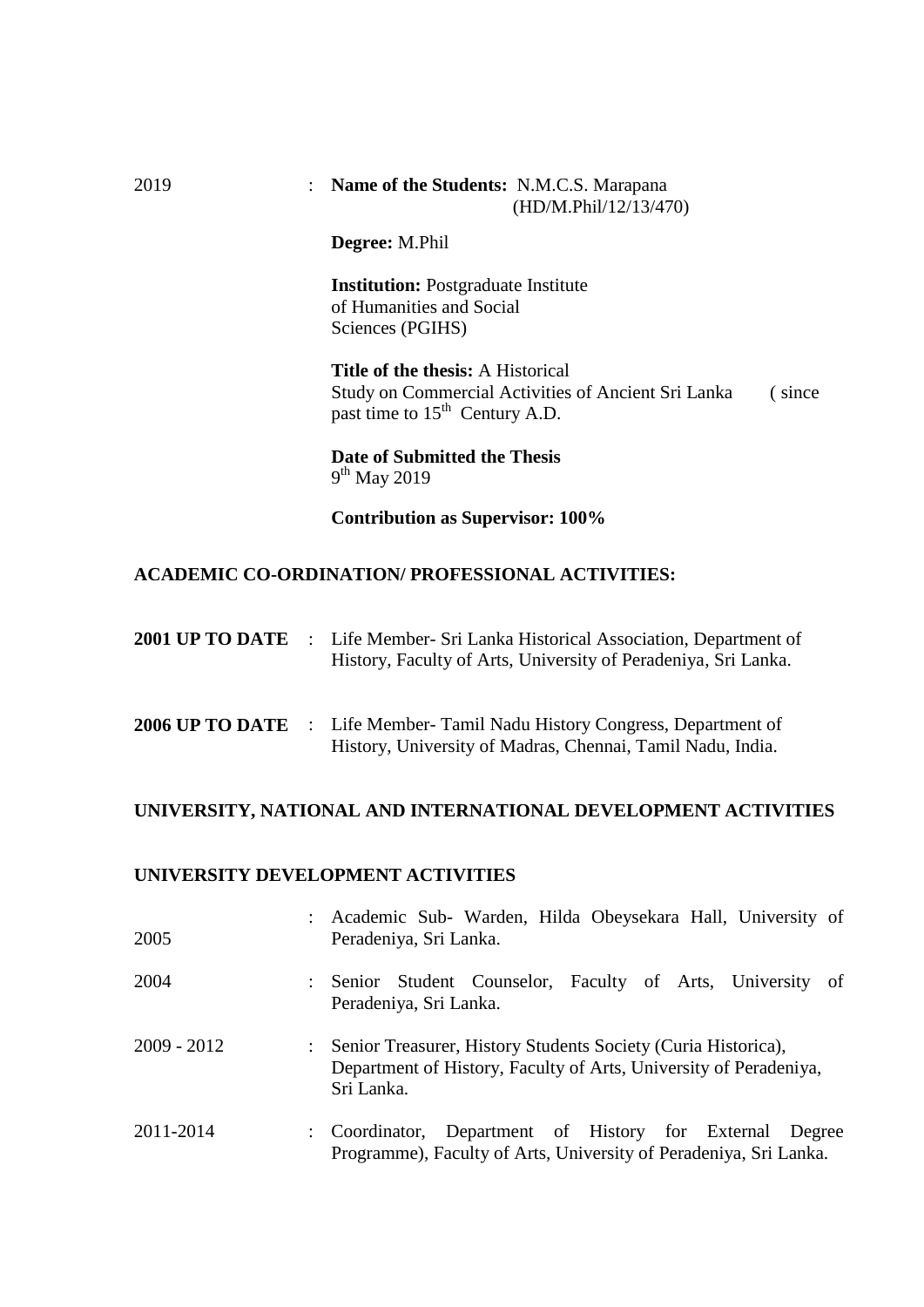| 2012 - 2019   |                      | Senior Treasurer, Arts Student's Union, Faculty of Arts, University<br>of Peradeniya, Sri Lanka.                                                                                                       |
|---------------|----------------------|--------------------------------------------------------------------------------------------------------------------------------------------------------------------------------------------------------|
| 2014          |                      | : Senior Treasurer, Senior Common Room, Faculty of Arts,<br>University of Peradeniya, Sri Lanka.                                                                                                       |
| 2014          | $\ddot{\cdot}$       | Assistant Secretary- University Teachers' Union, Faculty of Arts,<br>University of Peradeniya, Sri Lanka.                                                                                              |
| 2014-2017     | $\ddot{\cdot}$       | Coordinator, Faculty Higher Degree Committee,<br>Academic<br>Department of History, Faculty of Arts, University of Peradeniya,<br>Sri Lanka.                                                           |
| 2015          | $\ddot{\cdot}$       | Academic Coordinator (Part-time) for the BA External Seminar<br>Series, Centre for Distance & Continue Education (CDCE),<br>University of Peradeniya, Sri Lanka.                                       |
| $2015 - 2019$ | $\ddot{\cdot}$       | Senior Treasurer, Special Needs Student's Society, Faculty of Arts,<br>University of Peradeniya 2015-2019.                                                                                             |
| $2015 - 2019$ |                      | Senior Treasurer, Socialist Union of Peradeniya, University of<br>Peradeniya, Sri Lanka.                                                                                                               |
| $2015 - 2019$ | $\ddot{\cdot}$       | Senior Treasurer, Media Skills Development Society, Faculty<br>of Arts, University of Peradeniya, Sri Lanka.                                                                                           |
| $2015 - 2019$ | $\ddot{\cdot}$       | Senior Treasurer, Language Skills Development Society, Faculty<br>of Arts, University of Peradeniya, Sri Lanka.                                                                                        |
| 2015-2019     | $\ddot{\phantom{a}}$ | Senior Treasurer, Arts Skills Development Society, Faculty of Arts,<br>University of Peradeniya, Sri Lanka.                                                                                            |
| 2015-2019     |                      | Senior Treasurer, Sports Skills Development Society, Faculty of<br>Arts, University of Peradeniya, Sri Lanka.                                                                                          |
| 2016-2017     | $\ddot{\cdot}$       | Coordinator,<br>Department of History for External<br>Degree<br>Programme), Faculty of Arts, University of Peradeniya, Sri Lanka.                                                                      |
| 2018          |                      | Senior Treasurer, 1 <sup>st</sup> Arts Student's Annual Research Symposium<br>(ASARS) on the Humanities and Social Sciences, $8th$ June 2018,<br>Faculty of Arts, University of Peradeniya, Sri Lanka. |

## **NATIONAL AND INTERNATIONAL DEVELOPMENT ACTIVITIES**

| 2005        | Member of Conservation and Development Board on Remote Areas<br><i>Devalas, Governor Office, Central Province, Sri Lanka.</i> |
|-------------|-------------------------------------------------------------------------------------------------------------------------------|
| 1999 - 2001 | Committee Member of Conservation on Buildings in Kandy City,<br>Kandy Municipal Council, Under World Heritage City, UNESCO.   |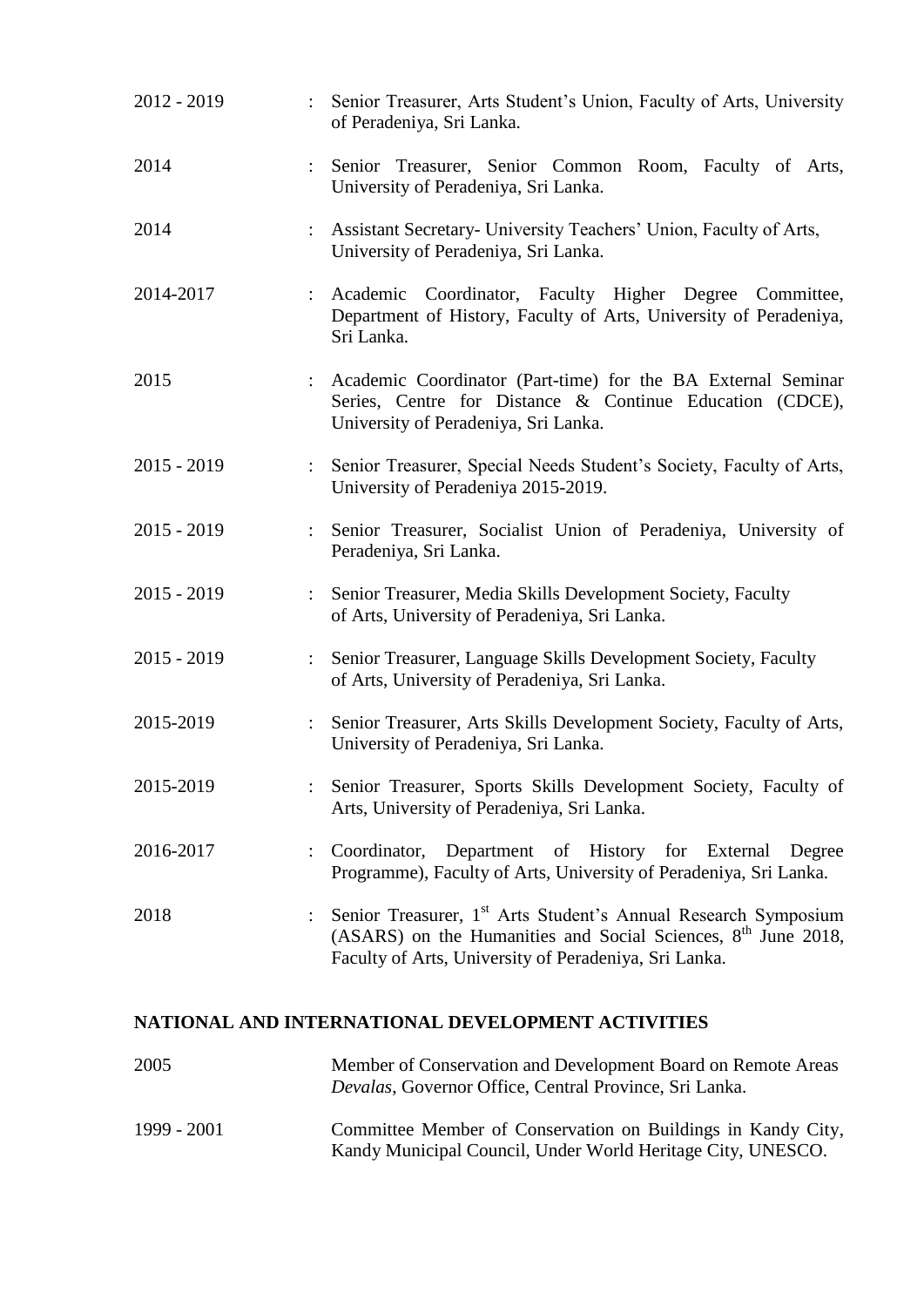| 2009 up to date  | Chief Examiner, G.C.E. (A/L) Examination - (History),<br>Department of Examinations, Isurupaya, Battaramulla, Sri Lanka.                                                         |
|------------------|----------------------------------------------------------------------------------------------------------------------------------------------------------------------------------|
| 2013 up to date  | Member of School Teachers Guide Preparation Panel (History)<br>Grade 6-11, Social Science Department, National Institute of<br>Education, Maharagama, (from 2013 to up to date). |
| 2013 up to date  | Member of School Text Book Syllabus Preparation Panel<br>(History) Grade 6-11, Social Science Department, National<br>Institute of Education, Maharagama, Sri Lanka.             |
| 2013 up to date  | Member of School Text Book Syllabus Preparation Panel<br>(History) Grade 12-13, Social Science Department, National<br>Institute of Education, Maharagama, Sri Lanka.            |
| 2013 up to date. | <b>Member of School Teachers Guide Preparation Panel (History)</b><br>Grade 12-13, Social Science Department, National Institute of<br>Education, Maharagama, Sri Lanka.         |
| 2014-2016        | Secretary- Sri Lanka Historical Association, Department of History,<br>University of Peradeniya, Sri Lanka.                                                                      |
| 2015             | Member of School Text Book Panel, Grade 11, Educational<br>Publication Department, Isurupaya, Battaramulla, Sri Lanka.                                                           |
| 2015             | Member of School Text Book Panel, Grade 7, Educational<br>Publication Department, Isurupaya, Battaramulla, Sri Lanka.                                                            |
| 2015 and 2016    | Member of Publication Assistance Project, 2015, 2016, National<br>Library and Documentation Services Board, Ministry of Education,<br>Colombo, Sri Lanka.                        |
| <b>AWARDS</b>    |                                                                                                                                                                                  |
| 2019             | STATE LITERARY AWARD FOR BEST ACADEMIC AND<br><b>RESEARCH WORK 20019</b>                                                                                                         |
| 2005             | Indian Commonwealth Scholarship 2005-2008. Indian Council<br>for Cultural Relations, Government of India.                                                                        |
| 1998-1999        | Asoka History Prize for Indian History, (Greatest Competence -in<br>the Special Art Degree Examination in History, Part II, University<br>of Peradeniya, Sri Lanka.              |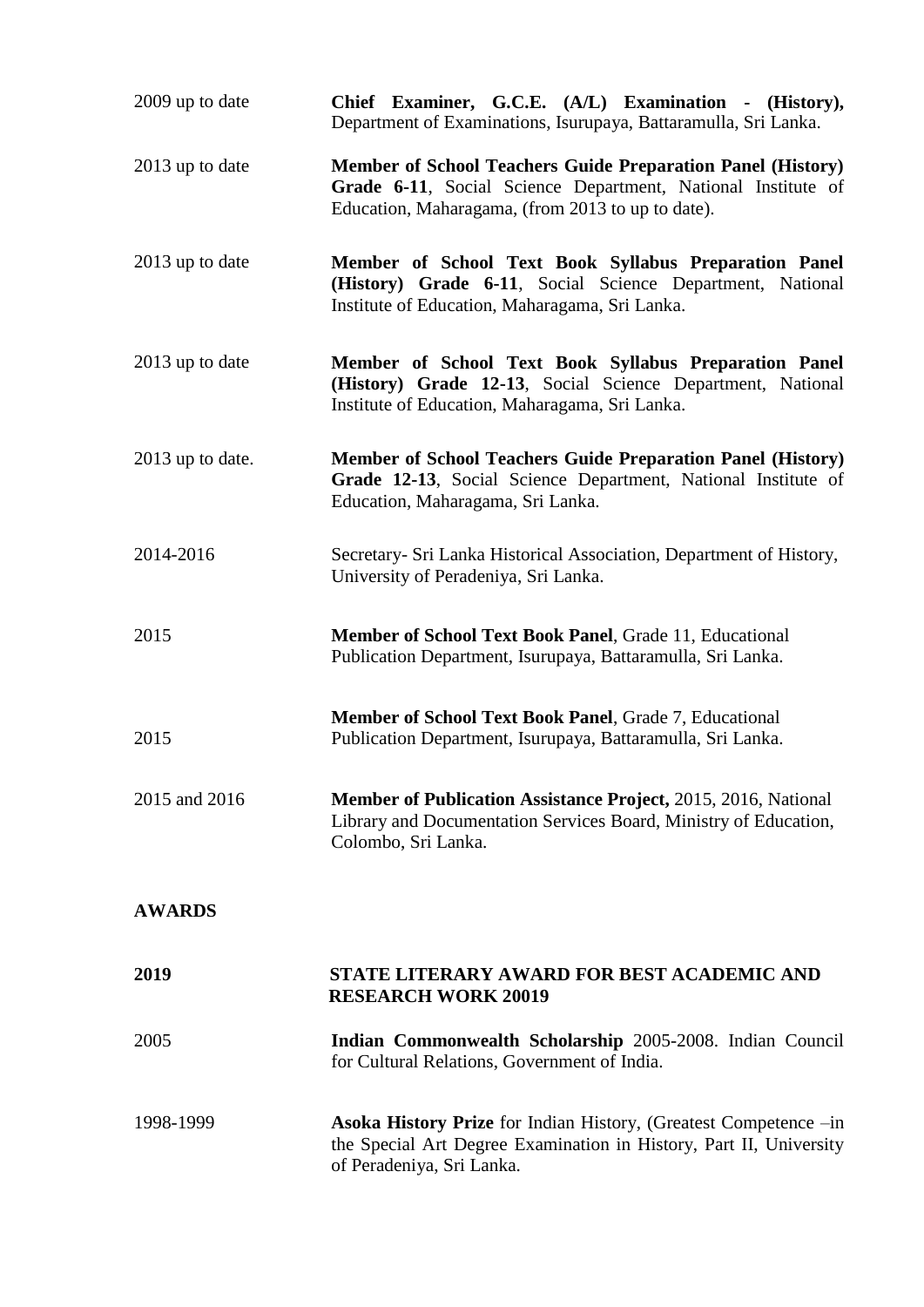1999 **F.H.M. Corbert Prize** for Ceylon History (Greatest Competence – in the Special Art Degree Examination in History, Part II, University of Peradeniya, Sri Lanka.

## **LIST OF PUBLICATIONS**

## **BOOKS**

| 2000 |                      | Ambalama and Society - A Historical Research of Ancient<br>Ambalam in Sri Lanka, (අම්බලම් සහ සමාජය - ශූී ලංකාවේ පුරාණ<br>පිළිබඳ ඓතිහාසික පර්යේෂණයක්, Ariya Publishers,<br>අම්බලම්<br>Warakapola, June 2000, pp 160.<br>ISBN 955-553-162-5.                                                                   |
|------|----------------------|--------------------------------------------------------------------------------------------------------------------------------------------------------------------------------------------------------------------------------------------------------------------------------------------------------------|
| 2019 |                      | : Ambalama and Society (Literary and Archaeological Survey on<br>Sri Lankan Ambalams(අම්බලම සහ සමාජය - පුරාතන ශූී ලංකාවේ<br>අම්බලම් පිළිබඳ සාහිතායික හා පුරාවිදාහත්මක අධායනයක්) Colombo:<br>S. Godage and Brothers Pvt. Ltd., 2019.<br><b>ISBN</b> 978 955 30 9422 3. (Revised Edition with new 25 Ambalams) |
| 2001 |                      | : Relic – Bowl and Royalty – A Historical Analysis of Social,<br>Cultural and Political Relationship (පාතු ධාතුව සහ රාජත්වය-<br>දේශපාලන සමාජ සහ සංස්කෘතික සම්බන්ධය පිළිබඳ ඓතිහාසික<br>විමර්ශනයක්), Ariya Publishers, Warakapola, 2001.<br><b>ISBN 955 553 183 8.</b> (Revised Edition)                       |
| 2017 |                      | : Relic – Bowl and Royalty (පාතු ධාතුව සහ රාජත්වය) Colombo: S.<br>Godage and Brothers Ptv.Ltd., 2017, ISBN- 978-955-30-7838-4.                                                                                                                                                                               |
| 2018 | $\ddot{\phantom{0}}$ | Crescent and Weight: Literary and Archaeological Study on<br>Relations between Ancient Sri Lanka and Arabs (que and<br>තරාදිය- පුරාතන ශී ලංකාව සහ අරාබීන් අතර පැවැති සබඳතා පිළිබඳ<br>සාහිතායික හා පුරාවිදාහත්මක අධායනයක්) Colombo: S. Godage and<br>Brothers Ptv.Ltd., 2018, ISBN 975-955-30-8382-1.         |
| 2018 |                      | Arabs in Serandib: Trade Relations between Sri Lanka and<br>West Asia from Ancient time to 15 <sup>th</sup> Century A.D. Historical<br>and archaeological Survey, Colombo: S. Godage and Brothers Pvt.<br>Ltd., 2018. ISBN- 978-955-30-8381-4.                                                               |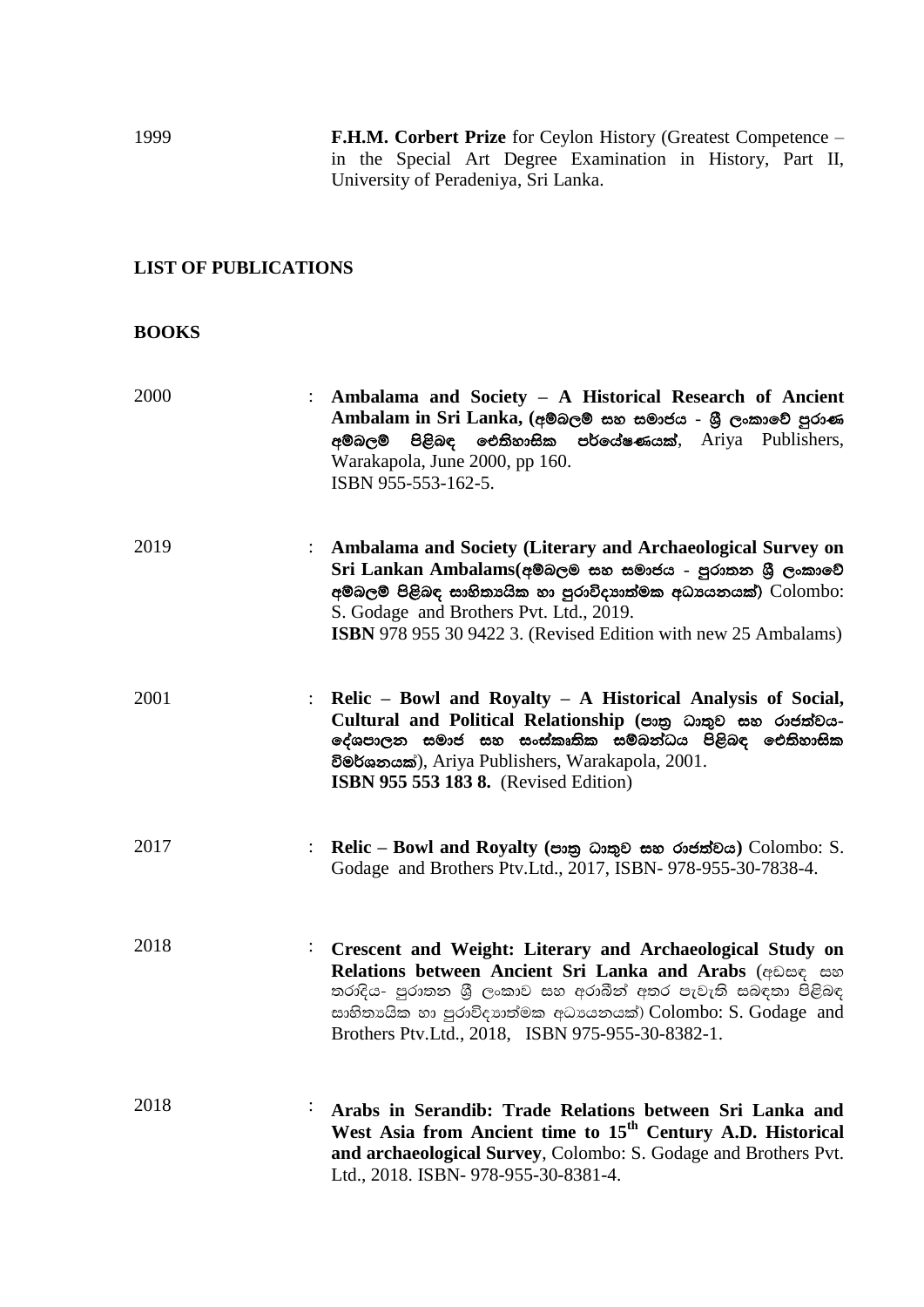| 2019 | Ithihasa Vimarshana (Sinhala), (ඉතිහාස විමර්ශන - පුරාතන<br>ඉතිහාසය පිළිබඳ පර්යේෂණාත්මක ලේඛන $1$ ) S. Godage and Brothers<br>(Pvt.) Co. Limited, Colombo, 2019. ISBN 978-624-00-0008 630-8. |
|------|--------------------------------------------------------------------------------------------------------------------------------------------------------------------------------------------|
| 2019 | : Ithihasa Shiksha (Sinhala), ඉතිහාස ශික්ෂා (පුරාතන ඉතිහාසය<br>පිළිබඳ පර්යේෂණාත්මක ලේඛන 2) $S$ . Godage and Brothers (Pv) $Co$ .<br>Limited, Colombo, 2019, ISBN 978-824-00-0009-3.        |
| 2019 | Ithihasa Sameeksha (Sinhala), ඉතිහාස සමීක්ෂා (පුරාතන ඉතිහාසය<br>පිළිබඳ පර්යේෂණාත්මක ලේඛන 3) S. Godage and Brothers (Pvt.)<br>Co. Limited, Colombo, 2019, ISBN 978-624-00-0010-9.           |

## **PEER REVIEWED PUBLICATIONS**

| 2019 | Dasanayaka Rohitha, <i>Persian in the Indian Ocean around 6<sup>th</sup></i><br>Century A.D. : Special Reference to Sri Lanka and Persian Trade<br>Relations, International Journal of Research and Analytical<br>Reviews ( IJRAR), An International Open Access Journal, Vol. 6,<br>Issue 2 June 2019, pp. 838-848. |
|------|----------------------------------------------------------------------------------------------------------------------------------------------------------------------------------------------------------------------------------------------------------------------------------------------------------------------|
|      | E-ISSN 2348-1269                                                                                                                                                                                                                                                                                                     |
|      | P-ISSN 2349-5138                                                                                                                                                                                                                                                                                                     |
|      | Impact Factor: 5.75 Google Scholar                                                                                                                                                                                                                                                                                   |
| 2019 | Dasanayaka, Rohitha, Beginnng and Groth of Trade Activities in<br>the Indian Ocean, Journal of Imerging Technologies and<br>Innovative Reseach (JETIR) Current Issues and Challenges in<br>Academic Reseach, IJ Publications, Ahmedabad, Vol. 06, Issue 03<br>(Humanities), March, 2019, pp. 24-29.                  |
|      | ISSN No. 2349-5162                                                                                                                                                                                                                                                                                                   |
|      | UGC Listed No. 63975                                                                                                                                                                                                                                                                                                 |
| 2018 | Dasanayaka, Rohitha, Decline of Kandyan Kingdom: From a new<br><i>perspective, in 1815, (Sinhala)</i> Kandyan Convention and Maha<br>Vihara, (eds.) Mahawela Rathanapala Himi and Others, Malwathu<br>Mahaviharaya, Kandy, 2019, pp. 188-199.                                                                        |
| 2018 | Tampita Viharage Tradition of Sri Lanka, (Sinhala) in Nenesa<br>Refereed Journal, Vol. II, No. 15, MahaviharaMahaPirivena,<br>Asgiriya, 2018, pp 170-184.                                                                                                                                                            |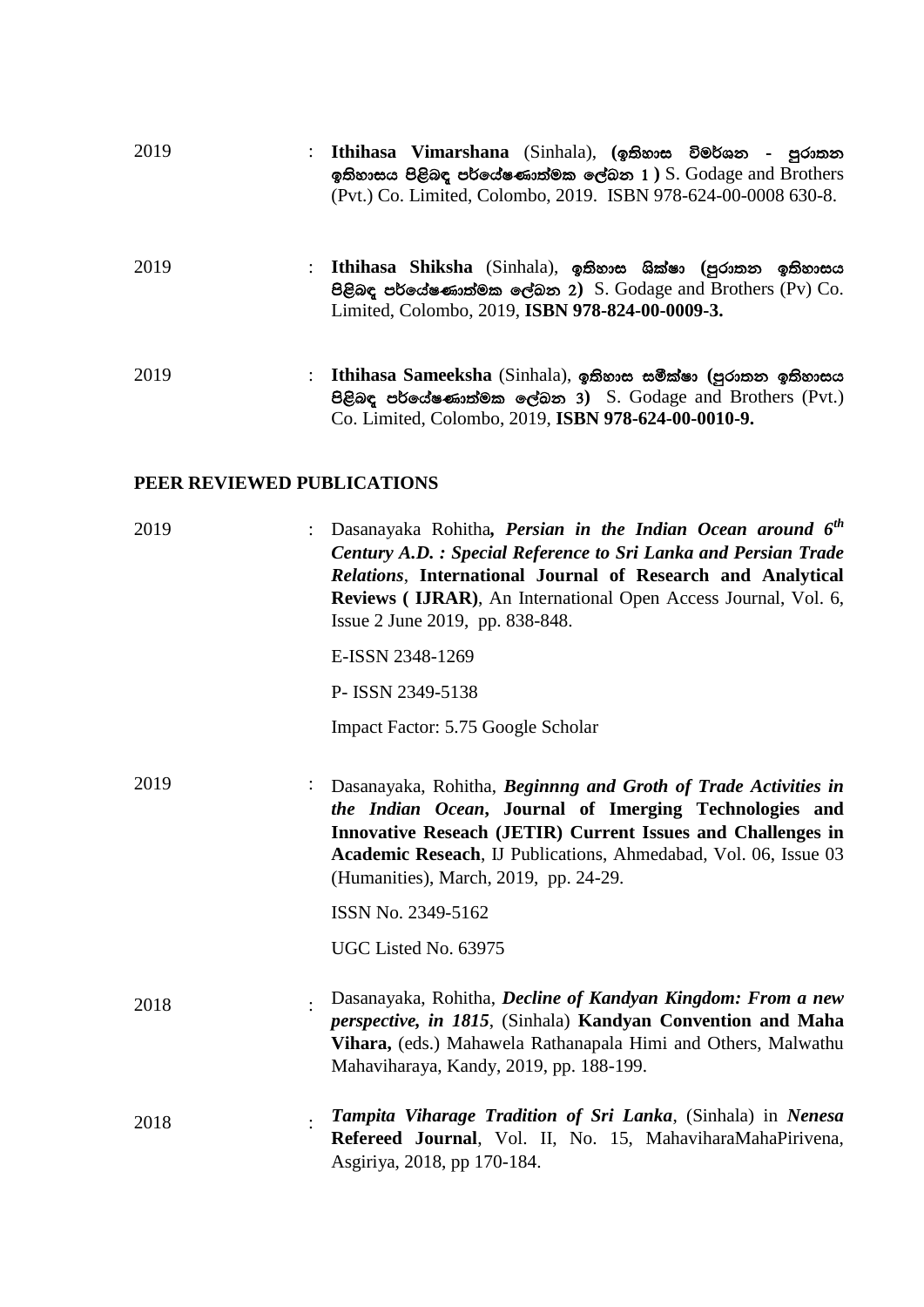| 2018 | Historical Background of Uwa and 1818 Rebillion, (Sinhala) in<br>Monaravila Keppetipala, (ed.), Ajith Talawattha, Department of<br>Cultural Afairs, Central Provincial Council, 2018, pp. 46-50.                                                                                     |
|------|--------------------------------------------------------------------------------------------------------------------------------------------------------------------------------------------------------------------------------------------------------------------------------------|
| 2018 | Madugalle Disava, A Bihaind Personality of Keppetipala Disava,<br>(Sinhala) in Monaravila Keppetipola, (ed.), Ajith Talawattha,<br>Department of Cultural Affairs, Central Provincial Council, 2018,<br>pp. 87-97.                                                                   |
| 2018 | Historical Background of Early Genaration of Monaravila<br>Keppetipala Nilame, (Sinhala) in Monarawila keppetipala (ed.),<br>Ajith Talawattha, Department of Cultural Affairs, Central Provincial<br>Council, 2018, pp. 178-187.                                                     |
| 2017 | Cultural and Trade Relations between Anuradhapura and Bagdad<br>$\ddot{\phantom{0}}$<br><i>during the</i> $8^{th}$ -10 <sup>th</sup> centuries, (Sinhala) in <b>Akyana narrations</b> , Vol<br>II, Issue 01, January-June, 2017, Sabaragamuwa University of Sri<br>Lanka, pp. 58-72. |
| 2016 | Irrigation Hydraulic Technology and<br><i>Indigenous</i><br>Water<br>Management of Ancient Sri Lanka, (Sinhala) Akyana narrations,<br>Vol.I, Issue 01, January-June 2016, Sabaragamuwa University of Sri<br>Lanka, pp. 8-25.                                                         |
| 2016 | Historical Background of Wastwater Management, Wastwater<br>$\ddot{\phantom{a}}$<br>Management and Kandy City Wastwater Management Project,<br>National Water Supply and Drainage Board, S. Godage and<br>Brothers (Pvt.) Ltd., 2016, pp. 18-31.                                     |
| 2015 | <b>Relations Between Ancient Sri Lanka and Persia, (Sinhala) in</b><br>Itihasa Lekhani, (ed.), Madurawala Sobhitha Himi, Vol. 01, No. 1,<br>2015, Department of History, University of Peradeniya, 2015, pp.<br>53-59.                                                               |
| 2016 | Cinnamon: A Historical Survey, (English) in Akyana narrations,<br>Vol. 01, Issue 02, July-December, 2016, Sabaragamuwa University<br>of Sri Lanka, pp. 45-57.                                                                                                                        |
| 2011 | Historical Significant of Cinnamon as a Trade Commodity,<br>(Sinhala) SAMBHAWANA, Journal of Faculty of Arts, University<br>of Peradeniya, Vol. IV, No. 02, July-December 2011, pp. 71-86                                                                                            |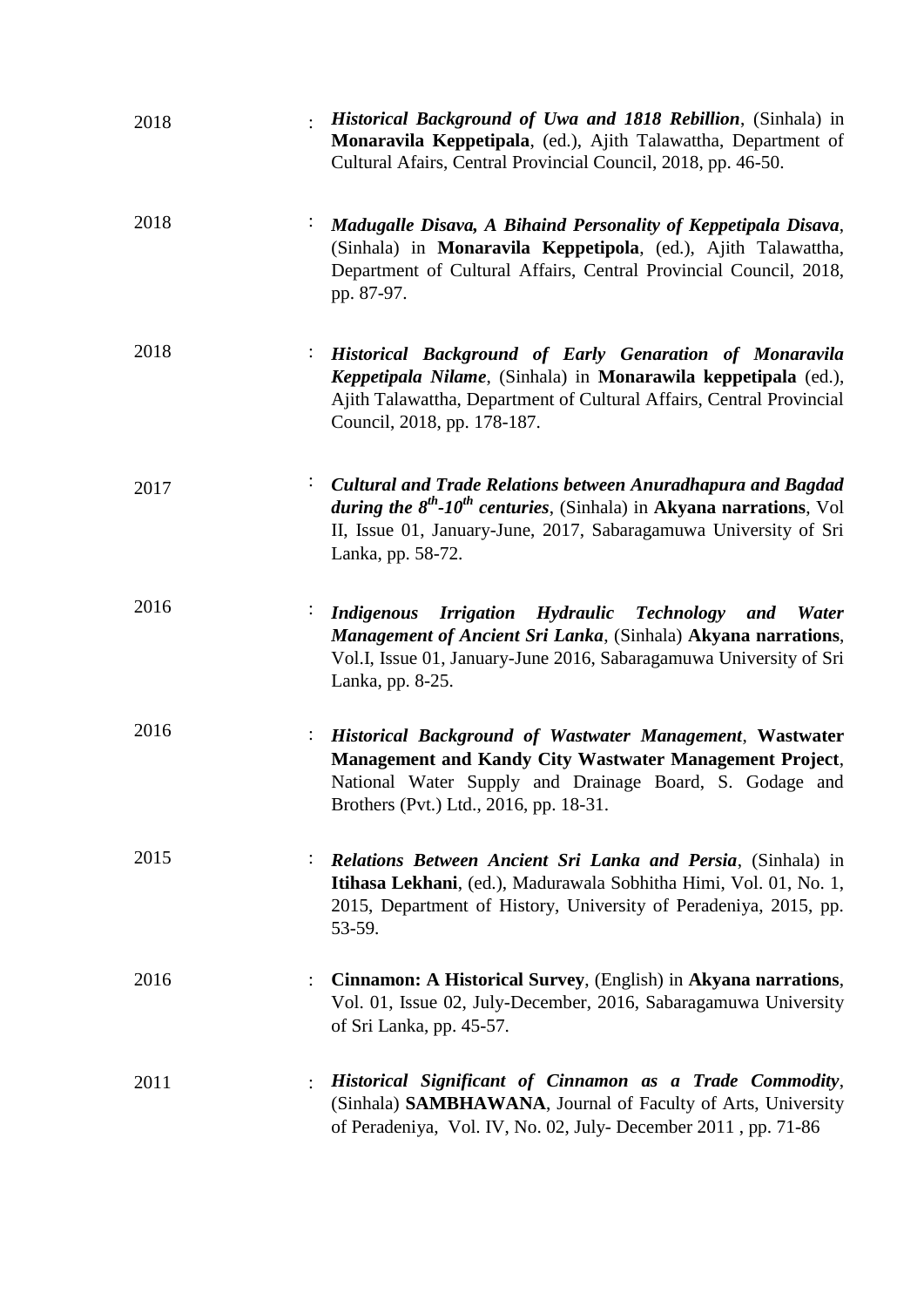2002 : *Historical Study on Relic Bowl*, (Sinhala), **SAMBHAWANA**, Journal of Faculty of Arts, University of Peradeniya, Vol. III, No. 01, January-June 2002 (2003), pp. 95-113

## **BOOK CHAPTERS**

| 2003 | Sabaragamuwa Province,<br>in<br>Ambalam<br>(Sinhala)<br>SabaragamuwaVamsha Katawa, Vol.11 (ed.), PandulaHendagama<br>and Others, Sabaragamuwa Provincial Council, Sabaragamuwa<br>2003, pp. 638-644, ISBN- 955-8972-00-2.                                                                                                                             |
|------|-------------------------------------------------------------------------------------------------------------------------------------------------------------------------------------------------------------------------------------------------------------------------------------------------------------------------------------------------------|
| 2002 | : "The Irrigation Technology: A Historical Analysis" (Sinhala)<br>Induwara: A Journal of Research in Humanities and Social<br>Science, History, Volume one, ed. DayaAmarasekara and Rohitha<br>Dasanayaka, Warakapola, Ariya Publications. 2002, pp. 117-135,<br>ISBN 955-553-227-3.                                                                  |
| 2003 | : Asoka and Max Weber, (Sinhala) <b>Induwara: A Journal of</b><br><b>Research in Humanities and Social Science, Sociology, Volume</b><br>Two, Pt. One, ed. DayaAmarasekara and Rohitha Dasanayaka,<br>Warakapola, Ariya Pub. 2003, pp. 150-175.                                                                                                       |
| 2001 | : "The Place that Quenched the Thirst. <b>Ratnadeepa</b> , (Sinhala) An<br><b>Education Journal of Gulf Health Services, Next Care Associated</b><br>Company', Jeddah, Saudi Arabia, 2001, pp. 50-54.                                                                                                                                                 |
| 2000 | The Historical Importance of "Godamunna Ambalama" (Sinhala),<br>'Sanskrithi Puranaya' A Journal of the Cultural Triangle<br>Project, The Ministry of Cultural and Religious Affairs, Colombo.<br>Vol.3, 2000, Junuary, pp.38-41.                                                                                                                      |
| 2000 | : "The Origin and Development of the Pirith Ritual- A Historical<br>Analysis," (Sinhala) Sri Premarathana Felicitation Volume,<br>Saranat Teliprint, Kandy, September 2000, pp. 38-42.                                                                                                                                                                |
| 2000 | "The Significance of Ambalama as a Primary Source in the Study of<br>Society in the Post 13 <sup>th</sup> Century A.D," (Sinhala) <b>Sambhasha</b> ,<br>Commemoration Volume of the Vidyalankara University on the<br>Occasion of 125 <sup>th</sup> Anniversary, Ministry of Higher Education,<br>Colombo, Isurupaya, Battaramulla, 2000, pp.731-741. |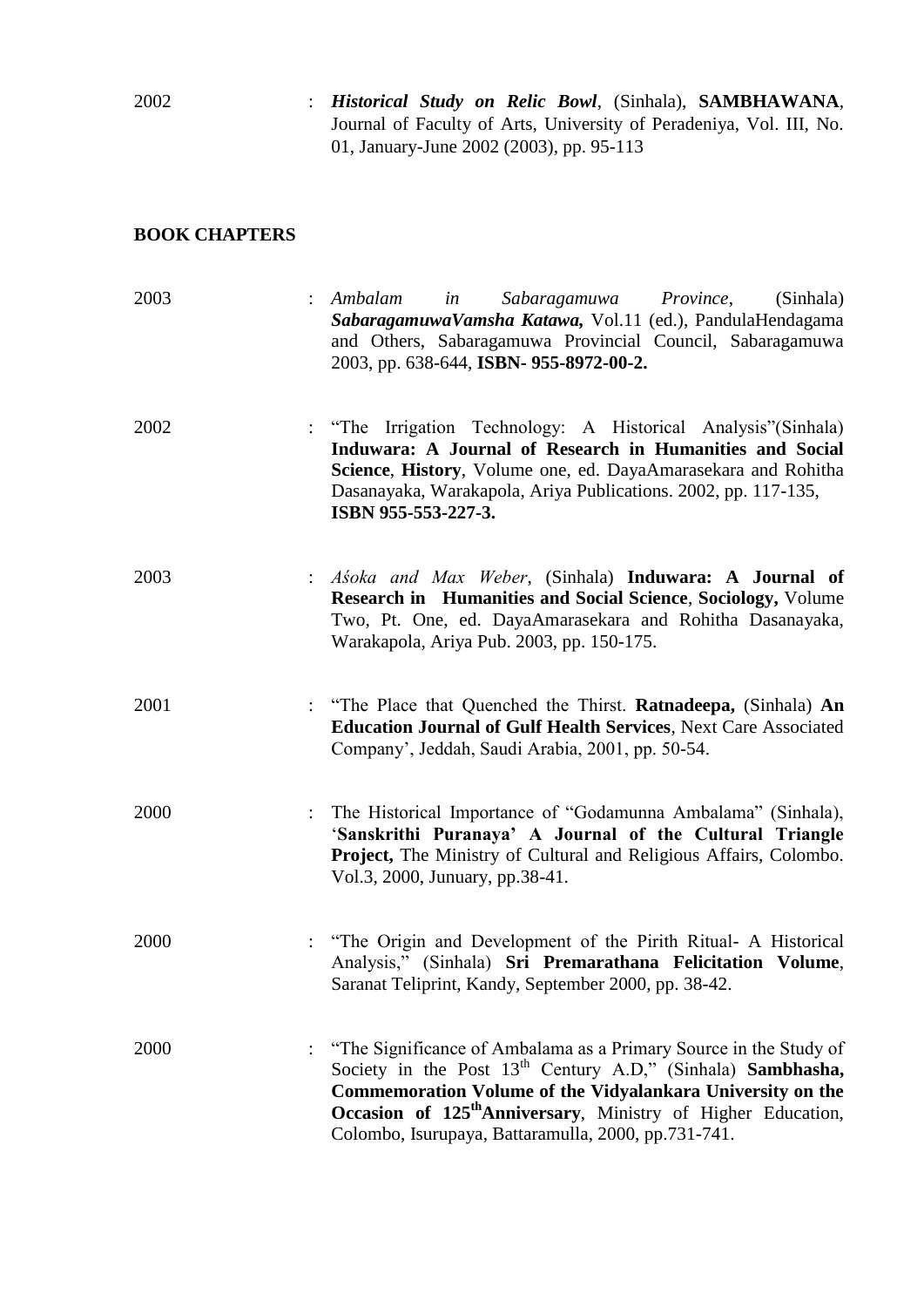| 2000 |                | "Sri Lanka and East-West Trade Relations from Ancient to the 6 <sup>th</sup><br>Century A.D." (Sinhala) Essays in History and Sociology in<br>Honour of Professor W.M. Sirisena, Warakapola, Ariya Publisher,<br>2007, pp. 170-196.                                                 |
|------|----------------|-------------------------------------------------------------------------------------------------------------------------------------------------------------------------------------------------------------------------------------------------------------------------------------|
| 2010 |                | Relic<br>Honoured by Foreigners, (Sinhala) in<br>The<br>Tooth<br>Samarchana: Nittambugama Wacheesvara Commemoration<br>Volume, (ed), Minuwangamuwe Mahanama, Nugegoda, Sybergate<br>Service Pvt., 2010, pp. 632-641.                                                                |
| 2009 |                | Pilgrimage of the West Asian to the Adams Peak, (Sinhala) in<br>PūjāPrasādinī: Essays in Honour of Dimbulkumburē SrīS<br>aranankara Vimaladhamma Thero, eds. Kulugammana Sri<br>DhammarakkhitaThero and Others, Department of Buddhist Affairs,<br>Colombo, 2009, pp. $180 - 197$ . |
| 2012 |                | The Muslim Pilgrimage to Adam's Peak, (Sinhala), Sambhasha,<br>(ed.), Walaswewe Gannarathana, Colombo, Ministry of Education,<br>Vol. 18, 2011-2012, pp. 779-795.                                                                                                                   |
| 2013 |                | Foreign Notices of Dalanda Procession, (Sinhala) Sarathi, (ed.),<br>Mahinda Somathilake, Cultural Department of Central Province,<br>2013, pp. 119-124.                                                                                                                             |
| 2014 | $\ddot{\cdot}$ | Sri Lankan Identity of Katharagama God, (Sinhala) Sarathi, (ed.),<br>Mahinda Somathilake, Cultural Department of Central Province,<br>2014, pp. 162-167.                                                                                                                            |
| 2013 |                | Sri Lankan Identity of Katharagama God, (Sinhala) Surinduni<br>Katharagama, (ed.), Koggalle Vijitha Himi, Colombo, Sadisi<br>Media Creation, 2013, pp. 65-68.                                                                                                                       |
| 2014 |                | : "Kotte Ambalama" (Sinhala) <b>Asirimat Kotte</b> , (eds.),<br>S.B.<br>Hettiarachchi,<br>AnuththaradeviVidyalankara<br>and<br>DharmarathnaHerath, Kotte, Municipal Council, 2014, pp. 365-372.                                                                                     |
| 2015 |                | Who are the Yavanas: A Historical Anylisis, <b>Sarathi</b> , (Sinhala)<br>(ed.), Mahinda Somathilake, Cultural Department of Central<br>Province, 2015, pp. 136-142.                                                                                                                |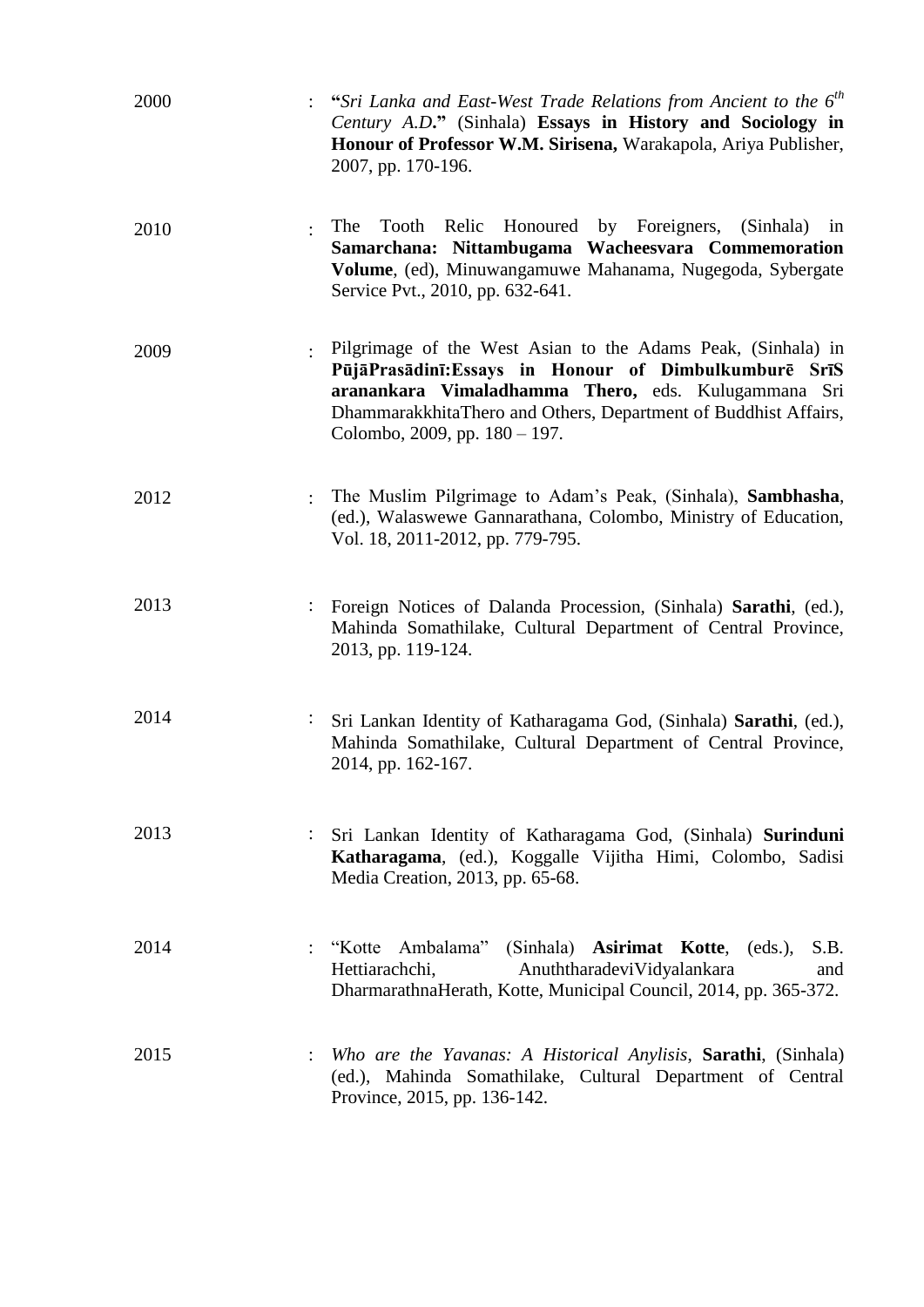| 2017 |                | Relations with Sri Lanka and West Asian Region between 13 <sup>th</sup> and<br>15 <sup>th</sup> Centuries (Sinhala) in <b>Prabuddha</b> , Vol. 6, (eds.) Anamaduwe<br>Dhammadassi himi, Medagampitiye Vijithadhamma Himi and<br>Ehelepola Mahinda Himi, Kandy, Asgiri Mahaviharaya, 2017, pp.<br>292-316.                                          |
|------|----------------|----------------------------------------------------------------------------------------------------------------------------------------------------------------------------------------------------------------------------------------------------------------------------------------------------------------------------------------------------|
| 2009 |                | Secret Tooth Relic: Honoured by the Foreigners, (Sinhala) in<br>Poojaniya Dalanda Sanskruthiya, (ed), M.M.D.R. Herath, 2009,<br>pp. 23-30.                                                                                                                                                                                                         |
| 2018 | $\ddot{\cdot}$ | Madugalle Udagabada Nilame: The Symbol of Dumbara Maha<br>Satana (Sinhala) in Uwa- Wellassa Maha Satana 1818, (ed.),<br>Anura Manathunga, Ministry of Cultural Affairs, Uwa Provincial<br>Council, 2018, 89-97.                                                                                                                                    |
| 2016 |                | Dasanayaka, Rohitha, Buddhist Renaissance Movement in the 19 <sup>th</sup><br>and 20 <sup>th</sup> Centuries (Sinhala) in Asgiri Mahavihara Maha<br>Padaviya, (eds.), Muruddeniye Dhammarathana Himi and H.M.<br>Mahinda Herath, Colombo, 2016, pp. 175-186.                                                                                       |
| 2019 |                | Historical Views on Relic Bowl, Sasananjalee, (Sinhala) (eds.),<br>Ajith Talwththa and Lihiniyagama Dhammaloka Himi, Dasgiriya<br>Sri Sasanarathana Pirivena, 2019, pp. 228-238.                                                                                                                                                                   |
| 2010 |                | Historical<br><b>Gannoruwa</b><br>Historical<br>and<br><i>Gannoruwa</i><br>Battle,<br>(Sinhala), Vichitrabha: Rev, Ambanpola Sumangala Thero<br>Falicitation Volume, (ed.) Medagampitiye Vijithadhamma Thero,<br>Malwathu Viharaya, 2010, pp. 18-23.                                                                                               |
| 2016 |                | Buddhist Movement in the $20^{th}$ Century (Sinhala), $\omega \approx \infty$ election<br>ශුාස්තිය සංගුහය, (eds.) Preshantha Gunawardhana and Jagath<br>Weerasinghe, Colombo, Central Cultural Fund, 2016, pp. 187-193.                                                                                                                            |
| 2016 |                | Dasanayaka, Rohitha, Sri Lanka and the Muslim Trading Activities<br>in the Indian Ocean during the Polonnaruwa Period. (English), in<br>Sampraasadani Essaya in Honour of Professor<br><b>K.M.P.</b><br>Kulasekara, (eds.), J.M. Sudharmawathi and Dilma Thushari<br>Kaggalage, Department of History, University of Kelaniya, 2016,<br>pp. 73-93. |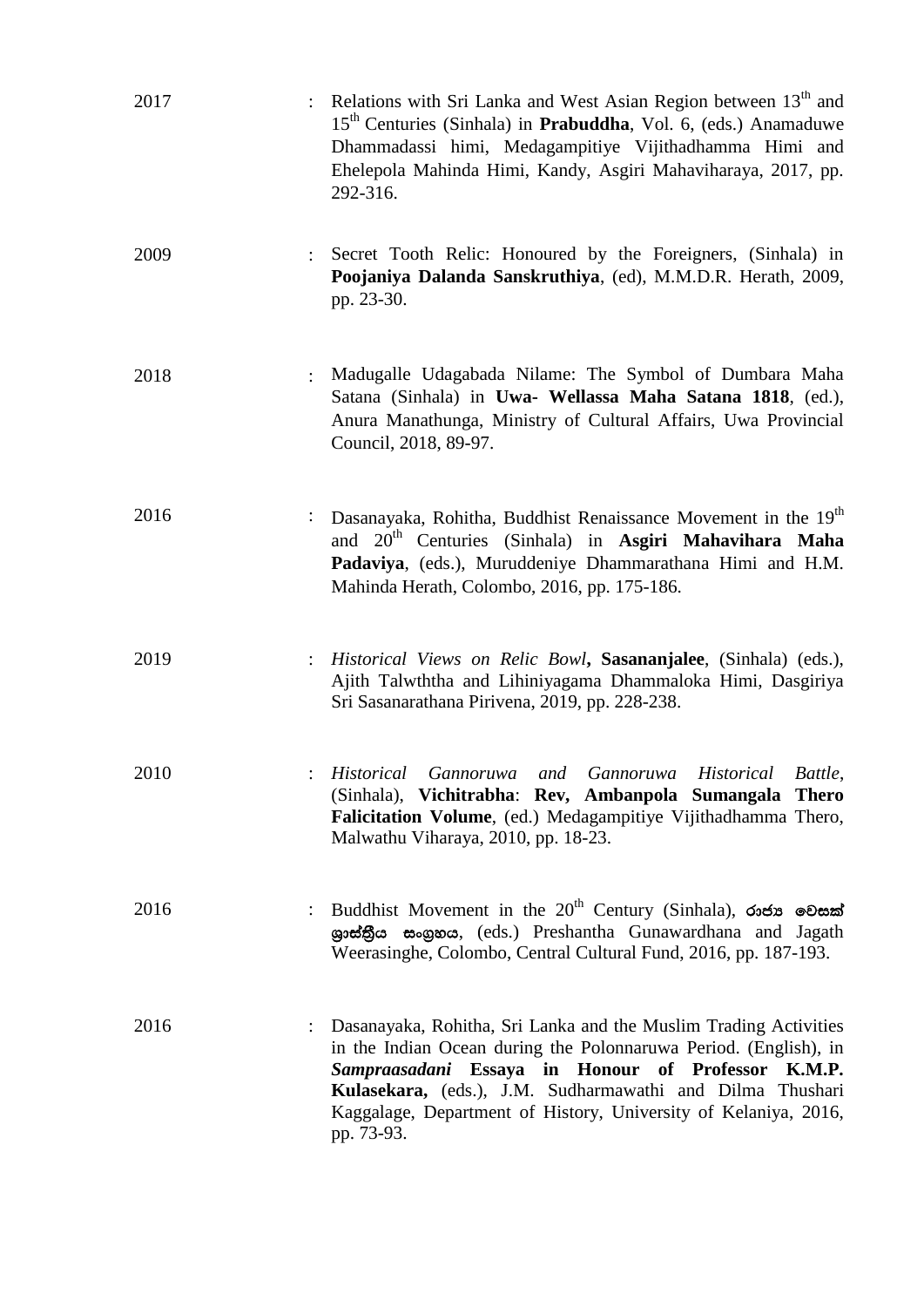| 2018 | Dasanayaka, Rohitha, Cinnamon A Spice of an Indigenous Origin:<br>Historical Study, in History, Recent Trends, Commemoration<br>Volume to Prof. M.L.K. Murty, (ed.) Pedarapu Chenna Reddy,<br>Delhi, B.R. Publishing Corporation, vol. III, 2018, pp.951-959.                                                                     |
|------|-----------------------------------------------------------------------------------------------------------------------------------------------------------------------------------------------------------------------------------------------------------------------------------------------------------------------------------|
| 2018 | Dasanayaka, Rohitha, Exploration of the Indian Ocean by West<br>Asians, in History, Cultural and Archaeological Studies: Recent<br>Trends, Commemoration Volume to Prof. M.L.K. Murty, (ed.)<br>PedarapuChenna Reddy, Delhi, B.R. Publishing Corporation, vol. I,<br>2018, pp. 221-231.                                           |
| 2016 | Arabs Pilgrims to Serandib, Festschrift for <b>Professor S.</b><br>Pathmanathan: Essays on History Culture and Foreign<br>Relations, (eds.), Mahinda Somathilake, N. A. Wimalasena and<br>Others, Colombo, S. Godage& Brothers (Ptv) Ltd., 2016, pp. 207-<br>227.                                                                 |
| 2010 | Ship Building Technology in the Countries of Indian Ocean During<br>the Medieval Period, (English), Festschrift for Professor S.B.<br>Hettiaratchi: Essays on Archaeology, History, Buddhist Studies<br><b>Anthropology,</b> (eds.), PrashanthaPerera<br>and<br>and<br>Others,<br>Maharagama, Thranjee Prints, 2010, pp. 105-112. |
| 2019 | Diplomatic and Trade Relations between Anuradhapura and<br>Bagdad: Special Reference to the Sindbad the Sailor, (English), .in<br>Mangalabhiwandana, Department of History, University of<br>Kelaniya, 2019, pp.31-39. pp.31-39.                                                                                                  |

#### **TRANSLATION AND PUBLICATION OF BOOKS OF SCHOLARLY WORK**

2004 : Muslim Merchans and Pligrams in Sarandib" (900-1500 A.D) The Sinhalese Translation of Dr Lorna Devaraja"s article appeared on, **Sri Lanka and the Silk Road of the Sea**, Eds. Senake,Bandaanayaka, Lorna Dewaraja, , Roland Silva, and K.D.G.Wimalaratna, The Sri Lanka National Commission for UNESCO and the Central Cultural Fund, Colombo, 1990, Pp.183- 190) **Induwara:Professor Kalansuriya Felicitation Volume, "HARA SARANIYA"** ed. Daya Amarasekara, Hauguranketha Dherananda and Rohitha Dasanayaka ,Warakapola, Ariya Publications. 2004, pp. 657-680.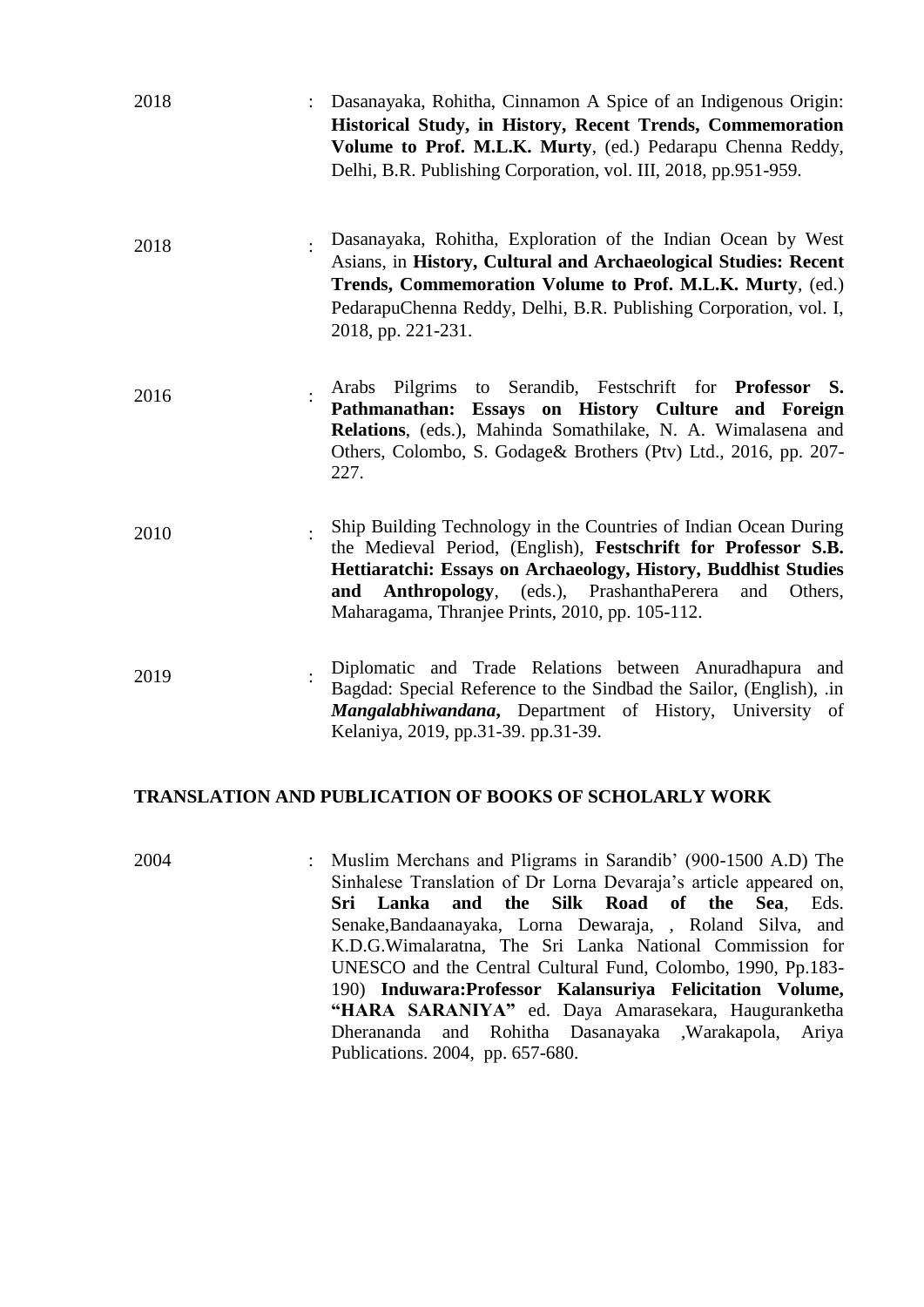| 2002                              | : Muslims and The Trade of the Arabian Sea with Special Reference<br>to Sri Lanka from the Birth of Islam to The Fifteenth Century A.D.)<br>The Sinhalese Translation of Professor Sirima Kiribamune's article<br>appeared on, Muslims of Sri Lanka: Avenues to Antiquity, ed.<br>M.A.HShukri, Beruwala, 1986, pp.88-112.) Induwara:A Jouirnal<br>for Research in Humanities and social sciences, History, Vol.1,<br>ed. Daya Amarasekara and Rohitha Dasanayaka, Warakapola,<br>Ariya Publications. 2002, pp. 136-174.                               |
|-----------------------------------|-------------------------------------------------------------------------------------------------------------------------------------------------------------------------------------------------------------------------------------------------------------------------------------------------------------------------------------------------------------------------------------------------------------------------------------------------------------------------------------------------------------------------------------------------------|
| 2005<br>$\mathbb{R}^{\mathbb{Z}}$ | Study in Locating Places Named in Ancient Maps Through the<br>Mathematical Techniques of Survey: Ptolemy's Taprobane and<br>Idrisi's Sarandib, The Sinhalese Translation of Dr. A. Denis N.<br>Fernando's article appeared on Sesquicentennial Commemorative<br>Volume of Royal Asiatic Society of Sri Lanka, 1845-1995,<br>Colombo, 1995, pp. 109-125: Induwara:A Jouirnal for Research<br>in Humanities and social sciences, Geography, Vol.1, ed. Daya<br>Amarasekara and Rohitha Dasanayaka, Warakapola, Ariya<br>Publications.2005, pp. 367-386. |
| 2010                              | Teacher's Syllabus- Grade 7, History- (English Translation) Two<br>Chapters, Social Science Department, National Educational                                                                                                                                                                                                                                                                                                                                                                                                                          |

Institute, Maharagama, pp. 16- 50.

## **PUBLISHED IN ABSTRACT FORM**

| 2007                       | Dasanayaka, Rohitha, <i>Yavana: A Historical Survey</i> ", <b>South Indian</b><br><b>History Congress Twenty-Seventh Annual Session, Rayapalayam</b><br>Ragu College, Rajapalayam, 2-4 Feb.2007, Tami Nadu, India-<br>Proceeding Volume (ed.) G.J. Sudhakar, pp. 721-728 |
|----------------------------|--------------------------------------------------------------------------------------------------------------------------------------------------------------------------------------------------------------------------------------------------------------------------|
| <b>CHIEF EDITOR/EDITOR</b> |                                                                                                                                                                                                                                                                          |
| 2019                       | Co-Editor: Professor Malani Andagam Felicitation Volume,<br>Daya Amarasekara and <b>Rohitha Dasanayaka</b> , (eds.), Colombo,<br>Godage and Brothers Ptv. Ltd., 2019, ISBN 978 955 30 9291 5.                                                                            |
| 2008                       | Co-Editor: Induwara: A Journal for Research in Humanities and<br>Social Sciences, Political Science, Daya Amarasekara and Rohitha<br>Dasanayaka, (eds.), Vol. 1, Warakapola, Ariya Publisher, 2008,<br>ISBN 955 553 506 X.                                               |
| 2007                       | Co- Editor: Essays in History and Sociology in Honour of<br>Professor W.M. Sirisena, Daya Amarasekara and Rohitha<br>Dasanayaka, (eds.), Warakapola, Ariya Publisher, 2007, ISBN 955<br>553 527 2.                                                                       |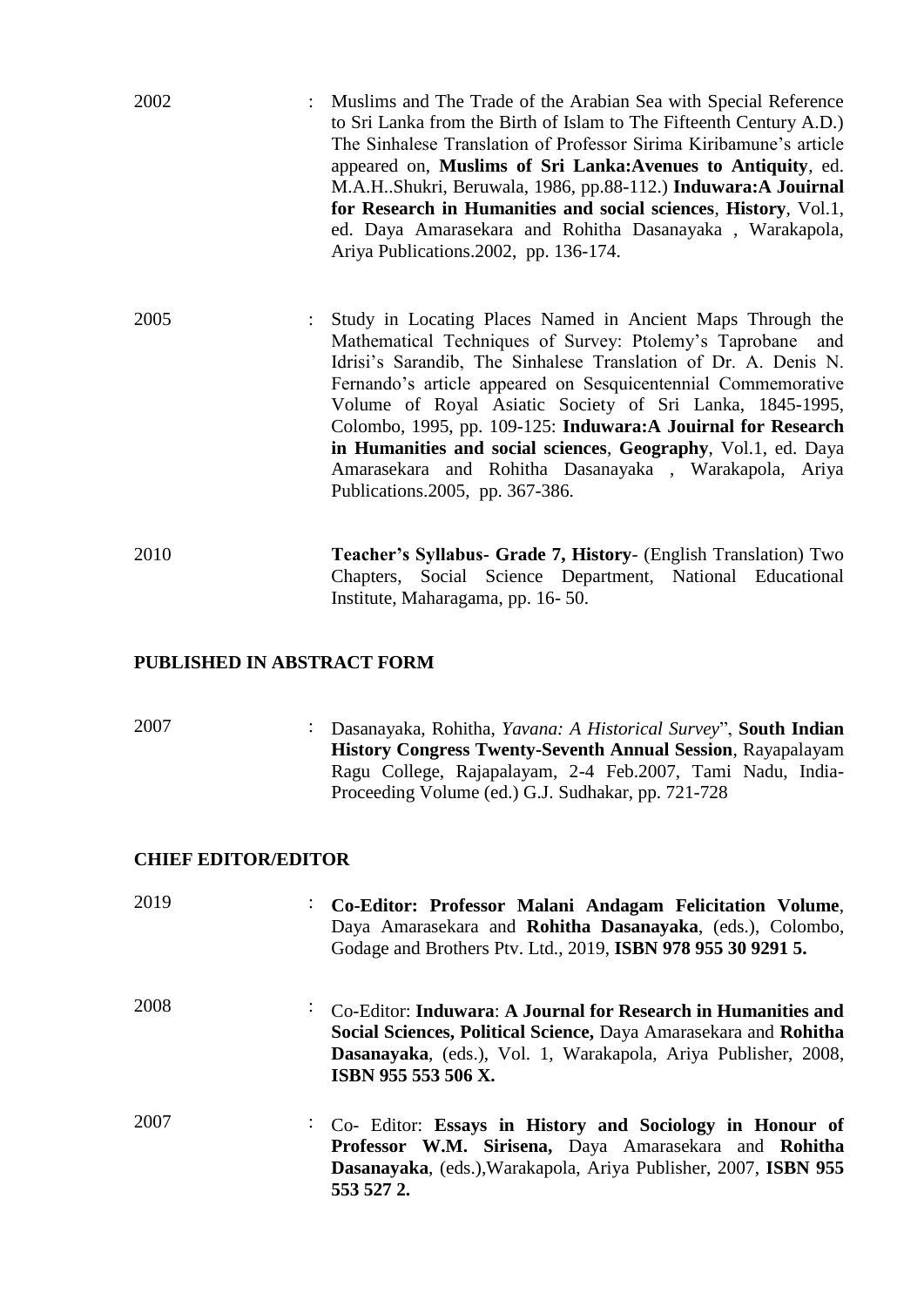| 2005 | Co-Editor: Induwara: A Journal for Research in Humanities and<br>Social Sciences, Geography, Daya Amarasekara and Rohitha<br>Dasanayaka, (eds.), Vol. 1, Warakapola, Ariya Publisher, 2005,<br>ISBN 955 553 436 5.                    |
|------|---------------------------------------------------------------------------------------------------------------------------------------------------------------------------------------------------------------------------------------|
| 2004 | : Co-Editor: Induwara: Professor A.D.P. Kalansuriya Felicitation<br>Volume "Hara Saraniya", Daya Amarasekara and Rohitha<br>Dasanayaka, (eds.), Warakapola, Ariya Publisher, 2004, ISBN 955-<br>553-374 1.                            |
| 2003 | Co-Editor: Induwara: A Journal for Research in Humanities and<br>$\ddot{\cdot}$<br>Social Sciences, Sociology, Daya Amarasekara and Rohitha<br>Dasanayaka, (eds.), Vol. 1, Warakapola, Ariya Publisher, 2003.<br>ISBN 955 553 374 1.  |
| 2003 | Co-Editor: Induwara: A Journal for Research in Humanities and<br>$\ddot{\cdot}$<br>Social Sciences, Sociology, Daya Amarasekara and Rohitha<br>Dasanayaka, (eds.), Vol. 11, Warakapola, Ariya Publisher, 2003,<br>ISBN 955 553 375 X. |
| 2007 | : Co-Editor: Ariapala Imbuldeniya Felicitation Volume, Daya<br>Amarasekara and <b>Rohitha Dasanayaka</b> , (eds.), Authors of<br>Induwara Board: University of Peradeniya, 2007, ISBN 955 553 508<br>6.                               |
| 2002 | Co-Editor: Induwara: A Journal for Research in Humanities and<br>Social Sciences, History, Daya Amarasekara<br>and <b>Rohitha</b><br>Dasanayaka, (eds.), Vol. 1, Warakapola, Ariya Publisher, 2002.<br>ISBN 955 553 227 3.            |
|      | <b>MEMBER OF EDITORIAL BOARD</b>                                                                                                                                                                                                      |
| 2004 | Editorial Board Member, Sambhawana, Sinhala Journal of Arts                                                                                                                                                                           |

- **Faculty**, University of Peradeniya, Vol. IIIV, No.02, July-December, 2014, **ISSN: 2465-6410.**
- 2014 : **Editorial Board Member, Sambhawana, Sinhala Journal of Arts Faculty**, University of Peradeniya, Vol. IIIV, No.02, January- June, 2014, **ISSN: 2465-6410.**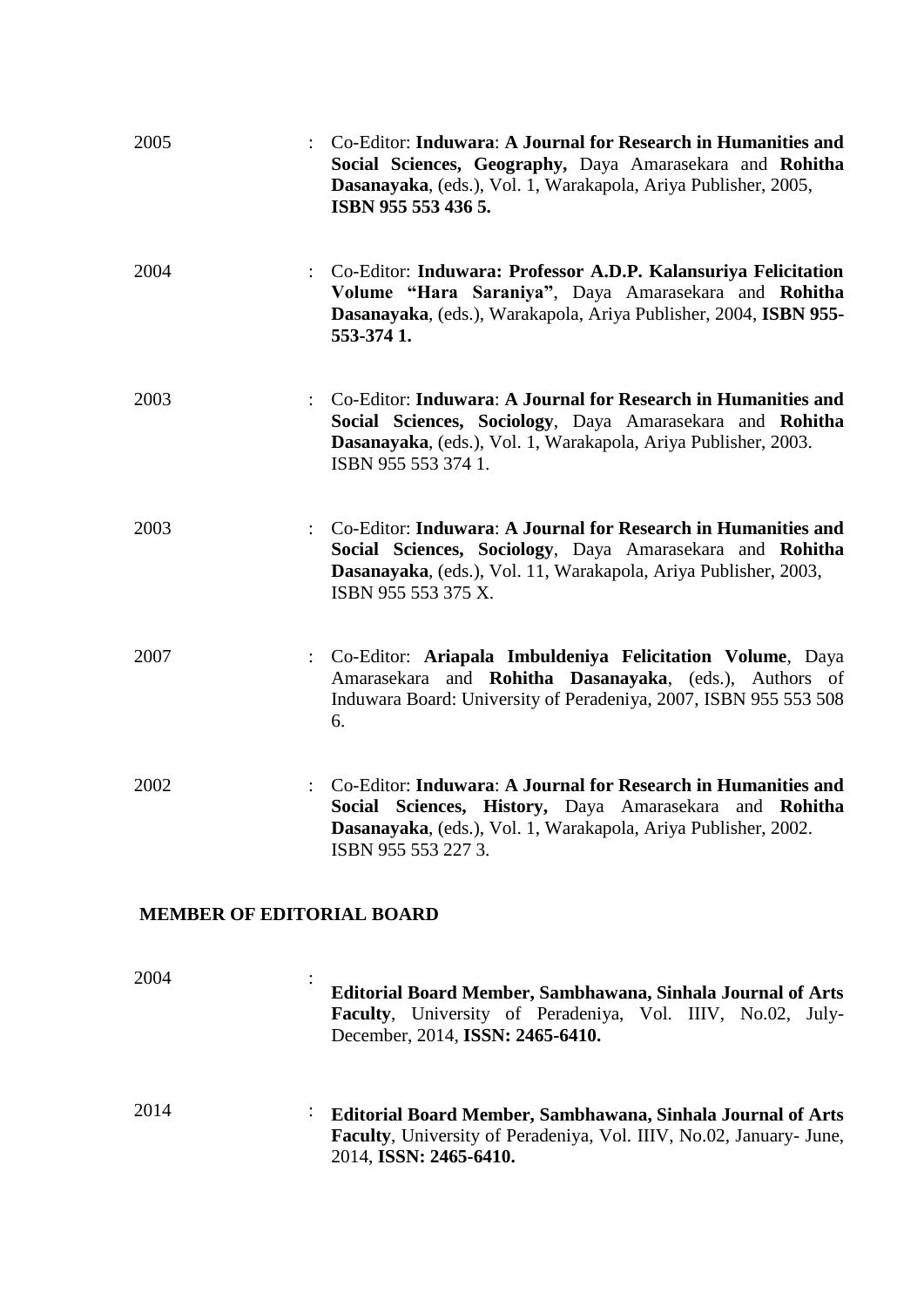- 2011 : **Editorial Board Member, Sambhawana, Sinhala Journal of Arts Faculty**, University of Peradeniya, Vol. V, No.02, July- December, 2011.
- 2015 : **Managing Editor, Ithihasa Lejhani, Journal of History Department**, University of Peradeniya, Vol. 01, No.01, 2015, ISSN – 2478-0332.
- 2016 : **Editorial Board Member, Festschrift for Professor S. Pathmanathan: Essays on History Culture and Foreign Relations**, (eds.), Mahinda Somathilake, N. A. Wimalasena and Others, Colombo, S. Godage & Brothers (Pvt.) Ltd., 2016.

#### **CONFERENCE, SEMINAR, WORKSHOP AND PRESENTATIONS PUBLISHED IN FULL PAPER**

2007 : *Yavana: A Historical Survey*", **South Indian History Congress Twenty-Seventh Annual Session**, Rayapalayam Ragu College, Rajapalayam, 2-4 Feb.2007 , Tami Nadu, India- Proceeding Volume (ed.) G.J. Sudhakar, pp. 721-728

## **PUBLISHED ABSTRACTS**

2007 : "*Ship Building in the Indian Ocean during the Medieval Period: Usage of Iron Nails in Ship Building*", **International Conference on Infrastructure Development in the Ports and Shipping Sector**  and Its Management 18<sup>th</sup> -20<sup>th</sup> January 2007 University of Madras-Chennai, India

#### **PRESENTED WITH EVIDANCE**

- 2007 : *"Yavana: A Historical Survey*",**South Indian History Congress Twenty-Seventh Annual Session**, Rayapalayam Ragu College, Rajapalayam, 2-4 Feb.2007 , Tami Nadu, India.
- 2018 : **Ship Building in the Indian Ocean during the Medieval Period: Usage of Iron Nails in Ship Building**, Second Postgraduate Conference on South Asia 26-27 April 2018, Dublin City University Ireland India Institute Ireland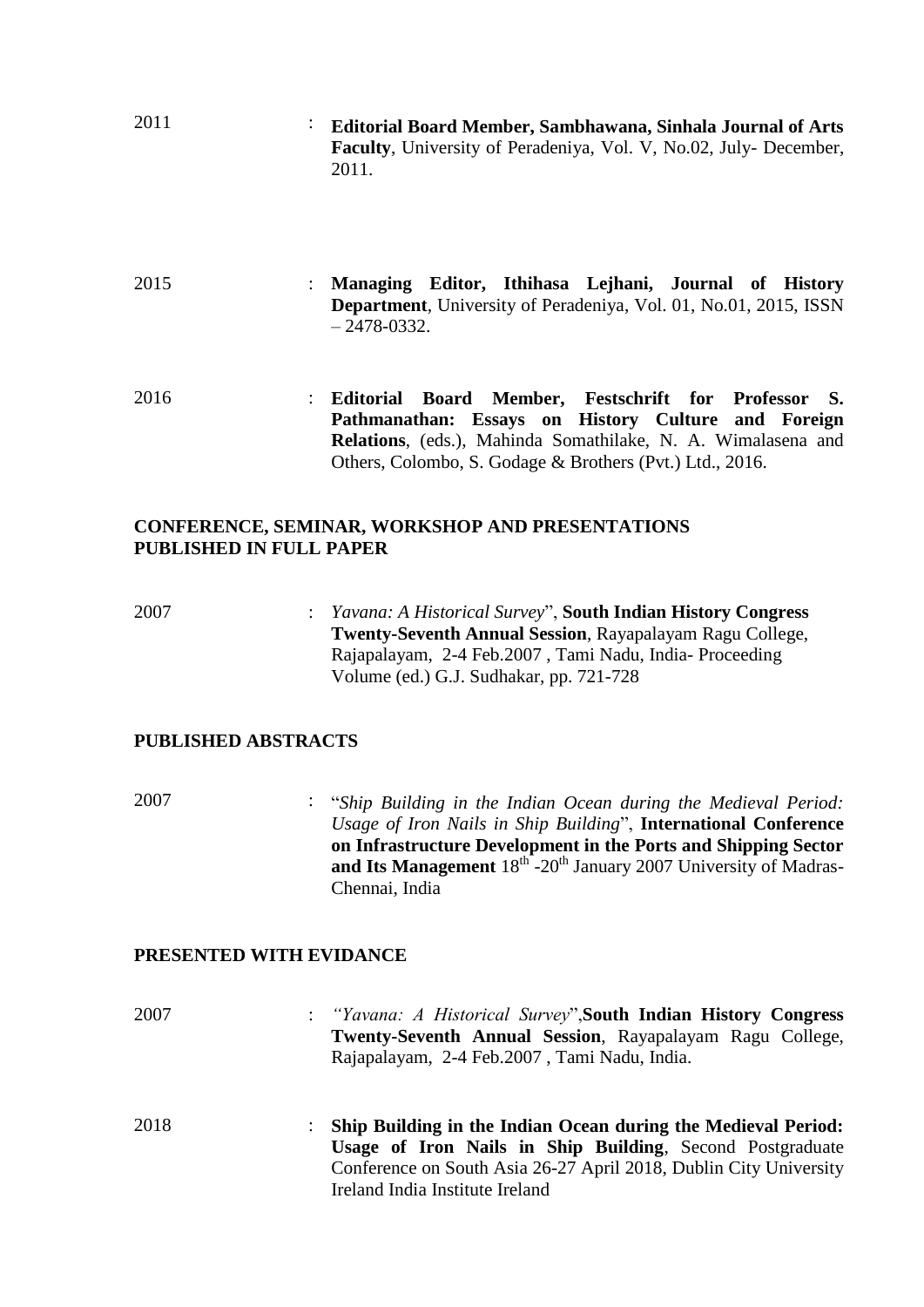| 2008 |                | : "Cinnamon: A Historical Survey"-Tamil Nadu History Congress<br>Session $19th$ to $21st$ September 2008, Periyar<br>$15th$ Annual<br>Maniammay University, Thanjaur, Tamil Nadu, India.                                                             |
|------|----------------|------------------------------------------------------------------------------------------------------------------------------------------------------------------------------------------------------------------------------------------------------|
| 2003 |                | : "The Historical and Social Significance of Ambalama, The<br>Seminar on Promoting Historical Research of Sri Lanka, Jointly<br>organized by Sri Lanka Historical Association and The National<br>Heritage Commission, B.M.I.C.H, 20 December, 2003. |
| 1999 |                | : "The Significance of Ambalama as a Primary Source in the Study of<br>Society in the Post $13^{th}$ Century" National Archives Annual<br><b>Seminar Programme</b> , National Archives, Colombo, 18 <sup>th</sup> October,<br>1999.                  |
| 1999 | $\ddot{\cdot}$ | The Tecnological and Scientific Activities in Ancient Sri Lanka,<br>Science Day of Vidyartha College in Kandy, 02. 11. 1999                                                                                                                          |

## **PARTICIPATION IN WORKSHOP AND SEMINAR**

| 2007 | : International - Participated in International Conference on<br>Infrastructure Development in the Ports and Shipping Sector<br>and Its Management $18th - 20th$ January 2007 University of Madras-<br>Chennai, India.    |
|------|---------------------------------------------------------------------------------------------------------------------------------------------------------------------------------------------------------------------------|
| 2007 | International-Participated in Tamil Nadu History Congress 14 <sup>th</sup><br>Annual Session, 14-16, December, 2007, Department of Indian<br>History, University of Madras, Tamil Nadu, India.                            |
| 2006 | Participated in Tamil Nadu History Congress 13 <sup>th</sup> Annual<br>Session, 27-29, October, 2006, Department of Indian History, Stella<br>Maris College, Tamil Nadu, India.                                           |
| 2005 | : Participated in Tamil Nadu History Congress $12th$ Annual<br><b>Session</b> , $30^{th}$ September to $02^{nd}$ October, 2005, A.V.C. College,<br>(Autonomous) Mannampandal, Mayilladuturai, Tamil Nadu, India.          |
| 2014 | National- Participated to the Work Shop on Development of<br>Quality of School Text Book, (Grade 6-10) 02,03, and $4th$ July<br>2014, CETRAC, Educational Publication Department, Isurupaya,<br>Buthtaramulla, Sri Lanka. |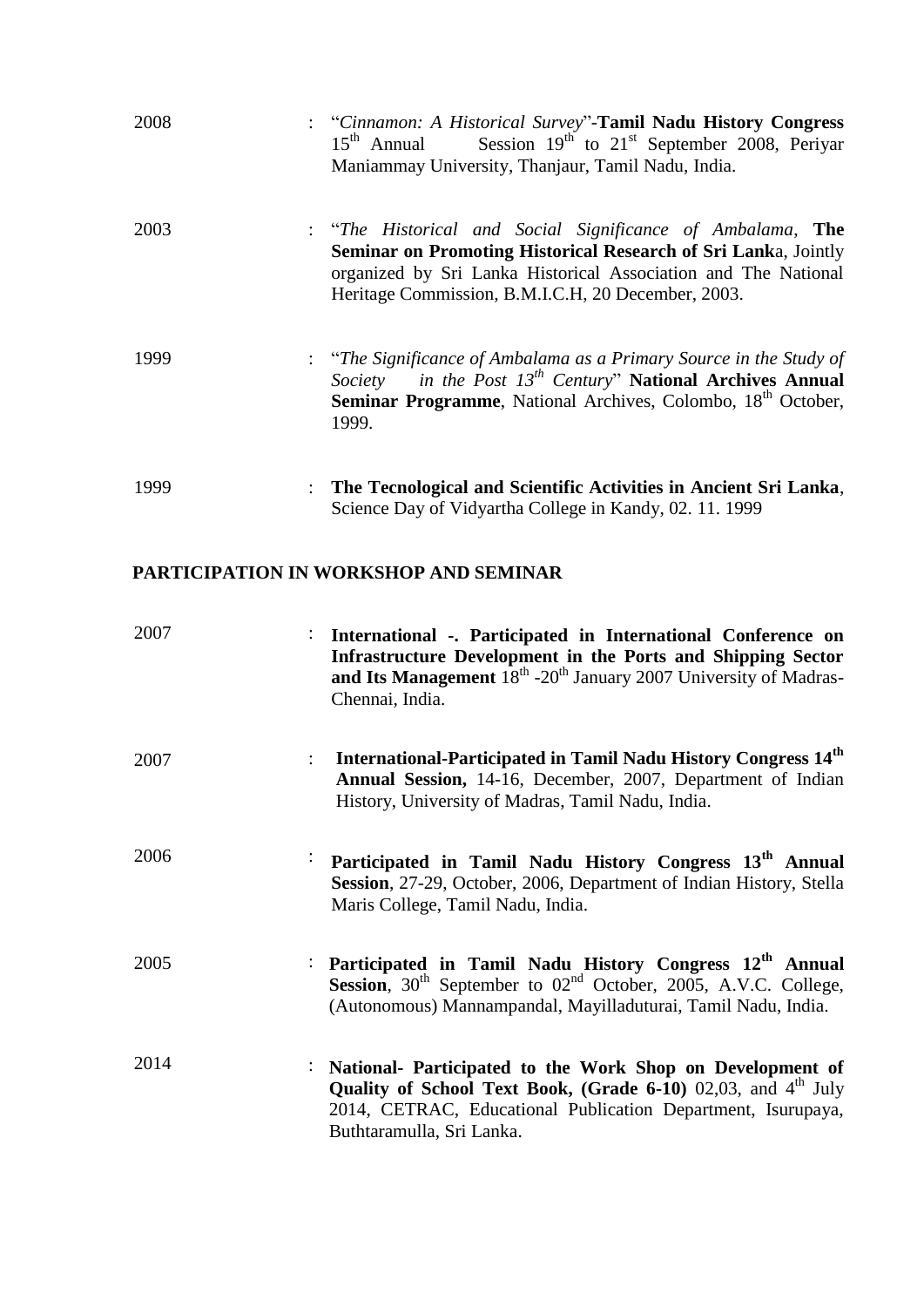| 2010 | National- Participated and Represented Vice Chancellor in<br>$\ddot{\cdot}$            |
|------|----------------------------------------------------------------------------------------|
|      | National Convention on Students Discipline – Anti Ragging and                          |
|      | Anti Violence Organized by University Grant commission and                             |
|      | Committee of Vice Chancellors and Directors (CVCD), Sri Lanka                          |
|      | Foundation Institute, Colombo 3rd of May 2010.                                         |
| 2019 | Participated to the Seminar on "National forum on Antiquity of<br>$\ddot{\phantom{a}}$ |
|      | Sinhala Language and the Origin of the Brahmi script" January                          |
|      | 31,2019 organized by the Department of Archaeology and Heritage                        |
|      | Management, Faculty of Social Science and Humanities, Rajarata                         |
|      | University of Sri Lanka                                                                |

## **SPECIAL LECTURES: KEYNOTE SPEECH/RESOURCE PERSON/GUEST LECTURES**

## **KEYNOTE SPEECH: INTENATIONAL**

| 2018 | UGC Funded One Day International symposium on "Maritime"<br>$\bullet$ .<br>Trade in India Through the Ages" $02rd$ April 2018 PGSR<br>Krishnammal College for Women Affiliated to Bharathair<br>University, Coimbatore, Tamil Nadu, India                  |
|------|------------------------------------------------------------------------------------------------------------------------------------------------------------------------------------------------------------------------------------------------------------|
| 2018 | UGC Funded One Day International symposium on "Strategic<br>$\ddot{\phantom{0}}$<br>Position of South Indian in Maritime Trade" 03rd April 2018<br>Vellalar College for Women Affiliated to Bharathair University,<br>Coimbatore, Erode, Tamil Nadu, India |

## **RESOURCE PERSON/ SHORT TERM COURSES**

| 1999 | Resources Person - Sri Lankan history for A/L students, Workshop<br>Conducted by National Heritage Organization, St.Joseph's Balika<br>Maha Vidyalaya, Gampola, 25.06. 1999.                              |
|------|-----------------------------------------------------------------------------------------------------------------------------------------------------------------------------------------------------------|
| 2011 | Resources Person – Seminar Series of General Arts Degree<br>Examination (External) for History 2011 Conducted by CDCE,<br>University of Peradeniya.                                                       |
| 2012 | Resource Person-Introduction on new history syllabus for the A/L<br>teachers, Workshop Conducted by the Education Department of<br>Central Province at St/ Antony Balika Vidyalaya, Kandy,<br>2012.11.30. |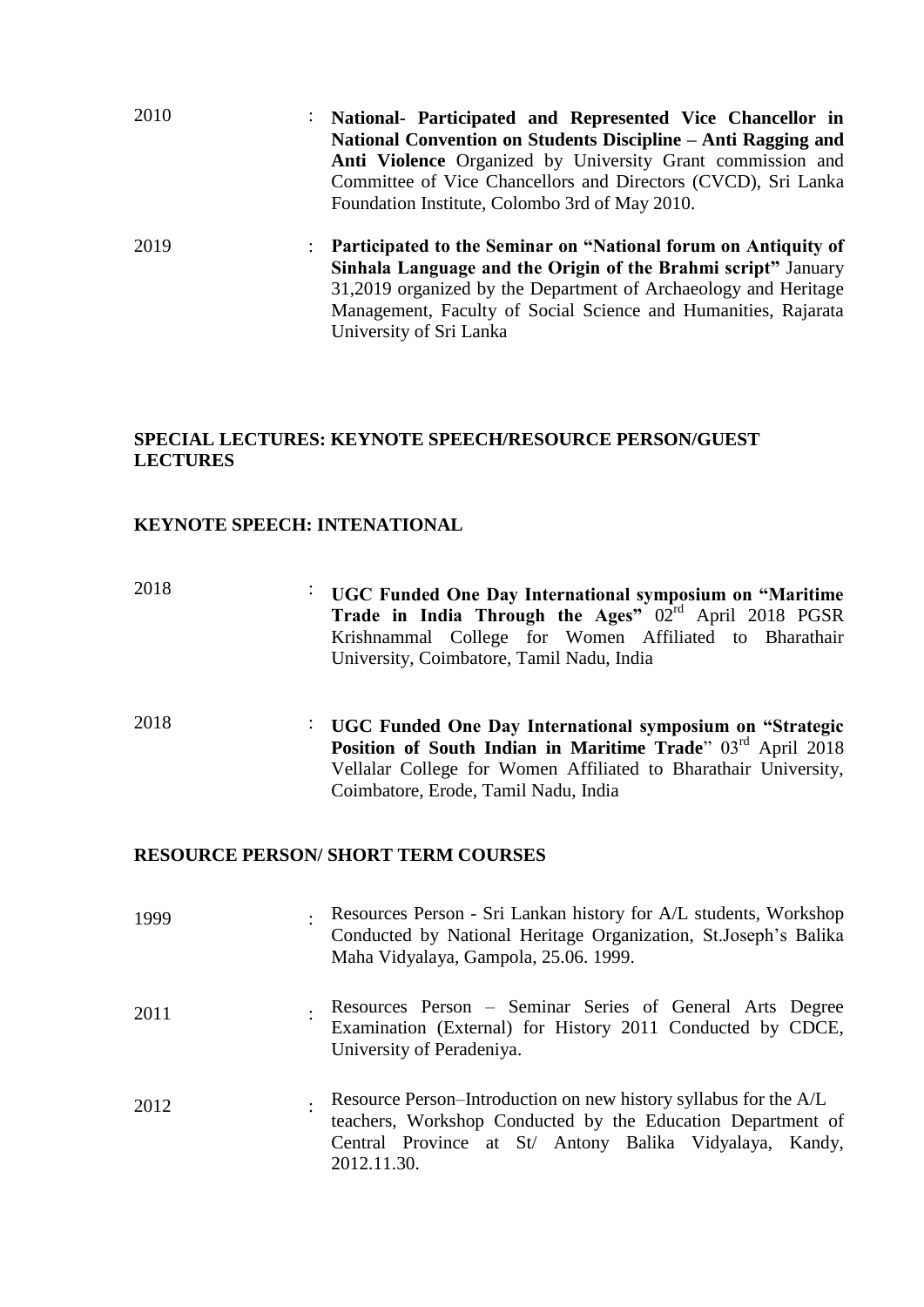| 2013 |                | Resources Person – Seminar Series of General Arts Degree<br>Examination (External) for History 2013 Conducted by CDCE,<br>University of Peradeniya.                                                                                                         |
|------|----------------|-------------------------------------------------------------------------------------------------------------------------------------------------------------------------------------------------------------------------------------------------------------|
| 2013 |                | Resource Person – Introduction on new history syllabus for the A/L<br>teachers, Workshop Conducted by the Education Department of<br>Central Province, At Central Province Educational Development<br>Centre, Kandy, 20.03.2013.                            |
| 2015 |                | Resource Person: A/L History syllabus revision for school teachers,<br>Workshop Conducted by the Social Science Department, National<br>Institute of Education (NIE), Maharagama, 08.08.2015.                                                               |
| 2015 |                | Resource Person: Sri Lankan history for A/L students, Workshop<br>Conducted<br>of<br>Joseph's<br>Balika<br>Maha<br>the<br>Kg/St.<br>Vidyalaya, Kegalle, 2015.10.22                                                                                          |
| 2015 | $\ddot{\cdot}$ | Resource Person: A/L History syllabus Revision for school teachers,<br>One Week Workshop Conducted by the Social Science Department,<br>National Institute of Education (NIE), Maharagama, 20.21,22, 23,<br>24 and 25. 10. 2015.                            |
| 2015 |                | Resource Person: Undergraduate Research Symposium<br>on<br>Archaeology, The Department of Archaeology and Heritage<br>Management, Faculty of Social Sciences and Humanities, Rajarata<br>University of Sir Lanka, 2016.                                     |
| 2016 |                | Resources Person - Introducing new A/L History syllabus for<br>school teachers of Western Province and Uva Province, Workshop<br>Conducted by the Social Science Department, National Institute of<br>Education (NIE), Maharagama, 26, 27 and 28. 01. 2016. |
| 2016 |                | Resources Person – Introducing new A/L History syllabus for<br>school teachers of Central Province, Workshop Conducted by Social<br>Science Department, National Institute of Education (NIE),<br>Maharagama, 12, 23 and 24. 12. 2016.                      |
| 2017 |                | Resources Person - Introducing new A/L History syllabus for<br>school teachers of North Western Province, Workshop Conducted<br>by Social Science Department, National Institute of Education<br>(NIE), Maharagama, 20, 21 and 22. 02. 2017.                |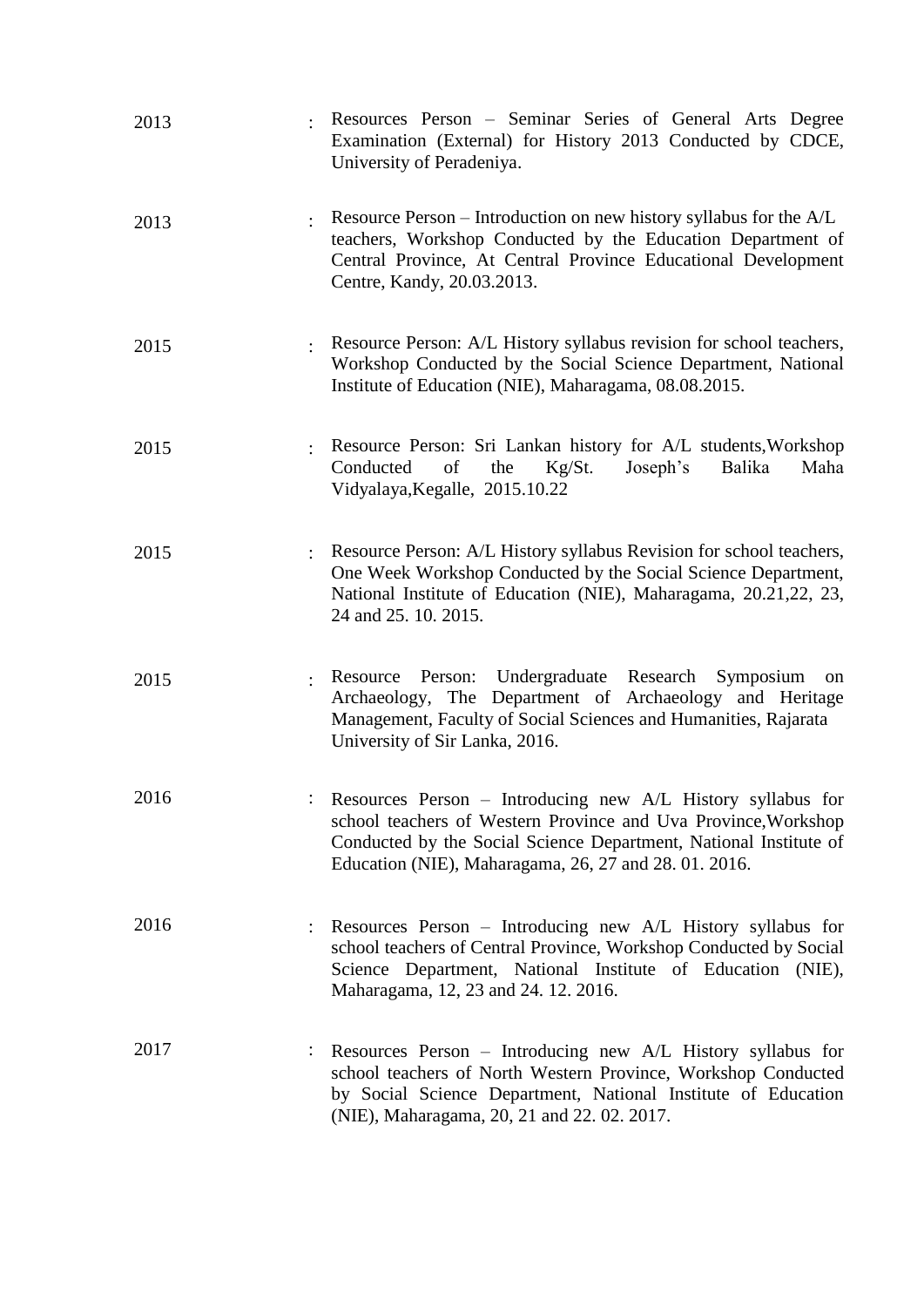| 2017                   | Resources Person – Introducing new A/L History syllabus for<br>school teachers of Sabaragamuwa Province and North Central<br>Province, Workshop Conducted by Social Science Department,<br>National Institute of Education (NIE), Maharagama, 07, 08 and 09.<br>03.2017. |
|------------------------|--------------------------------------------------------------------------------------------------------------------------------------------------------------------------------------------------------------------------------------------------------------------------|
| 2017<br>$\ddot{\cdot}$ | Introducing new A/L History syllabus for school teachers of<br>Northern Province, Eastern Province and Southern Province,<br>Workshop Conducted by Social Science Department, National<br>Institute of Education (NIE), Maharagama, 07, 08 and 09. 02. 2017.             |
| 2017                   | : Resource Person: Sri Lankan history for A/L students, Workshop<br>Conducted of the Educational office in Kandy at the K/Lumbini<br>Royal College in Kandy, 26.07.2017.                                                                                                 |
| 2018                   | : Resources Person – Seminar Series of General Arts Degree<br>Examination (External) for History 2018 Conducted by CDCE,<br>University of Peradeniya.                                                                                                                    |
| 2018                   | : Resources Person, UGC Funded One Day International symposium<br>on "Maritime Trade in India Through the Ages" 02 <sup>rd</sup> April 2018<br>PGSR Krishnammal College for Women Affiliated to Bharathair<br>University, Coimbatore, Tamil Nadu, India.                 |
| 2018                   | : Resources Person – UGC Funded One Day International symposium<br>on "Strategic Position of South Indian in Maritime Trade" 03 <sup>rd</sup> April<br>2018 Vellalar College for Women Affiliated to Bharathair<br>University, Coimbatore, Erode, Tamil Nadu, India.     |
| 2016                   | Resources Person – Workshop on A/L Results Development in<br>History subject at the Zonal Education Office, Kandy, 21.02.2019.                                                                                                                                           |
| 2019                   | Resources Person - Sri Lankan and Indian history for A/L students,<br>Workshop Conducted by the Kg/Mw/ Pinnawala Central College<br>(National School) Rambukkana, 06. 02. 2019.                                                                                          |
| 2019                   | Resources Person - Teachers Development Programme. Workshop<br>Conducted by the CP/Denu/Pelawa Maha Vidyalaya, Muruthalawa,<br>19.03.2019.                                                                                                                               |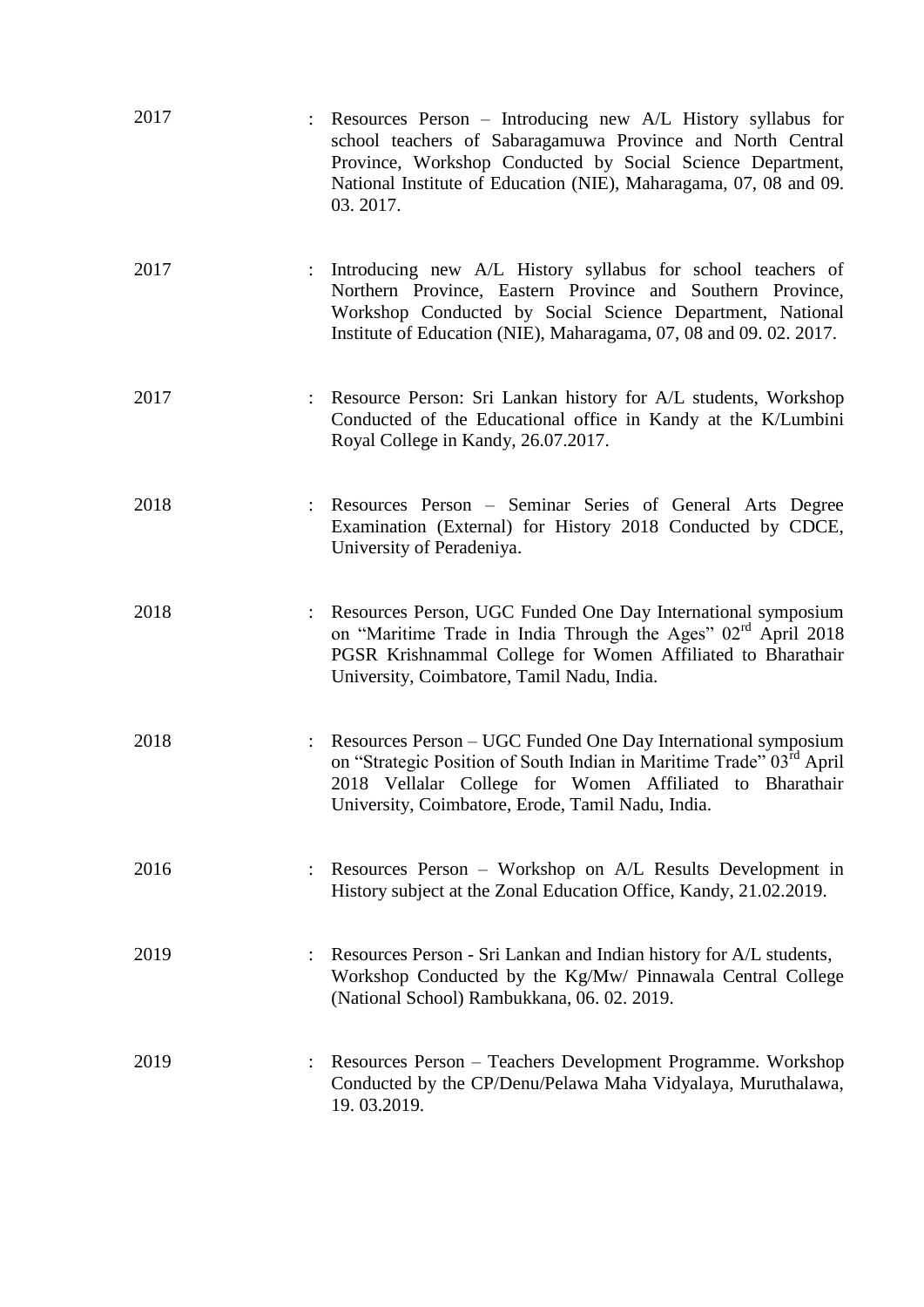| 2018 |                | Resources Person- Genetics and Plant Breeding division for the<br>preparing a commemorate their martyrdom on behalf of the<br>freedom of the Nation in the Great rebellion in 1818 and the up-<br>country rebellion in 1848 by the Regional leaders. Information<br>collected by Genetics and Plant Breeding division, Central Research<br>Section, Dept. of Export Agriculture, Matale. 2018. |
|------|----------------|------------------------------------------------------------------------------------------------------------------------------------------------------------------------------------------------------------------------------------------------------------------------------------------------------------------------------------------------------------------------------------------------|
| 2018 | $\mathbf{L}$   | International - Resources Person - UGC Funded One Day<br>International symposium on "Maritime Trade in India Through<br>the Ages" 02 <sup>rd</sup> April 2018 PGSR Krishnammal College for Women<br>Affiliated to Bharathair University, Coimbatore, Tamil Nadu, India.                                                                                                                        |
| 2018 |                | Resources Person - UGC Funded One Day International<br>symposium on "Strategic Position of South Indian in Maritime<br>Trade" 03 <sup>rd</sup> April 2018 Vellalar College for Women Affiliated to<br>Bharathair University, Coimbatore, Erode, Tamil Nadu, India.                                                                                                                             |
|      |                | <b>CHAIR PERSON: INTERNATIONAL/ NATIONAL RESEARCH SESSIONS</b>                                                                                                                                                                                                                                                                                                                                 |
| 2018 |                | : Chair Person- Arts Student's Research Symposium- 2018 on the<br>Humanities and Social Sciences, Faculty of Arts, University of<br>Peradeniya 08 <sup>th</sup> June 2018                                                                                                                                                                                                                      |
| 2016 | $\ddot{\cdot}$ | <b>Chairperson</b> – Undergraduate Research Congress – Faculty of Arts,<br>University of Peradeniya 23 <sup>rd</sup> November 2016                                                                                                                                                                                                                                                             |
| 2018 |                | Panel Chair - National Research Symposium on Historical Studies<br>held on 30 <sup>th</sup> January 2018 organized by the Department of<br>Humanities Faculty of Social sciences and Humanities, Rajarata<br>University of Sri Lanka, Mihinthale.                                                                                                                                              |
| 2011 |                | Evaluator of the Oral Presentation of Second Annual Research<br>Session 30 <sup>th</sup> November 2011 Faculty of Applied Sciences, Rajarata<br>University, Mihinthale,                                                                                                                                                                                                                        |
| 2013 |                | <b>Evaluation Panel</b> in the Technical of Session Social Sciences at the<br>Third Annual Research Symposium 2013. Rajarata University of<br>Sri Lanka, 07 <sup>th</sup> February, 2013.                                                                                                                                                                                                      |
| 2014 | $\ddot{\cdot}$ | Chair Person International Research Conference on Humanities<br>and Social Sciences (IRCHSS) 15 <sup>th</sup> and 16 <sup>th</sup> October 2014.                                                                                                                                                                                                                                               |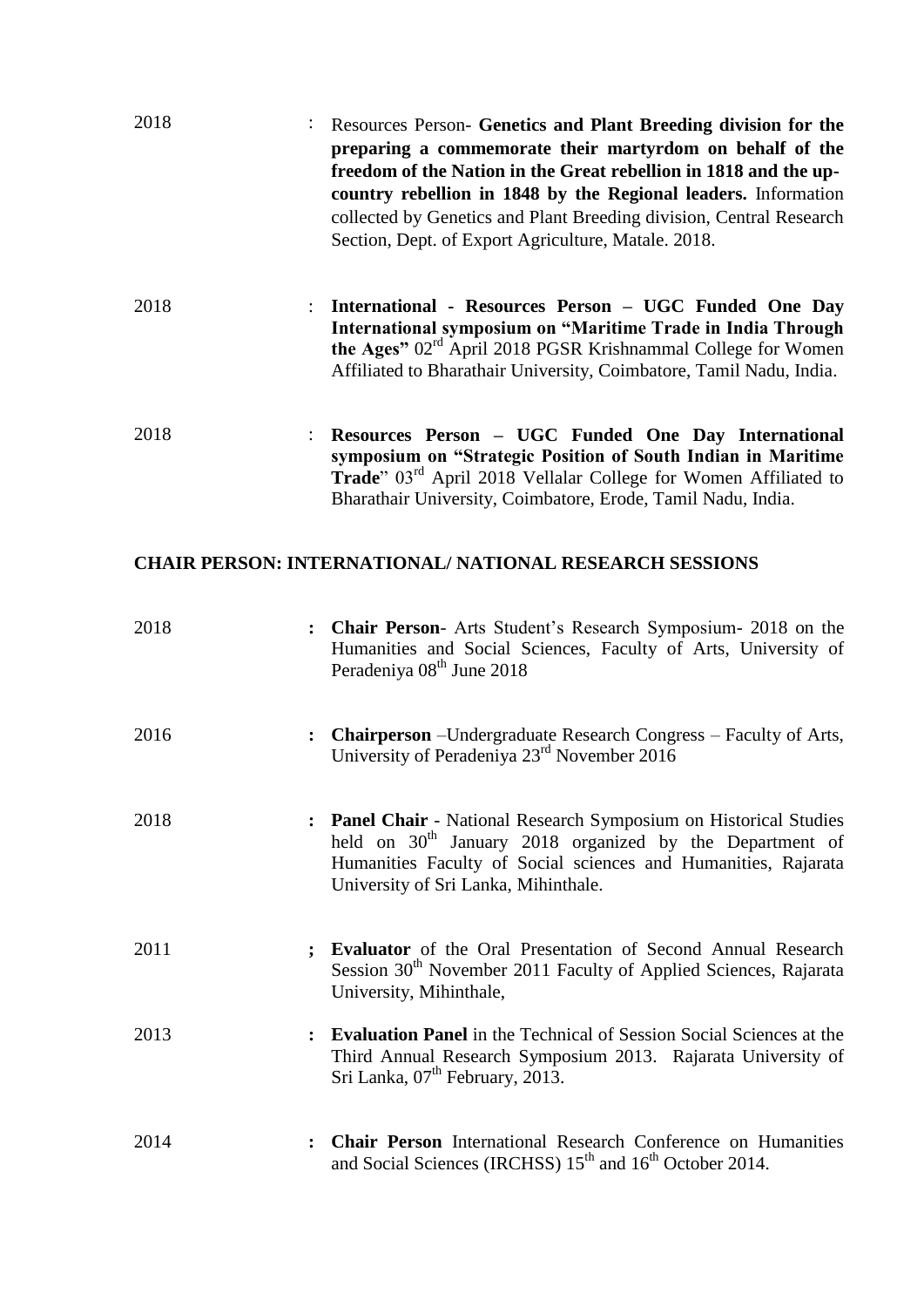| 2015 |  |  |                                                  | : Chair Person iPURSE - Peradeniya University International |
|------|--|--|--------------------------------------------------|-------------------------------------------------------------|
|      |  |  | Research Session, $5th$ and $6th$ November 2015. |                                                             |

## **GUEST LECTURES**

| 2015 |                      | <b>Conducted lecture</b> on Sri Lankan History for the group of Medical<br>students form Graduates school of Medicine, Hokkaido University<br>11.02.2015 conducted by the Department of Community Medicine,<br>Faculty of Medicine, University of Peradeniya           |
|------|----------------------|------------------------------------------------------------------------------------------------------------------------------------------------------------------------------------------------------------------------------------------------------------------------|
| 2014 |                      | <b>Guest Lecturer</b> for 4100 Seminar Series at the Department of<br>Agricultural Engineering, Faculty of Agriculture, University of<br>Peradeniya on 27 <sup>th</sup> March 2014                                                                                     |
| 2013 |                      | <b>Guest Lecturer</b> for the 3200 seminar series on 08.11.2013 at the<br>Department of Agricultural Engineering, Faculty of Agriculture,<br>University of Peradeniya                                                                                                  |
| 2017 |                      | Delivered lecture on History of Sri Lanka to the visiting Medical<br>student Hokkaido University in Japan on 31.01.2017 conducted by<br>the Department of Community Medicine, Faculty of Medicine,<br>University of Peradeniya                                         |
| 2014 |                      | <b>Delivered lecture</b> on History of Sri Lanka to the visiting Medical<br>student Hokkaido University in Japan on 30.01.2014 conducted by<br>the Department of Community Medicine, Faculty of Medicine,<br>University of Peradeniya                                  |
| 2016 | $\ddot{\phantom{a}}$ | <b>Conducted lecture</b> on Sri Lankan History for the group of Medical<br>students form Graduates school of Medicine, Hokkaido University<br>11.02.2016 conducted by the Department of Community Medicine,<br>Faculty of Medicine, University of Peradeniya           |
| 2017 |                      | <b>Conducted lecture</b> on Historical Aspect Sri Lankan for the group<br>of Medical students form Graduates school of Medicine, Hokkaido<br>University 06.11.2017 conducted by the Department of Community<br>Medicine, Faculty of Medicine, University of Peradeniya |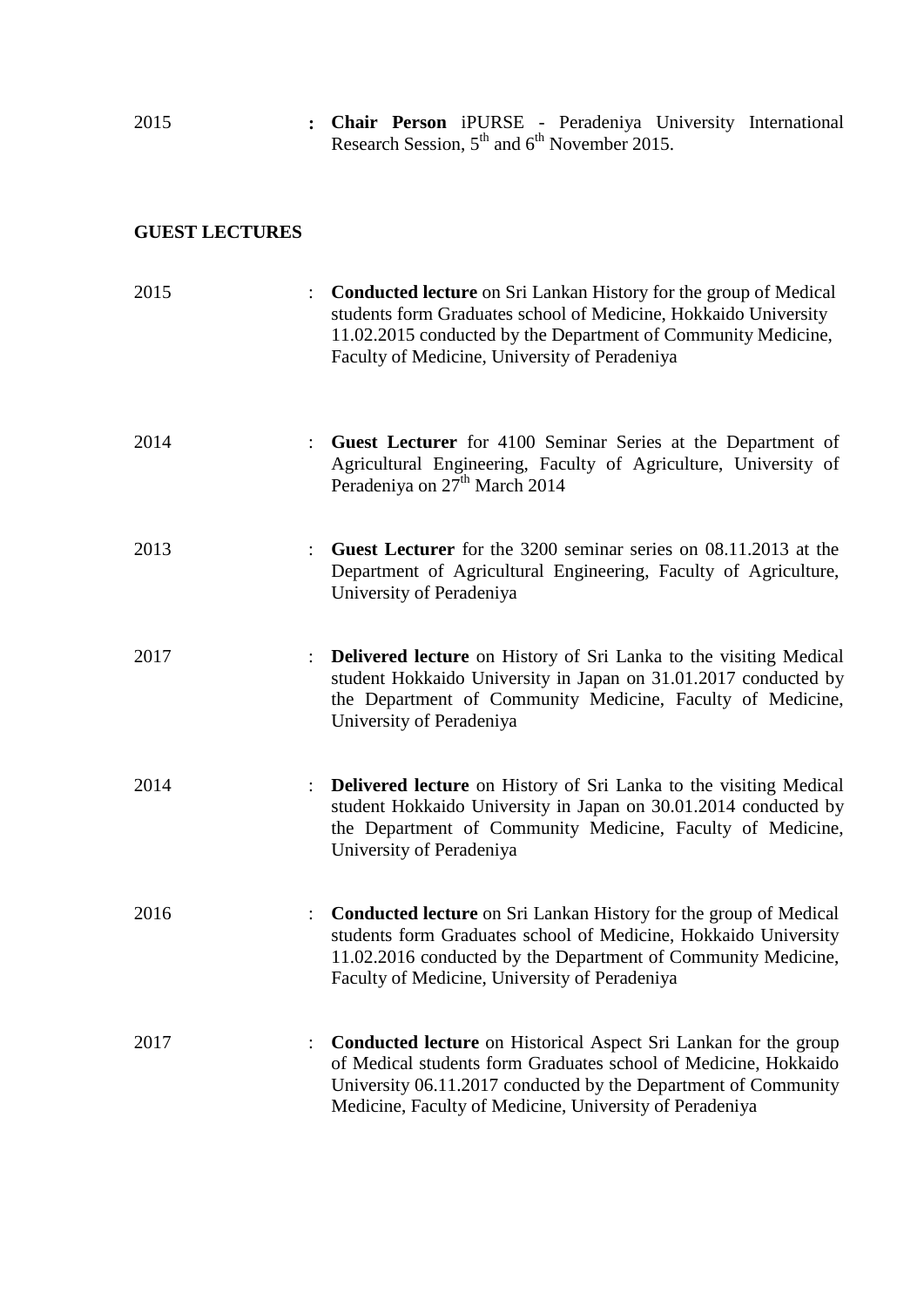| 2018 | <b>Conducted lecture</b> on Historical Aspect Sri Lankan for the group<br>of Medical students form Graduates school of Medicine, Hokkaido<br>University 07.01.2018 conducted by the Department of Community<br>Medicine, Faculty of Medicine, University of Peradeniya |
|------|------------------------------------------------------------------------------------------------------------------------------------------------------------------------------------------------------------------------------------------------------------------------|
| 2010 | Guest lecturer- lecture series for the students in History at the<br>Department of Humanities, Faculty of Science and Humanities, Sri<br>Lanka Rajarata University, 18.02.2010                                                                                         |
| 2015 | Guest lecturer- lecture series for the students in History at the<br>Department of Humanities, Faculty of Science and Humanities, Sri<br>Lanka Rajarata University, 12 August 2015                                                                                     |

### **CURRICULUM PLANNING AND DEVELOPMENT**

: Member of the Committee on External Syllabus Curriculum Revision of the Department of History - 2019, University of Peradeniya

Introduction of new courses for undergraduate

Students in history

- i. HIS 2001: History of Indian Sub-Continent: Up to 320 A.D.
- ii. HIS 2002: History of Indian Sub-Continent: From 320 up to Mughal Period
- iii. HIS 3007: Evolution of Religious Thoughts and Institutions in Sri Lanka
- iv. HIS 3005: History of Asian Commerce up to  $10^{th}$ Century A.D.
- v. HIS 3006: History of Asian Commerce from  $10^{th}$ Century to 1800 A.D.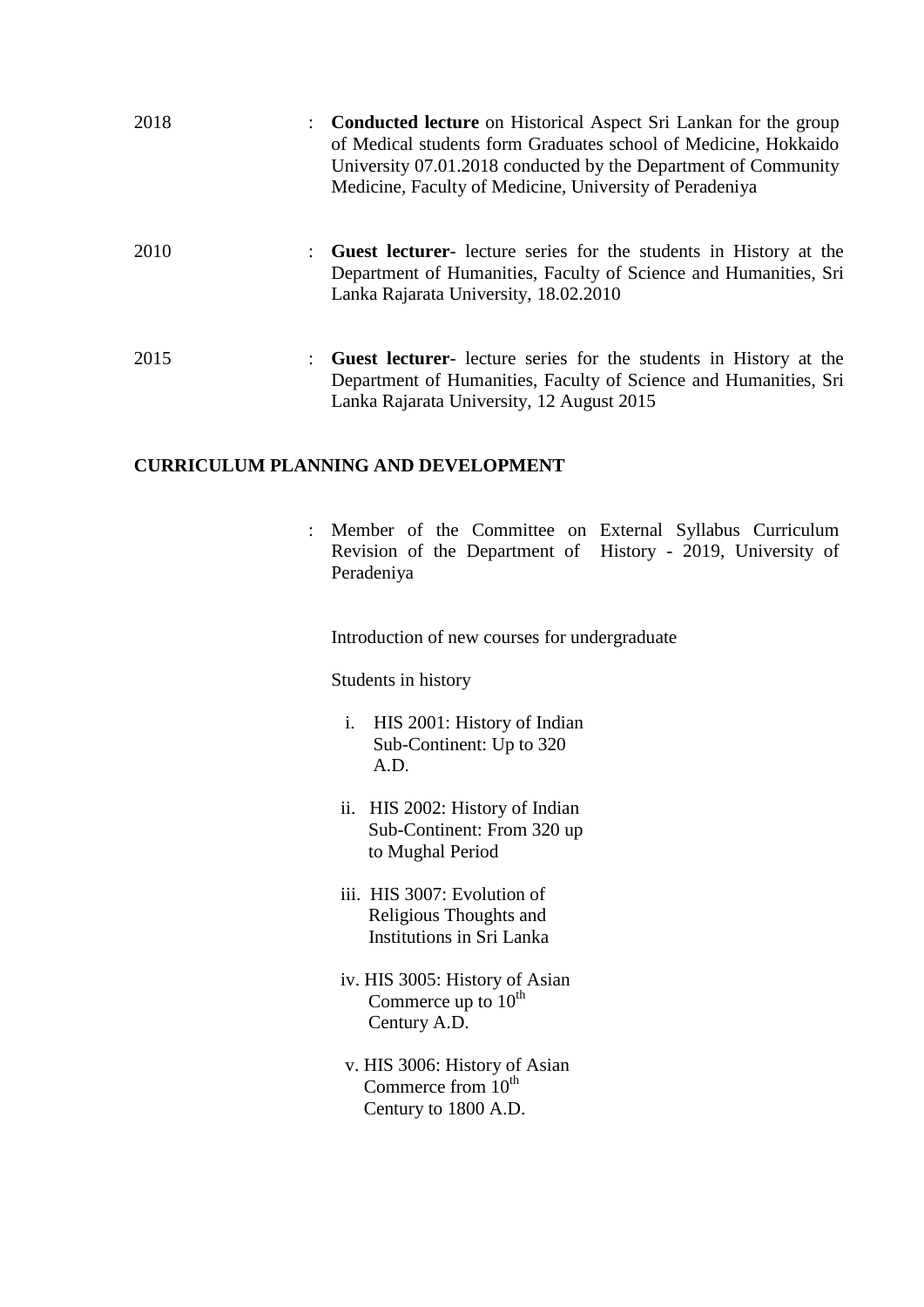|      | vi. HIS 4006: Social and<br>Political Theories and<br>Institutions of the South Asian<br>Sub-continent up to Circa<br>1200 A.D.                     |
|------|-----------------------------------------------------------------------------------------------------------------------------------------------------|
|      | Introduction of new courses for postgraduate students in history<br>M,A/M.Phil                                                                      |
|      | Historical<br>Political-Economy:<br>Ancient<br>and<br>Conceptual<br>Theories in South Asia up to Circa 1500 A.D.                                    |
|      | Social Theories and Institutions of the South Asia up to Circa 1500<br>A.D.                                                                         |
|      | Introduction of new courses for postgraduate Diploma students in<br>history                                                                         |
|      | HIS 504: School Projects and Local History                                                                                                          |
| 2015 | Member of the Committee on Post Graduate Diploma Curriculum<br>Revision Progarmme of the Department of History - 2015,<br>University of Peradeniya. |
| 2018 | Member of the Committee on Post Graduate Curriculum Revision<br>of the Department of History - 2018, University of Peradeniya.                      |
| 2018 | Member of the Committee on Under Graduate Curriculum Revision<br>of the Department of History - 2018, University of Peradeniya                      |
| 2018 | Member of the Curriculum Review and Revision Committee -2018,<br>$\ddot{\phantom{0}}$<br>Department of History, University of Peradeniya            |
| 2019 | Member of the Committee on Post Graduate Curriculum Revision<br>of the Department of History - 2019, University of Peradeniya                       |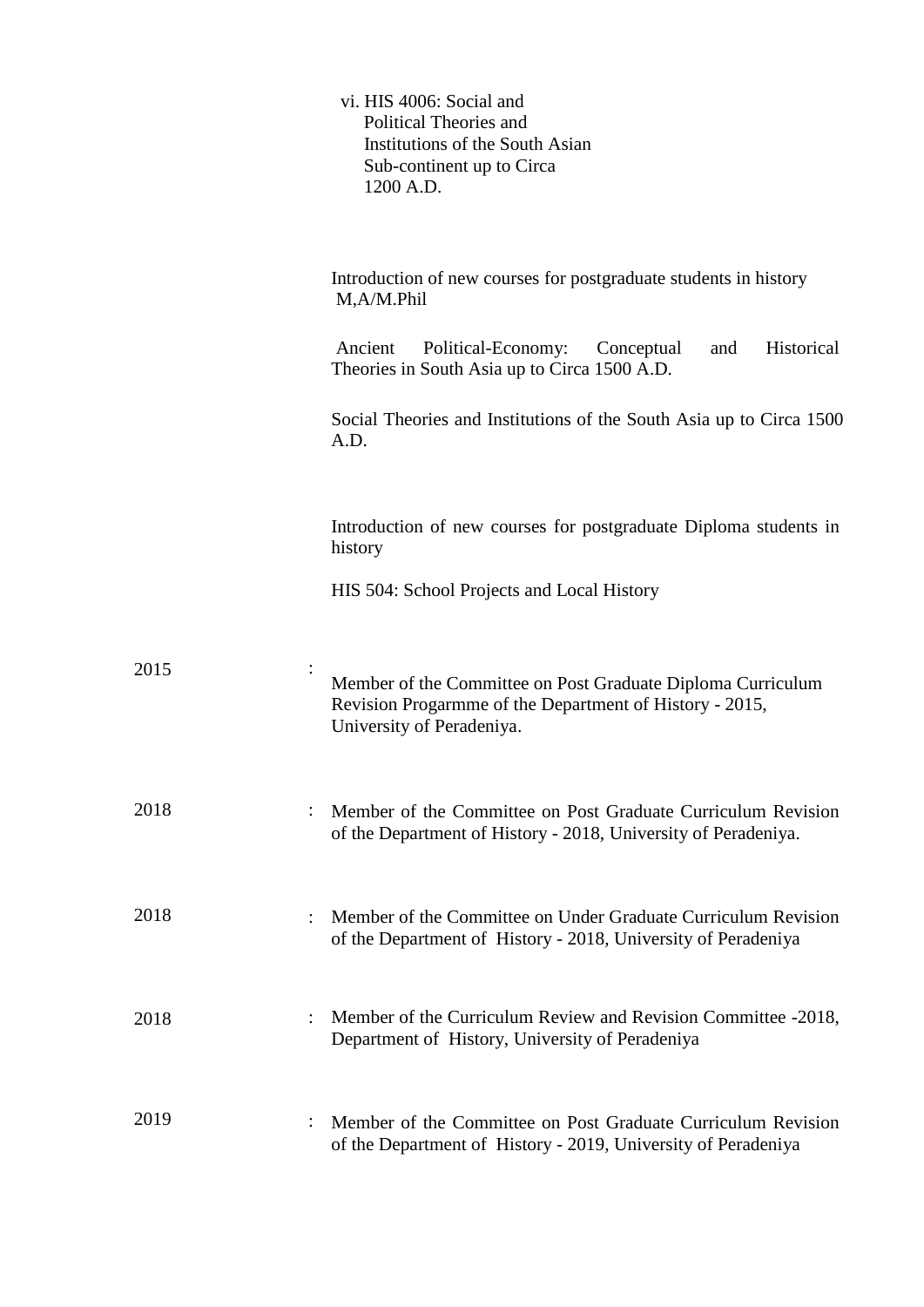#### **CITATIONS IN PUBLICATIONS**

#### **1). Cited Work:**

 Dasanayaka, Rohitha, **Ambalama and Society – A Historical Research of Ancient Ambalam in Sri Lanka**, (in Sinhala) Ariya Publishers, Warakapola, June 2000.

#### **Where Cited:**

- i. Herath H.M.R.D., **Ambalm of the Central Province**, Department of Cultural Activities, Central Province, 2017, p. viii.
- ii. Jinadasa Danansooriya "Wood Carving Art of the PanavitiyaAmblama" in **Felicitation Volume of Senior Professor Gunawardhana Nanayakkara**, University of Kelaniya, Department of Sinhalese, 2016, 149-156.
- iii. Herath Maonoranjan, **Imaginec Animal Figure during the Gampola Period**, Author, 2013, pp. 56.
- iv. Senanayake Piyathissa, Medarata Silalekhana, මැදුරට වංස කථාව, Vol. I, (eds. Hanguranketha Dheerananda himi, H.M.R.D. Herath, Central Provincial Council, 2015, pp. 252-253

- v. Roberts Michael, Sinhala Consciousness in the Kandiyan Period 1590s to 1815, Colombo, Vijitha Yapa, 2003, p.
- vi. Jayasooriya T. H. G. A. K., Archaeological Study on Pathahewaheta Mawathmadu (Ambalams*),* **Samodhana: The Journal of Humanities and Social Sciences**, (ed.), Chandana Rohana Withanachchi, Vol. 6 (III), Rajarata University of Sri Lanka, Mihinthale, 2017, pp. 9-19

#### **2). Cited Work**

Dasanayaka Rohitha, "The Significance of Ambalama as a Primary Source in the study of Society in the Post 13<sup>th</sup> Century A.D," (Sinhala) **Sambhasha, Commemoration Volume of the Vidyalankara University on the Occasion of 125thAnniversary**, Ministry of Higher Education, Colombo, Isurupaya, Battaramulla, 2000, pp.731-741.

#### **Where Cited**

Dheerananda Hanguranketha, මැදුරට වංස කථාව, Vol. I, ( eds. Hanguranketha **Dheerananda himi, H.M.R.D. Herath, Central Provincial Council,**

 **2015, pp. 252-253**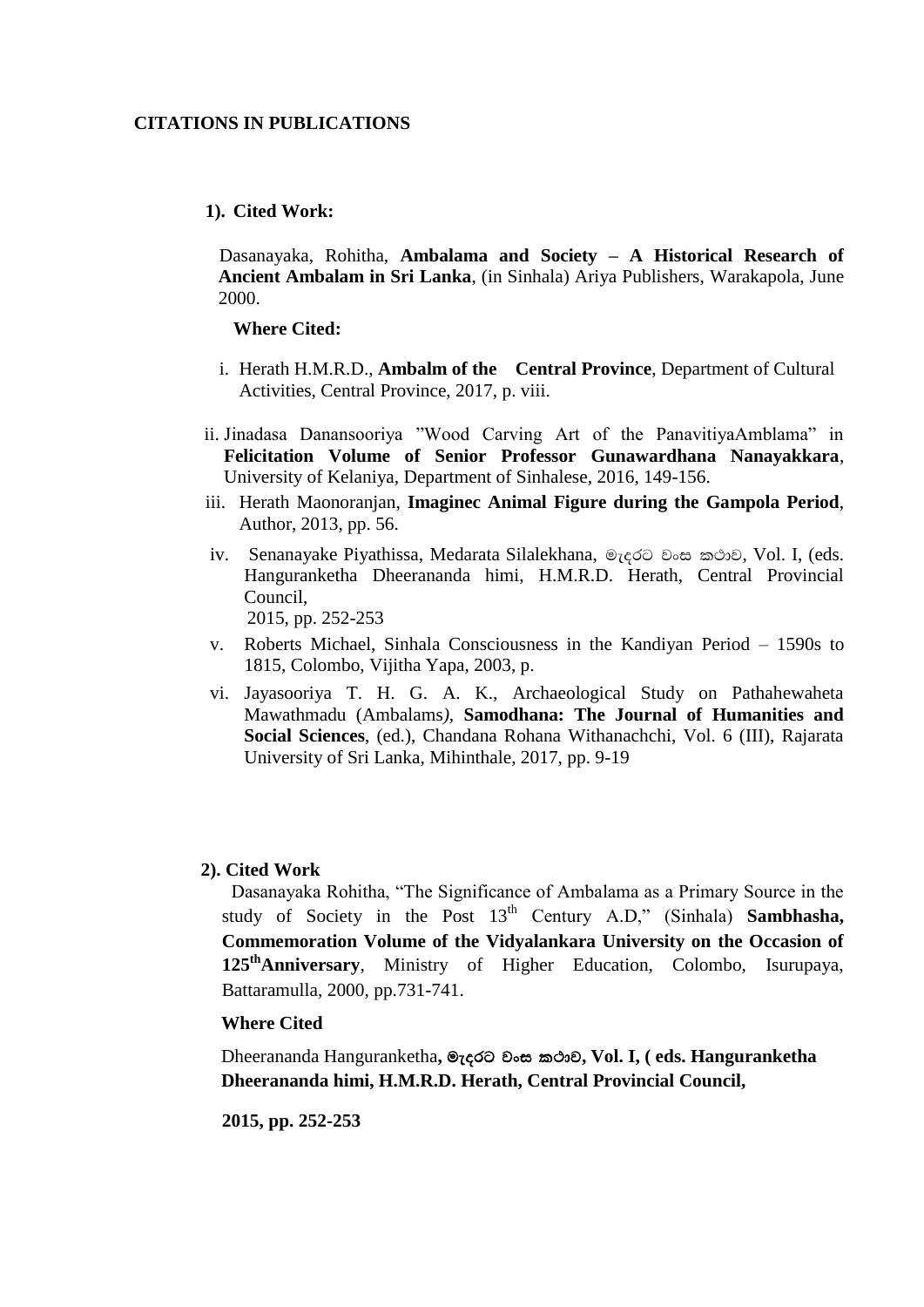#### **3). Cited Work**

 Dasanayaka Rohitha, **Relic – Bowl and Royalty – A Historical Analysis of**   $Social, Cultural and Political Relationship$  (පාතු ධාතුව සහ රාජත්වය-ලද්ශපාලන සමාජ සහ සංස්කෘතික සම්බන්ධය පිළිබඳ ඓතිහාසික විමර්ශනයක්, Ariya Publishers, Warakapola, 2001.

#### **Where Cited**

- i. Wijerathna, Chathurika, Historical Analysis on Sri Lanka and Chinese Buddhist Relations: from 5<sup>th</sup> century to 15<sup>th</sup> century, *Pushpanjalee*, (eds.), Daluketiye Buddharakkhith himi and Others, Published by Authors, 2011, pp. 270, 281
- ii. Wijerathna, Chathurika, Somathilake Mahinda, @*Bන්දාගමනය හා නිපිටක ගුන්ථාරූභීය*, Colombo, Colombo: S. Godage and Brothers Ptv.Ltd., 2014, p. 62

### **4). Cited Work**

Dasanayaka Rohitha, *Aśoka and Max Weber*, (Sinhala) **Induwara: A Journal of Research in Humanities and Social Science, Sociology**, Volume Two, Pt. One, ed. Daya Amarasekara and Rohitha Dasanayaka, Warakapola, Ariya Pub.2003, pp. 150-175.

#### **Where Cited:**

Chandavimala, Kalundeewe, **Historical Analysis on His Biography and Policies through the Asoka's Inscriptions**, *Nãnoddeepan*i, (ed.), Rasnakawewe Sangarathan Himi, Sri Sambuddhathwa Jayanthi Viharaya, Anuradhapura, 2013, p. 75

### **5). Cited Work:**

Dasanayaka, Rohitha, **"***Sri Lanka and East-West Trade Relations from Ancient to the 6th Century A.D*." Essays in History and Sociology in Honour of Professor W.M. Sirisena, Warakapola, Ariya Publisher, 2007, pp. 170-196

#### **Where Cited:**

 K.P.R.S. Katupulla. *Beginning of Trade Relations between Sri Lanka and Foreign States*, **Professor Malani Endagama Falicitation Volume**, (eds.), Pathmasiri Kannangara and Rohitha Dasanayaka, Colombo, Godage & Brothers Ptv Ltd., 2019, pp. 466- 482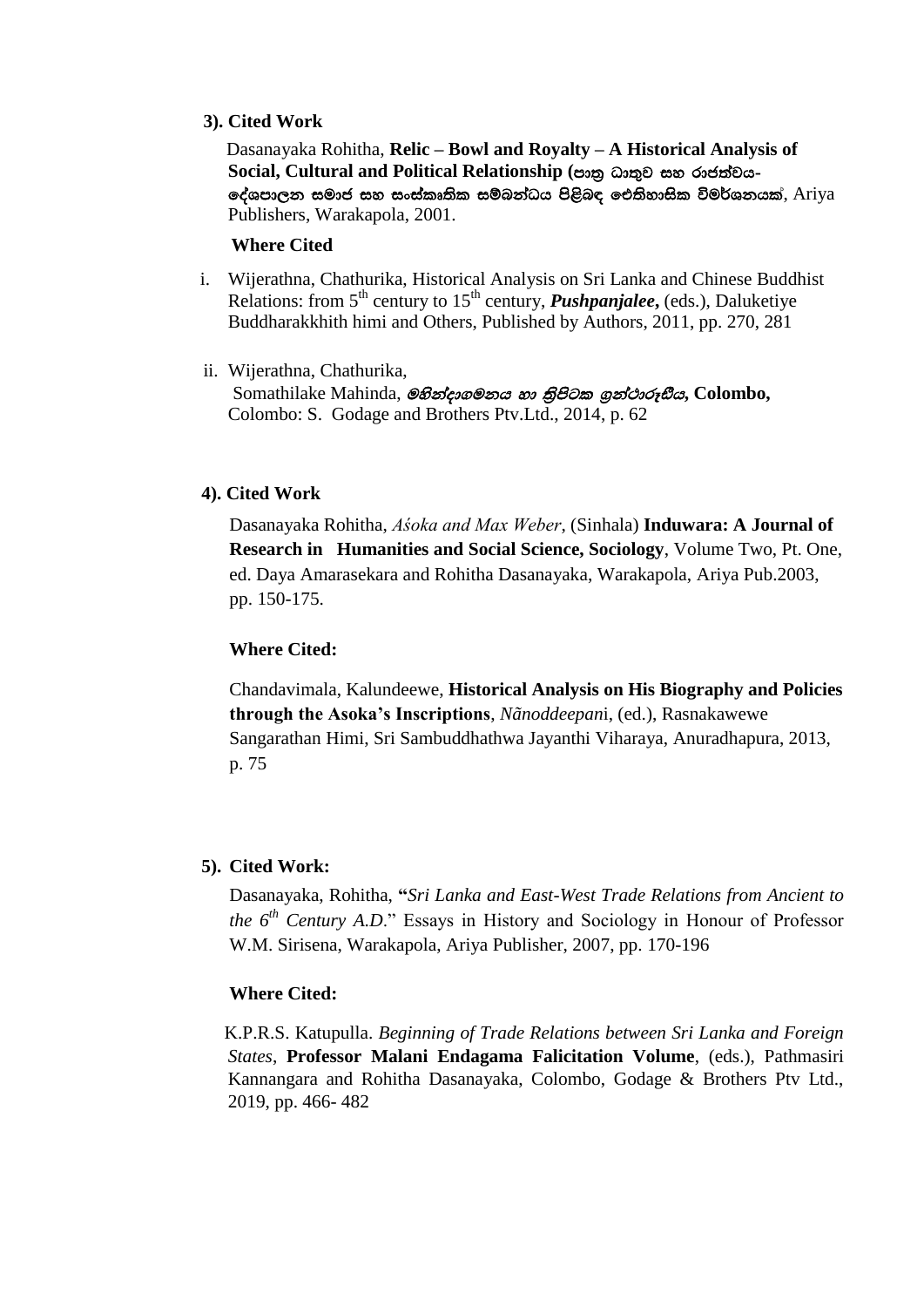## **MEMBERSHIP FOR PROFESSIONAL ORGANIZATION: UNIVERSITY COMMITTEES AND NATIONAL COMMITTEES**

| 2009 |                      | Member of the Verification of Inventory Articles Board of the<br>Faculty of Arts, Departmental Board of Survey, University of<br>Peradeniya, 2009                                                                                               |
|------|----------------------|-------------------------------------------------------------------------------------------------------------------------------------------------------------------------------------------------------------------------------------------------|
| 2009 | $\ddot{\cdot}$       | Member of World Bank New Higher Education Project<br>(IRQUE-Phase II) 2009, Faculty of Arts, University of<br>Peradeniya,                                                                                                                       |
| 2009 | $\ddot{\cdot}$       | Member of Faculty Library Committee from 29,11,2009-<br>29.11.2012, Faculty of Arts, University of Peradeniya,                                                                                                                                  |
| 2010 |                      | Member of the Verification of Inventory Articles Board of<br>Survey of Dean's Office, Faculty of Arts, Departmental Board of<br>Survey, University of Peradeniya, 2010                                                                          |
| 2011 | $\ddot{\cdot}$       | Member of the Food and Accommodation Committee of the 1 <sup>st</sup><br>International Conference on the Humanities and Social Sciences<br>(ICHSS- 2011), Faculty of Arts, University of Peradeniya, 16 <sup>th</sup> -<br>$17th$ December 2011 |
| 2012 | $\ddot{\cdot}$       | <b>Faculty Representative</b> to the Organizing Committee of PURSE<br>2012, Faculty of Arts, University of Peradeniya                                                                                                                           |
| 2014 | $\ddot{\cdot}$       | Member of the Committee on Faculty Internship for Arts<br>Education Unit, Faculty of Arts, University of Peradeniya, 2014                                                                                                                       |
| 2014 | $\ddot{\cdot}$       | Member of the Verification of Inventory Articles Board of the<br>Centre for the Study of Human Rights, Departmental Board of<br>Survey, University of Peradeniya, 2014                                                                          |
| 2016 | $\ddot{\phantom{a}}$ | Member of the Board to Verify the Condemmed Articles-<br>Senate Building, Centers, Main Library and Stores, 2016                                                                                                                                |
| 2016 |                      | Member of Faculty Research Committee from 28,01,2016,<br>Faculty of Arts, University of Peradeniya,                                                                                                                                             |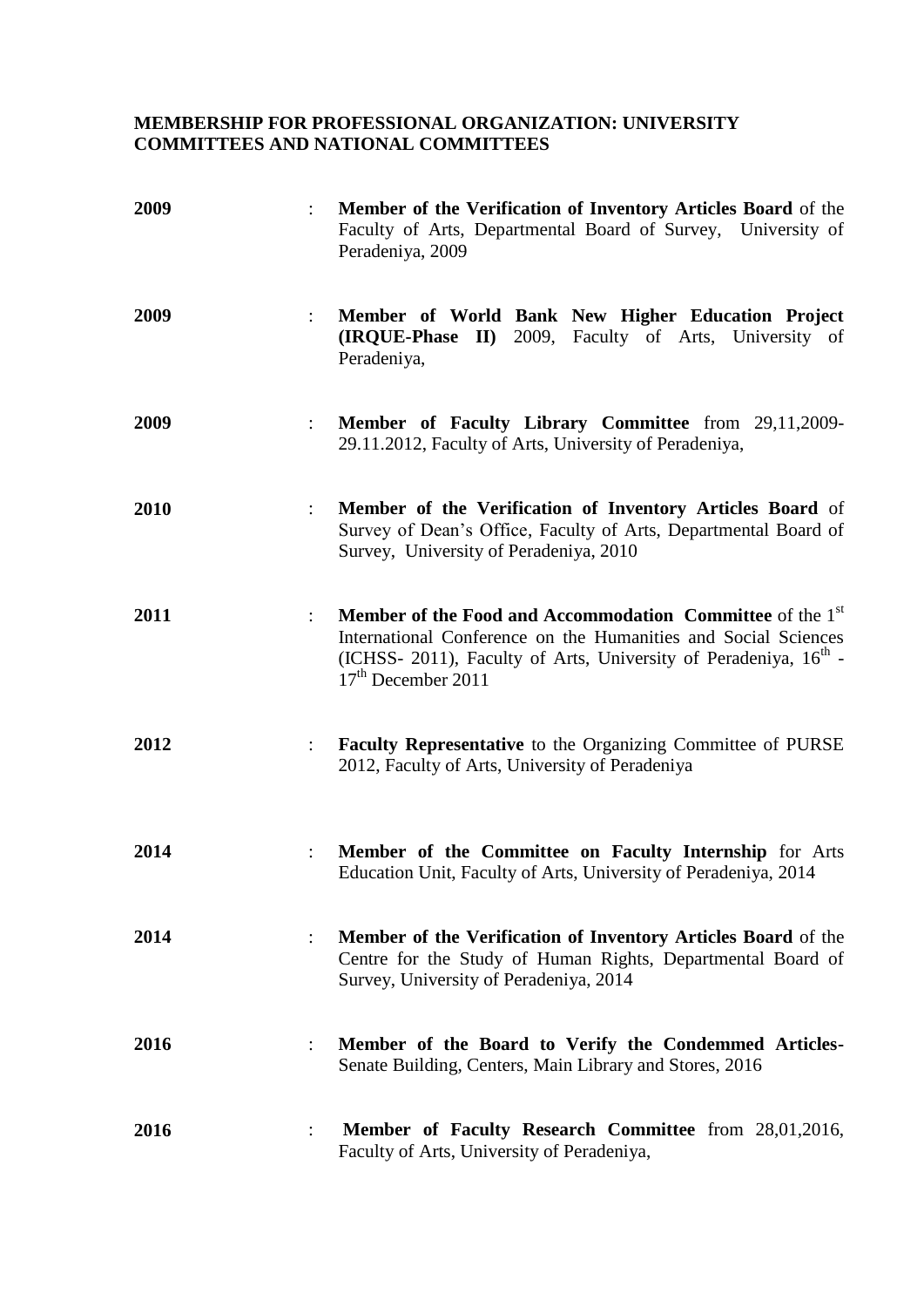| 2016            | Member of the Food and Refreshment Committee of the<br>International Conference on the Humanities and Social Sciences<br>(ICHSS- 2016), Faculty of Arts, University of Peradeniya, $27^{\text{th}}$ –<br>$28th$ July 2016                                                                                                     |
|-----------------|-------------------------------------------------------------------------------------------------------------------------------------------------------------------------------------------------------------------------------------------------------------------------------------------------------------------------------|
| 2016            | Member of Faculty Publication Committee from 28,01,2016,<br>$\ddot{\cdot}$<br>Faculty of Arts, University of Peradeniya,                                                                                                                                                                                                      |
| 2017            | Member of Ola Leaf Exhibition Committee, Faculty of Arts,<br>$\ddot{\cdot}$<br>University of Peradeniya, 2017                                                                                                                                                                                                                 |
| 2017            | Member of the Board to Verify the Condemmed Articles-<br>$\ddot{\cdot}$<br>Faculty of Dental Science, Faculty of Allied Health Sciences,<br>Faculty of Veterinary Medicine and Animal Sciences,<br><b>Sports</b><br>Section and Carrier Guidance Unit, University of Peradeniya 2017                                          |
| 2017            | Member of the Board to Verify the Condemmed Articles-<br>Faculty of Engineering, Faculty of Science, Faculty of Allied<br>Health Sciences, Centre for Distance Education (CDCE),<br>University of Peradeniya 2017                                                                                                             |
| 2017            | Member of the Board to Verify the Condemmed Articles-<br>Senate Building, Centers, and Stores, 2017                                                                                                                                                                                                                           |
| 2017            | <b>Served as a Counting Officer</b> of the Student Union Election of the<br>Faculty of Arts -2017                                                                                                                                                                                                                             |
| 2014            | Member of Faculty Research Committee from 26 June 2014,<br>Faculty of Arts, University of Peradeniya,                                                                                                                                                                                                                         |
| <b>REVIEWER</b> |                                                                                                                                                                                                                                                                                                                               |
| 2009            | Book Review: Author - Mahinda Somathilake, Exhortations of<br>Nissankamalla Alias the Inscriptions in Polonnaruva (නිස්සංකමල්ල<br>හෙවත් පොළොන්තරුවේ ශිලා ලේඛන), Godage<br>අනුසාසනා<br>Colombo, 2009.Samāja Vimasuma, Annual of the<br>Publishers,<br>Department of Sociology, University of Peradeniya, 2010, pp.187-<br>192. |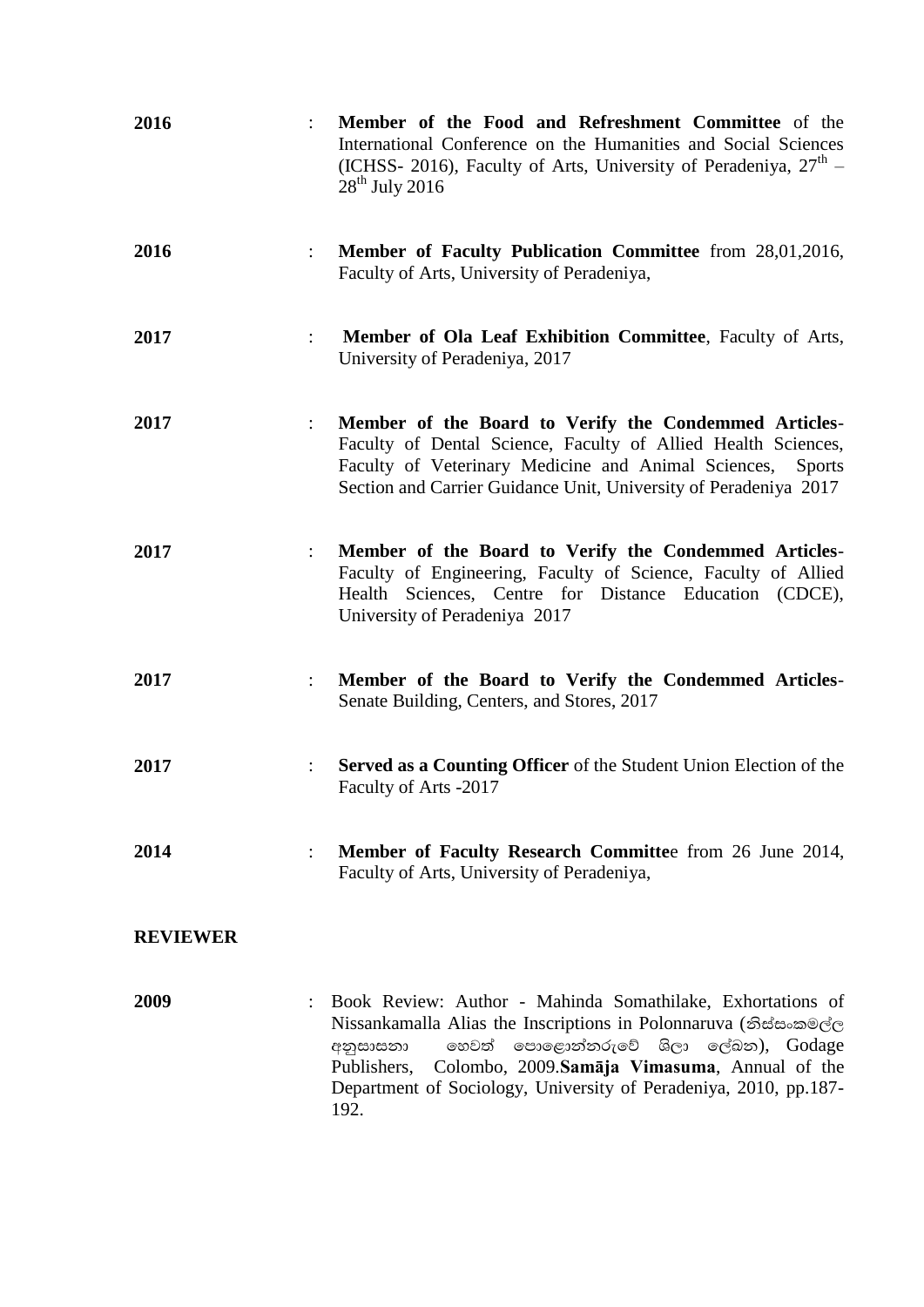| 2018      |                | Reviewer to the Annual peer reviewed Journal of the Faculty of<br>Humanities and Social Science, Published by the Faculty of<br>Humanities and Social Sciences, University of Ruhuna, Sri Lanka,<br>2018                                                                                                  |  |  |
|-----------|----------------|-----------------------------------------------------------------------------------------------------------------------------------------------------------------------------------------------------------------------------------------------------------------------------------------------------------|--|--|
| 2018      |                | <b>Reviewer</b> – Arts Student's Research Symposium- 2018 on the<br>Humanities and Social Sciences, Faculty of Arts, University of<br>Peradeniya 08 <sup>th</sup> June 2018                                                                                                                               |  |  |
| 2018      |                | Reviewer - PGIHS Research Congress 2018 (PGIHS-RC-2018) 03rd<br>April 2018, University of Peradeniya, Peradeniya                                                                                                                                                                                          |  |  |
| 2018      |                | Reviewer of the abstracts - National Research Symposium on<br>Historical Studies held on 30 <sup>th</sup> January 2018 organized by the<br>Department of Humanities Faculty of Social sciences and<br>Humanities, Rajarata University of Sri Lanka, Mihinthale                                            |  |  |
| 2018      |                | : Reviewer - International Research Conference on Humanities and<br>Social Sciences of the Faculty of Arts - ICHSS -22-23 November<br>2018                                                                                                                                                                |  |  |
| 2011      |                | : Reviewer – Peradeniya University Research Sessions (PURSE)<br>2011                                                                                                                                                                                                                                      |  |  |
| 2015      |                | Reviewer of extended abstracts submitted for the 13 <sup>th</sup> Academic<br>Session of the University of Ruhuna (ASUOR) 2015                                                                                                                                                                            |  |  |
| 2015      |                | <b>Reviewer</b> Peradeniya University International Research Sessions<br>$(iPURSE - 2015)$ November 5 – 6, 2015                                                                                                                                                                                           |  |  |
|           |                | <b>Reviewer</b> undergraduate Degree Progamme in History, Department<br>of Humanities, Rajarata University of Sri Lanka                                                                                                                                                                                   |  |  |
| 2019      | $\ddot{\cdot}$ | <b>Review Committee</b> of the proposal for Diploma Program in<br>History - 2019, Department of Humanities, Rajarata University of<br>Sri Lanka                                                                                                                                                           |  |  |
| 2019-2020 |                | International Peer Review Member of the<br><b>Served</b><br><b>as</b><br>Undergraduate Syllabus (2019-20 Academic Year) of Department of<br>History, PGSR Krishnammal College for Women Affiliated to<br>Bharathair University, Coimbatore, Tamil Nadu, India Papers -<br>World History and Human Rights. |  |  |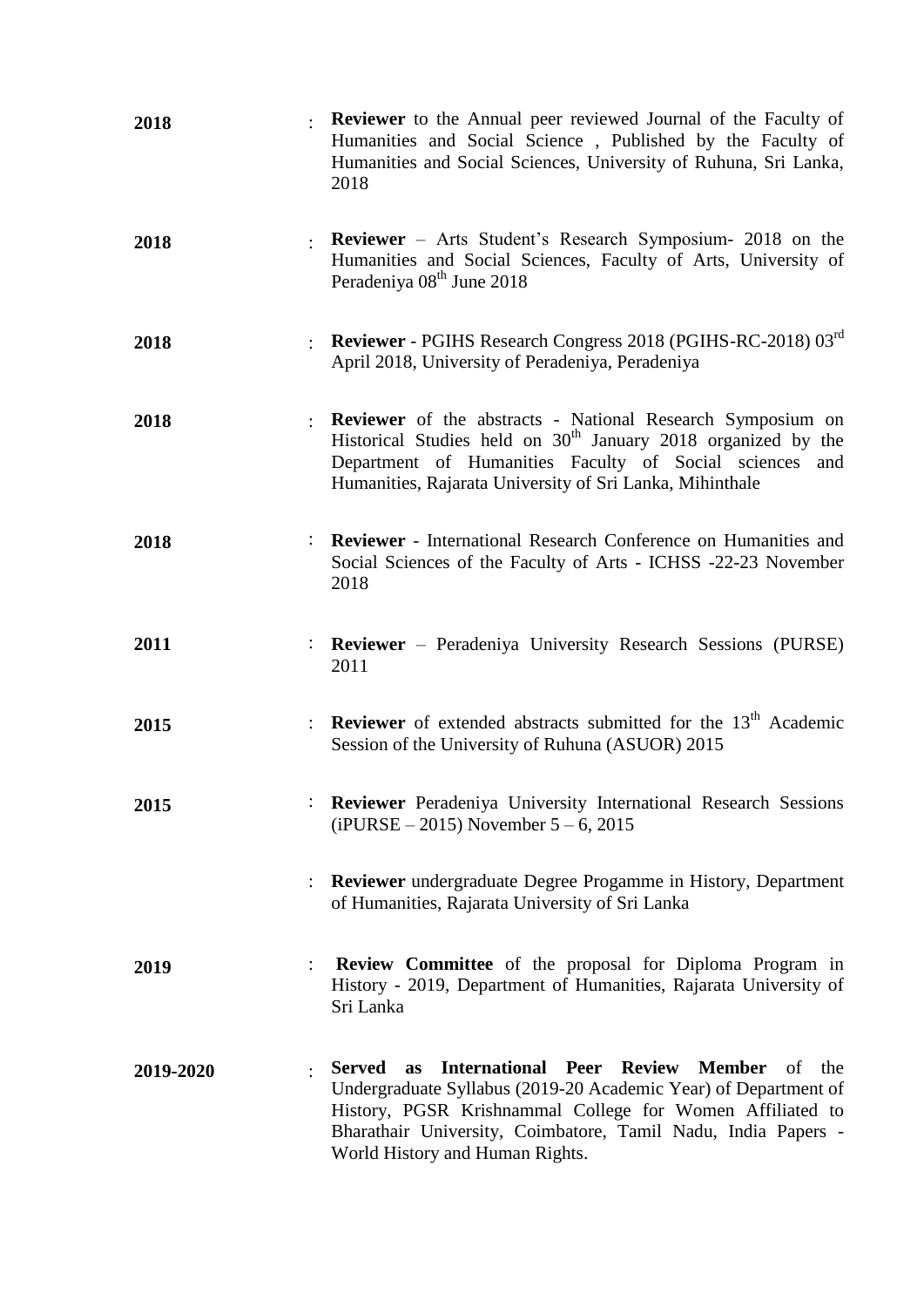| 2018-2019 | : International Peer Review Member of the Undergraduate     |
|-----------|-------------------------------------------------------------|
|           | Syllabus (2018-19 Academic Year) of Department of History,  |
|           | PGSR Krishnammal College for Women Affiliated to Bharathair |
|           | University, Coimbatore, Tamil Nadu, India                   |
|           |                                                             |

Papers –Freedom Movements in India – 1855-1947 – History of Contemporary India

## **CREATIVE WORKS**

| 2005 | Programme-Wahalkada, Chennal -Jathika Rupavahini,<br>Director- Athula Piris, Year- 2005, Telecast- Every Wednesday                                                    |
|------|-----------------------------------------------------------------------------------------------------------------------------------------------------------------------|
| 2019 | <b>History of Keppetipola Disawe</b> (Documentary), Director-Susan<br>Ranasinhe, Sponsored by Ministry of Cultural Affiars,<br>Central Council Province, Kandy, 2019  |
| 2018 | Tempita Vihara (Documentary), Channel- Derana TV,<br>Director-Ranjeewani Baddevitana, Telecast - On Poya day 3,00 a<br>clock 2018                                     |
| 2018 | Rajamahavihara (Documentary), Channel- Derana TV,,<br>Director-Ranjeewani Baddevitana, Telecast - On Poya day 3,00 a<br>clock 2018                                    |
| 2018 | Ambalama (Documentary), Channel- Derana TV,<br>Director- Ranjeewani Baddevitana, Telecast – On Poya day 3,00 a<br>clock 2018                                          |
| 2018 | Sigiriya (Documentary), Channel- Derana TV,<br>Director- Ranjeewani Baddevitana, Telecast - On Poya day 3,00 a<br>clock 2018                                          |
| 2019 | Paduwasnuwara (Documentary), Channel- Derana TV,,<br>$\ddot{\cdot}$<br>Director-Ranjeewani Baddevitana, Telecast - On Poya day 3,00 a<br>clock 2019                   |
| 2019 | Menikdena, Geradiyagala and Kaludiya Pokuna (Documentary),<br>÷,<br>Channel- Derana TV, Director- Ranjeewani Baddevitana, Telecast -<br>On Poya day 3,00 a clock 2019 |
| 2019 | Laksha and Sesath Industry, Channel- Derana TV,<br>Director- Ranjeewani Baddevitana, Telecast – On Poya day 3,00 a<br>clock 2019                                      |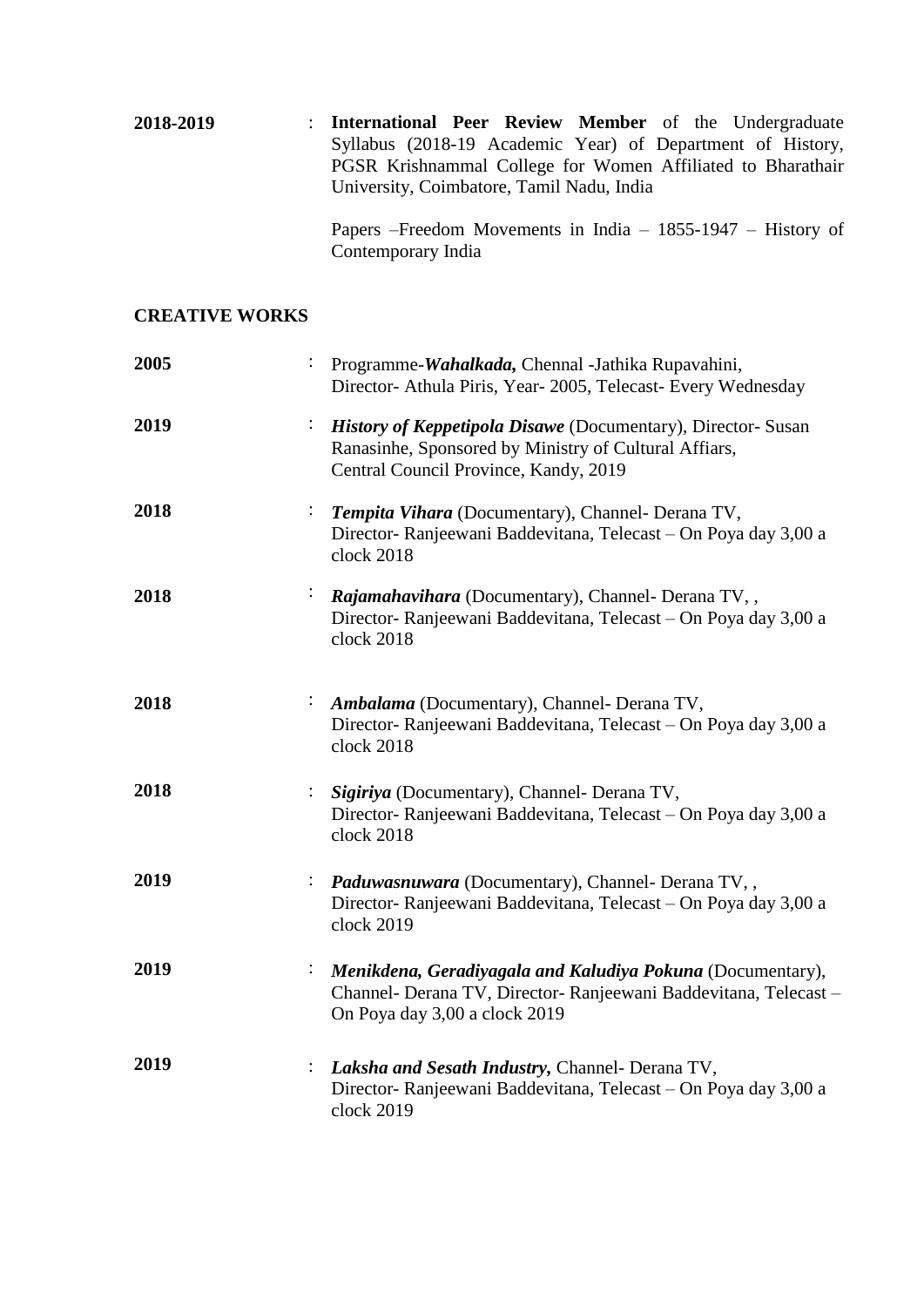## SCIENTIFIC AND LITERARY COMMUNICATIONS (FEATURE ARTICLES IN NEWSLETTERS AND SCIENTIFIC MAGAZINES

| 1999 | <b>β</b> cecs or <i>cores</i> govers <b>DINAMINA</b> Special Feature 23 August<br>1999                                 |
|------|------------------------------------------------------------------------------------------------------------------------|
| 1999 | අම්බලම් නිර්මාණයේ හෙළ කලා උරුමය LANKADEEPA, Special<br>Feature, 20 June 1999                                           |
| 1999 | හිමන නිවූ නුවණ වැඩූ අම්බලම DIVAINA, Special Feature, 28<br>November 1999                                               |
| 2000 | අලුත් අවුරුද්දේ පුභවය හා විකාශනය පිළිබඳ පවතින ඓතිහාසික<br><b>@</b> <i>zdoc</i> DIVAINA, Special Feature, 15 April 2000 |
| 2000 | පාතා ධතුව ජේසුතුමන්ගේ පැන්බදූනට සමාන ද? DIVAINA<br><b>SUNDAY, Vesak Magazine 14 May 2000</b>                           |
| 2000 | වෙසක් උළෙලේ සමාජ සංස්කෘතික පසුබිම DIVAINA, Special<br><b>Feature, 10 May 2000</b>                                      |
| 2000 | <i>ු මහින්දාගමනයට මුල්වූ මූලධර්මවාදී හා විකල්ප මත</i> (සිමිඑණ)<br><b>SILUMINA Special Feature 11 June 2000</b>         |
| 2000 | මිහිදු හිමියන් රැගෙන ආවේ බුදුදහම පමණක් ද? DIVAINA, Special<br>Feature, 11 June 2000                                    |
| 2000 | ජාතිය ඔපවත් කළ මහා සැණකෙළිය DIVAINA, Special Feature, 14<br>August 2000                                                |
| 2000 | කැප්පැටිපොල සටන් කළේ බලලෝභයෙන් ද දේශ ළේමයෙන්ද?<br>LANKADEEPA Special Feature, 19 November 2000                         |
| 2001 | සිත කය වෙහෙසන ජනතාව සනහන බක්මහ සැණකෙළිය DIVAINA,<br>Special Feature, 13 April 2001                                     |
| 2002 | අම්බලම කුල කුමයේ පිළිබිඹුවක් ද DIVAINA, Special Feature, 05<br>June 2002                                               |
| 2003 | <i>වෙතිහාසික ගන්නෝරු සටන</i> DIVAINA, Special Feature, 26 March<br>2003                                                |
| 2003 | අලුත් අවුරුද්දේ ඓතිහාසික විකාශනය DIVAINA, Special Feature,<br>09 April 2003                                            |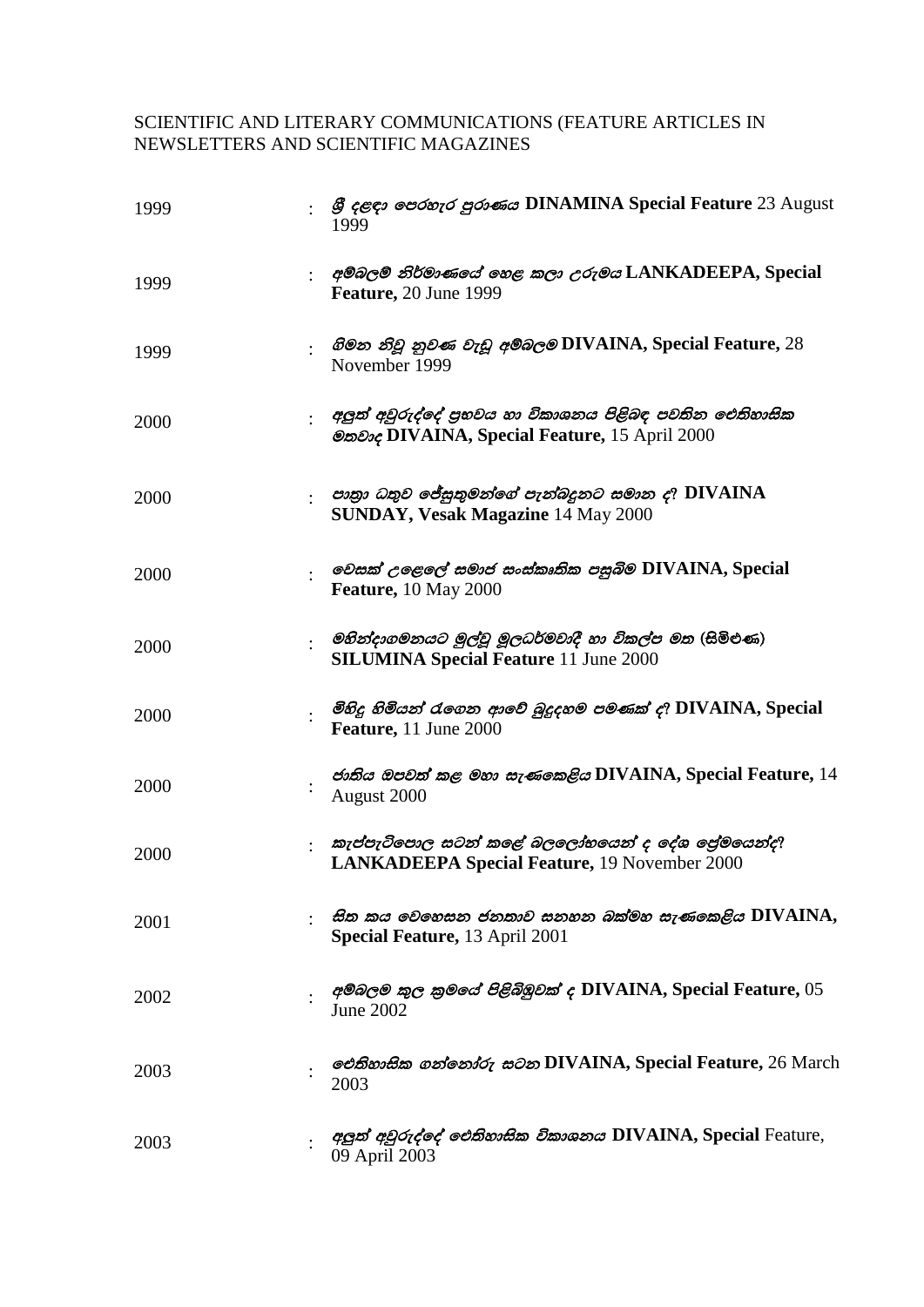| 2005 | මධා කාලීන කලා හා ගෘහ නිර්මාණ ශිල්පයේ පැතිකඩක් වූ අම්බලම<br><b>DIVAINA, Special Feature, 09 February 2005</b> |
|------|--------------------------------------------------------------------------------------------------------------|
| 2011 | තමිල්නාඩුව සමඟ සමීප සබඳතා වැදගත් වෙනවා (සිමිඑණ)<br><b>SILUMINA Special Feature 06 February 2011</b>          |
| 2011 | mBass co ceco order DIVAINA, Special Feature, 14 August<br>2011                                              |
| 2012 | බුදුන් දුටුවා හා සමාන සර්වඥ ධාතු වන්දනාව Lankadeepa, $05$<br>September 2012                                  |
| 2015 | නාගදීපයද? නයිනතිව්ද? Lankadeepa, 15 November, 2015                                                           |
| 2015 | එදා අද කොළඹ - කයිමන් දොරකඩ පෘතුගීසි බළකොටුව Lankadeepa,<br><b>Special Feature 15 November 2015</b>           |
| 2015 | එදා අද කොළඹ - කොළඹ වහල් දූපත Lankadeepa, Special Feature<br>15 November 2015                                 |
| 2017 | Splendor Through the Ages, Culture, Special Feature, SUNDAY,<br>LiTe, 6 August 2017                          |
| 2018 | <b>Amblam of Sri Lanka, Special Issue, Department of Posts, 03. 23.</b><br>2018                              |
| 2018 | Arise Oh Compatriots, SUNDAY, ECHO, Independence/ In<br>memoriam, 4 February 2018                            |
| 2019 | History of Sinhala Muslim Relations, Special Feature, විඩිවෙල්ලි<br>(Tamil) Friday 01. 2019                  |
| 2019 | Origins of Aurudu, SUNDAY, ECHO, History, Special Feature,<br>$14th$ April, 2019                             |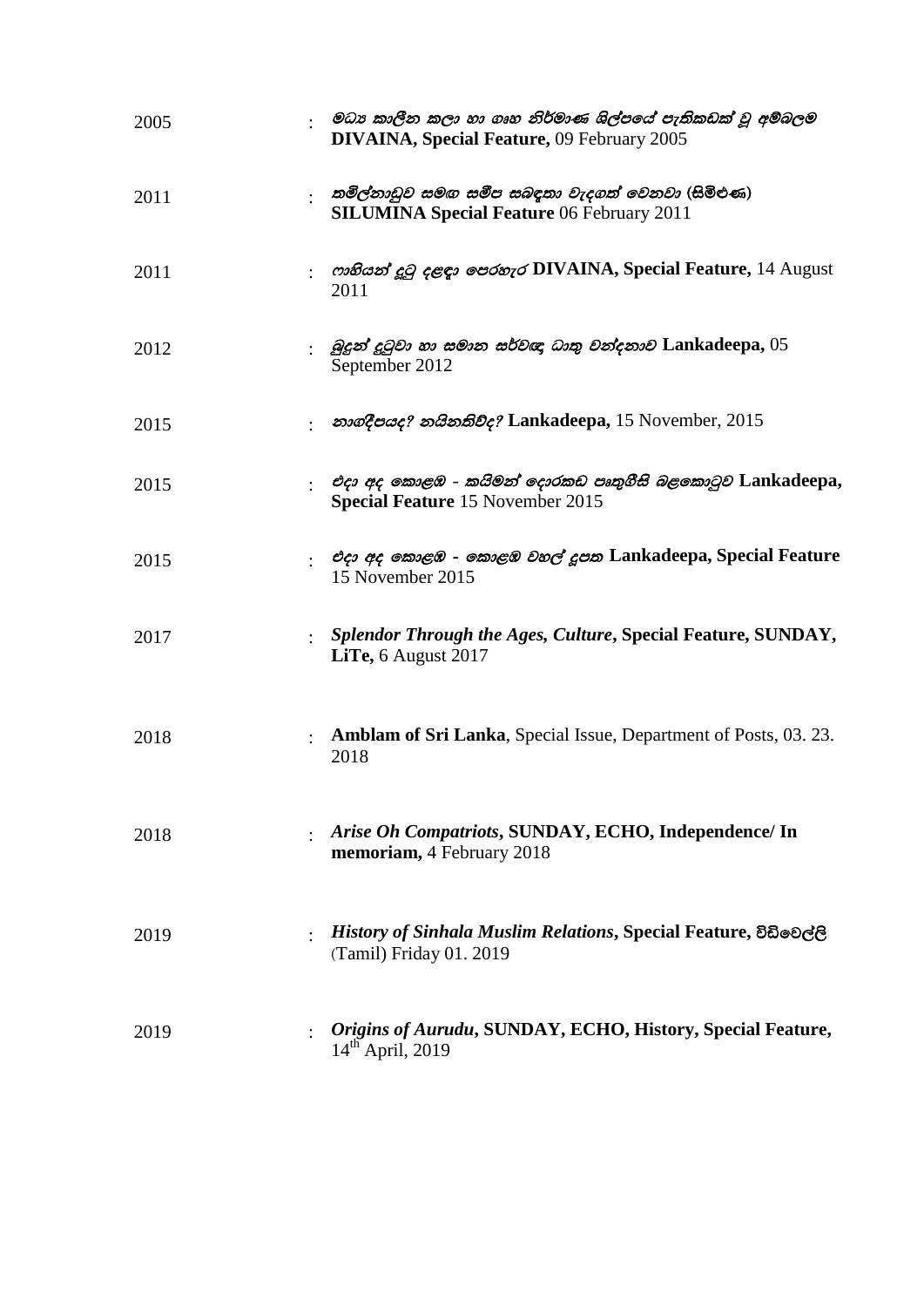## **POSTGRADUATE THESIS: EXTERNAL EXAMINER**

01. Student Name – Mr. M. Muthu

Topic- Ramalinga Asamy"s Socio-Religious Contribution and Siddha Tradition in Tamilnadu

Reg. No. - TVU/COE/Ph.D/Thesis Adjudication/2019/5589

University -Thiruvalluvar University

Letter dated - 20-02-2019

02. Student Name – N.Sumathe

Topic - Festivals and Ceremonies in Hindu Temples of Kanyakumari **District** 

Reg. No. - COE/Ph.D/2019/abroad/16443

University - Bharathiyar University

Letter dated - 29-03-2019

03. Student Name – Dr. P. Ganesan

Topic - Eroticism in art literature and thought of Tamilnadu

Reg. No. - S7/History/D.Litt/829/14

University - Madurai Kamaraj University

Letter dated - 22-01-2019

#### 04. Student Name – M. Dhanasekaran

Topic – Reg. No. - CARE/2018 University -Annamalai University Letter dated- 26-12-2018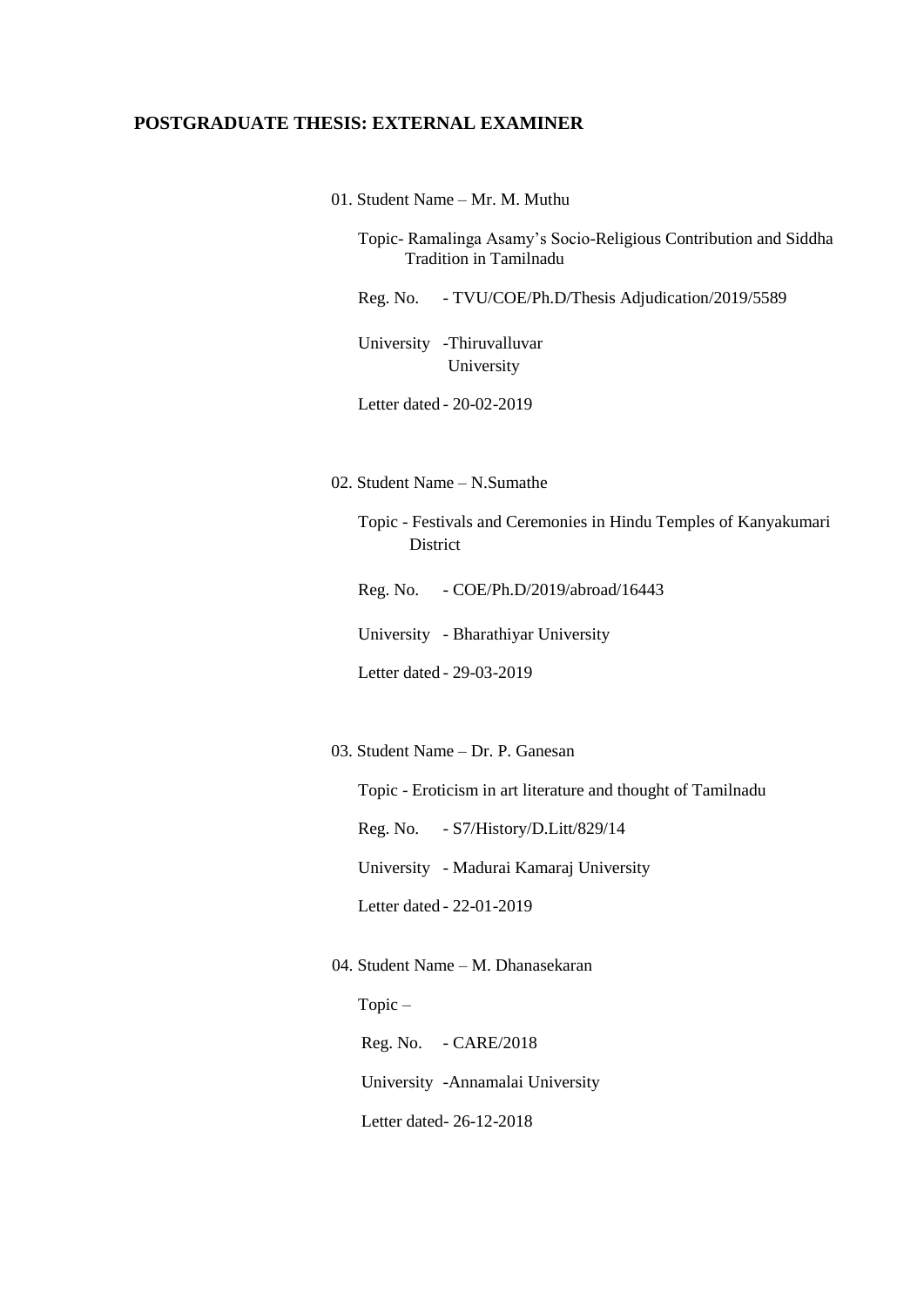|  |  |  | 05. Student Name - Shabeena Begam F. |  |  |
|--|--|--|--------------------------------------|--|--|
|--|--|--|--------------------------------------|--|--|

 Topic- Challenges to the British administration in the Madras presidency during 1905-1925

Reg. No. - COE/Ph.D./2018/2529

University - Bharathiar University

Letter dated - 21-12-2018

#### 06.Student Name – Mr. D. Sakthivel

Reg. No. - Ph.D. Eval. /560/2017/5499

University - University of Madras

Letter dated - 19-12-2018

07. Student Name – R. Sudharsan

 Topic- Origin and development of special Education in Coimbatore District

Reg. No. - COE/Ph.D/2018/2403

University - Bharathiar University

Letter dated - 30-11-2018

08. Student Name – Uma Poorani C.

 Topic - Art and Architeectural Heritage of Temples in Dindigul District- A study

- Reg. No. COE/Ph.D./2018/2391
- University Bharathiar University

Letter dated - 29-11-2018

09.Student Name – G. Usha

 Topic - Social and economic condition of parathavar with special reference to Thoothukudi District (Tamil Nadu, South india) since Independence- A historical study Reg. No. - COE/Ph.D/2018/2388 University - Bharathiar University Letter dated - 28-11-2018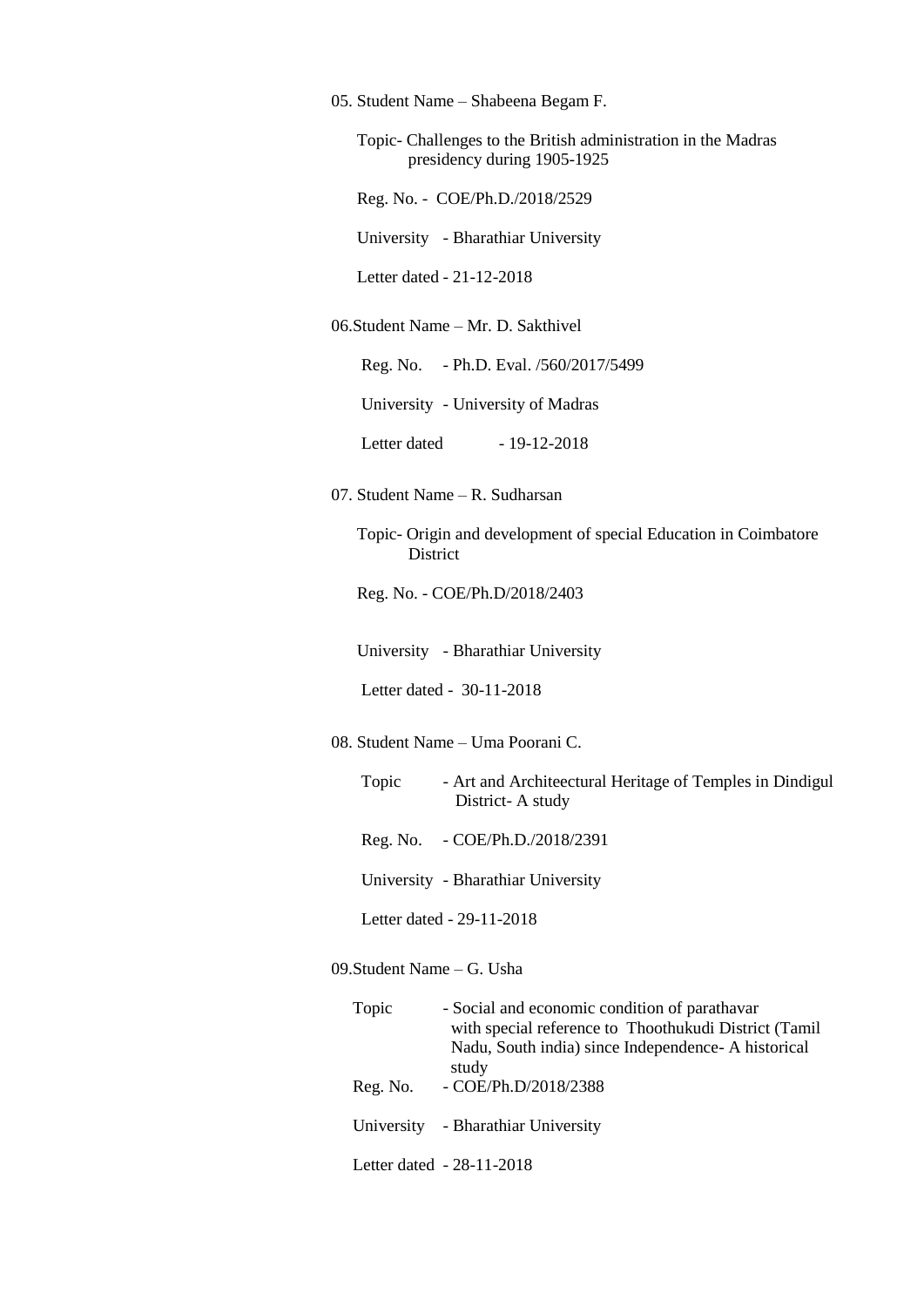10. Student Name – Shafeeque Ahmed T.

 Topic - Contribution of the nawabs of the carnatic with special reference to literature and society from 1744 AD to 1855 AD- A study

Reg. No. - COE/Ph.D./2018/2131

University - Bharathiar University

Letter dated - 22-10-2018

11. Student Name – Margaret Fatima Mary S.

Topic - Mysore kerala relations with special references to tipu sultan

Reg. No. - COE/Ph.D./2018/2090

University - Bharathiar University

Letter dated - 12-10-2018

12.Student Name – P. Palaniammal

 Topic – Sri Tirumuguganathaswamy Temple at Thirumuruganpundi- A study

Reg. No. - COE/Ph.D/2018/1662

University - Bharathiar University

Letter dated - 09-08-2018

13. Student Name – C. Murugaiyan

Topic - Irrigation Development in Tamil Nadu (1952-1967 AD)

 Reg. No. - COE/Ph.D/2018/1501 University - Bharathiar University Letter dated - 16-07-2018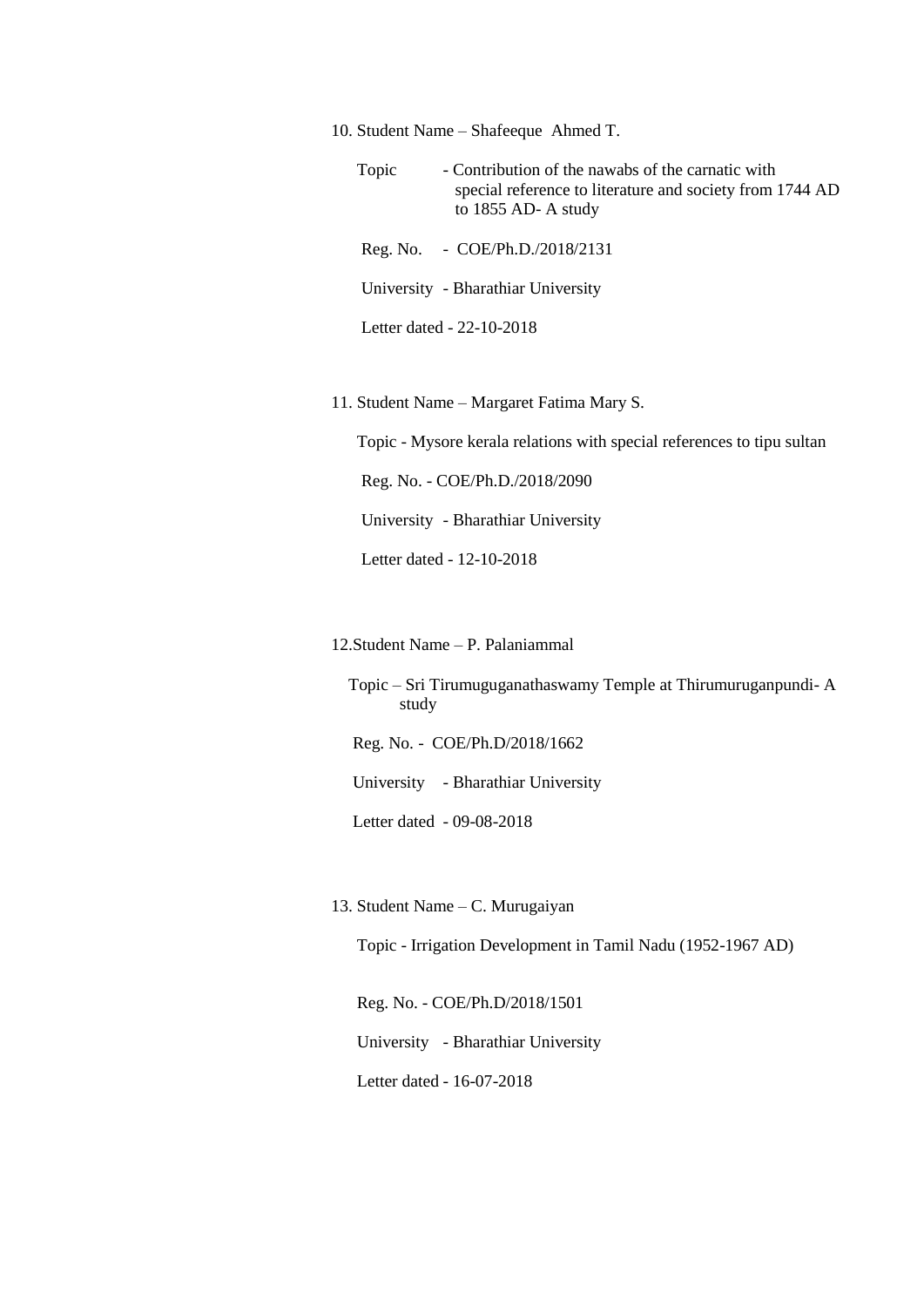14. Student Name – K. Reena

 Topic -The Kolas of the Nilgiris- A historical Study

Reg. No. -COE/Ph.D/2018/732

 University - Bharathiar University

Letter dated -12-04-2018

15. Student Name – Mr. M Punithavel

 Topic - Social and economic conditions of tribal people in Tamil Nadu- A study

Reg. No. - A4/2017

 University - Annamalai University Letter dated -07-03-2018

16.Student Name – Mrs. S. Varalakshmi

 Topic - Development of education in Thiruvannamalai District- A study (Modern Tamil Nadu)

Reg. No. - TVU/Exam/Ph.D./Synopsis acceptance/2018/3948

University - Thiruvalluvar University

Letter dated -22-02-2018

17. Student Name – Ms. K Sukumari

Topic –

Reg. No. - A4/2014

University - Annamalai University

Letter dated - 05-02-2018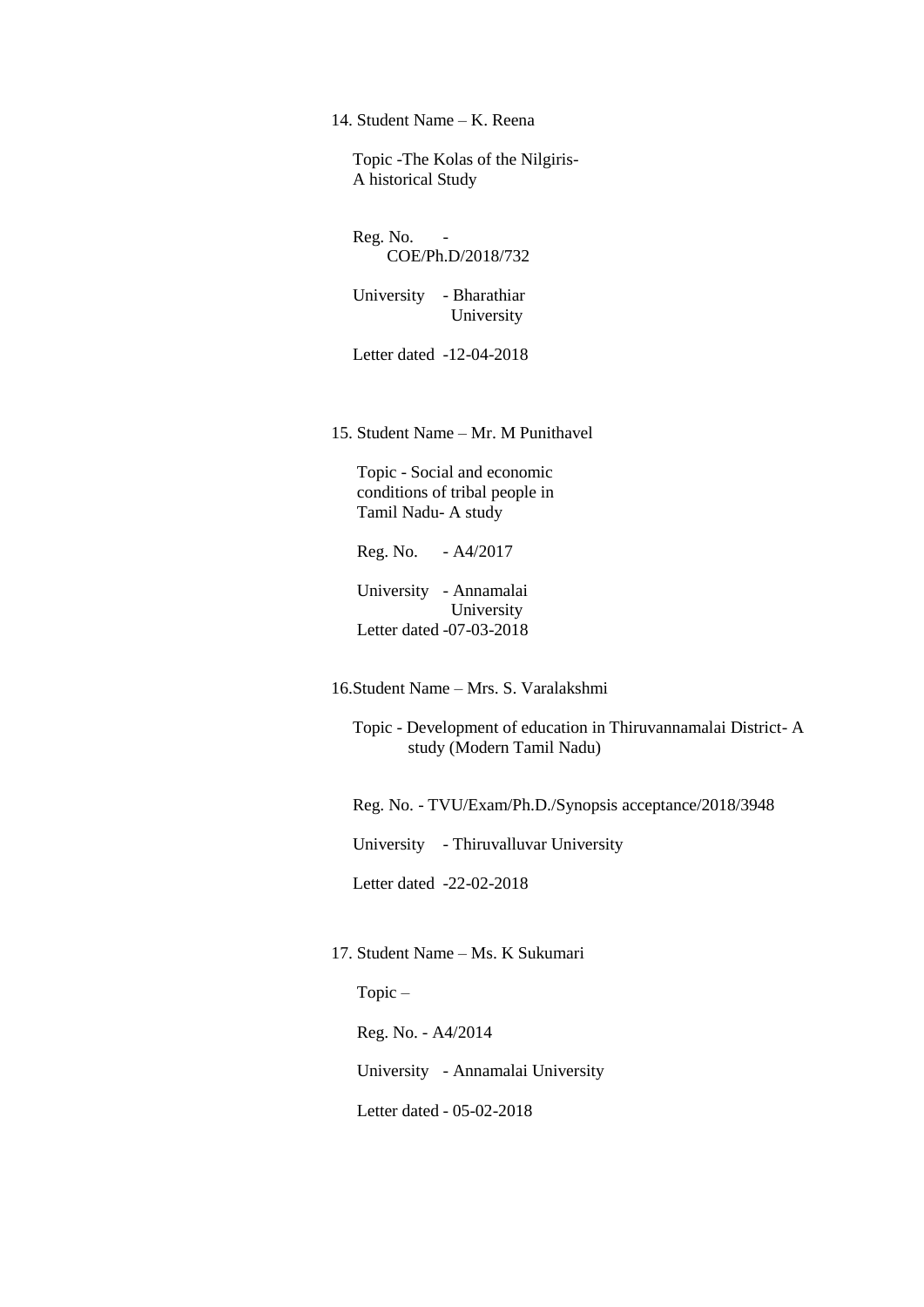18. Student Name – Charles Christopher Raj P.

 Topic - Spread of Christianity in Pondicherry during the French rule-(A.D.1664-A.D.1954)

 Reg. No. - COE/Ph.D./2018/172 University - Bharathiar University Letter dated -25-01-2018

19. Student Name – Ms. K. Sukumari

Topic - Sri Valikandeswarar Temple at Valikandapuram – A study

Reg. No. - A4/2017

University - Annamalai University

Letter dated -20-12-2017

20. Student Name – P. Kannan

 Topic - History and growth of the textile industry in Coimbatore District 1900-1950

Reg. No. - COE/Ph.D./2017/2227

University - Bharathiar University

Letter dated - 08-12-2017

- 21. Student Name V. Raman
	- Topic A study on the eighteenth-century polity, economy, society of the southern poligar region in Tamil country

Reg. No. - COE/Ph.D./2017/2182

University - Bharathiar University

Letter dated - 04-12-2017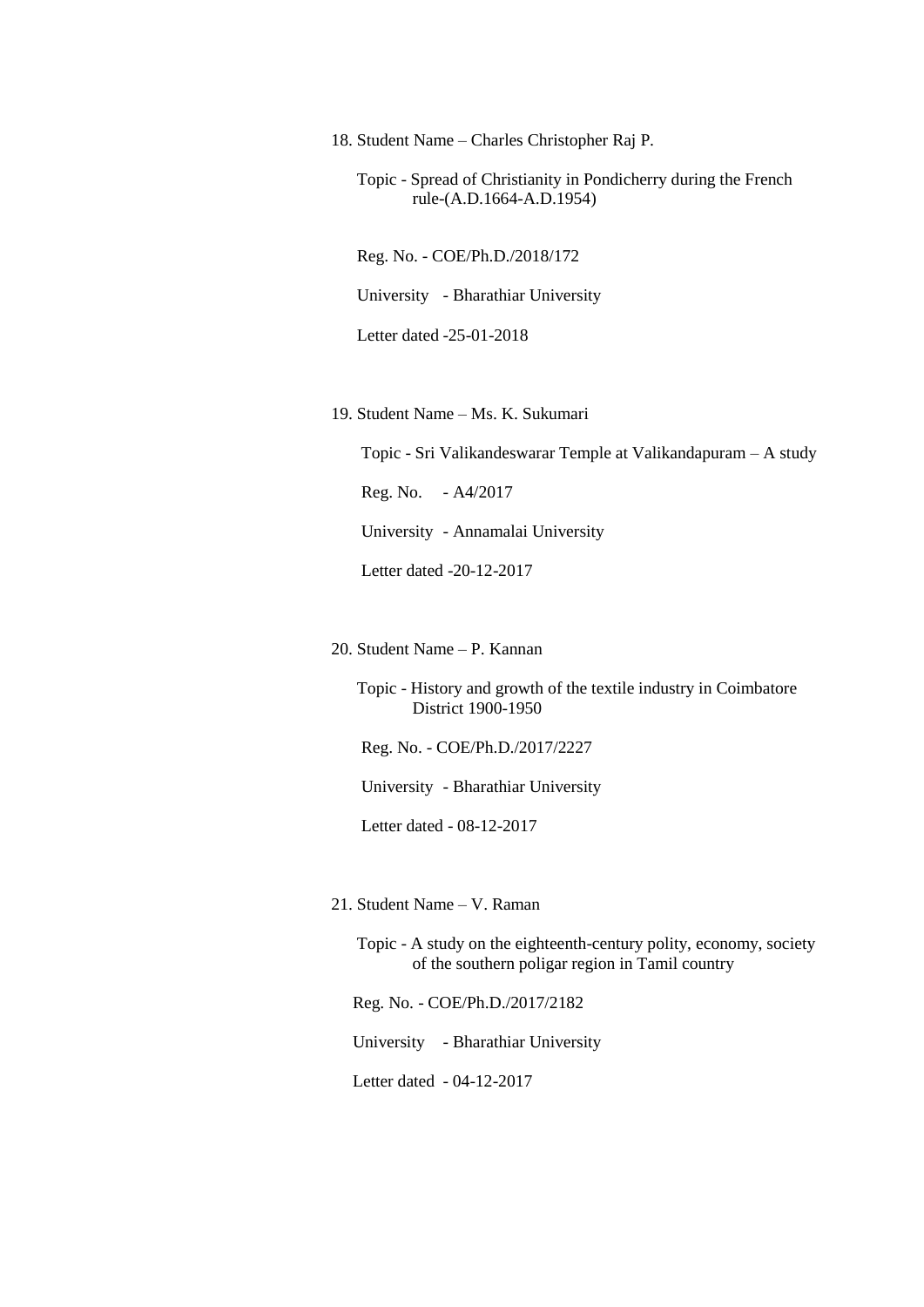22. Student Name – Mr. D. Kandhan

 Topic - Thiru, G Viswanathan - A renowned multi - faceted personality – A study

Reg. No. - TVU/COE/Ph.D/Thesis Adjudication/2017/3454

University - Thruvalluvar University

Letter dated - 14-11-2017

23. Student Name – R.C. Akhilesh

 Topic - Growth of western system of education in Travancore from 1806 – 1956

Reg. No. - COE/Ph.D/2017/2006

University - Bharathiar University

Letter dated - 02-11-2017

24. Student Name – K. Seethaladevi

 Topic - Heritage tourism in Tamil Nadu with special reference to Mahabalipuram – A historical study

Reg. No. - A4/2017

University - Annamalai University

Letter dated - 14-09-2017

25. Student Name – S. Krishnaveni

 Topic - Social challenges to women protessors in Erode District of Tamil Nadu, India

Reg. No. - COE/Ph.D./2017/1590

University - Bharathiar University

Letter dated -05-09-2017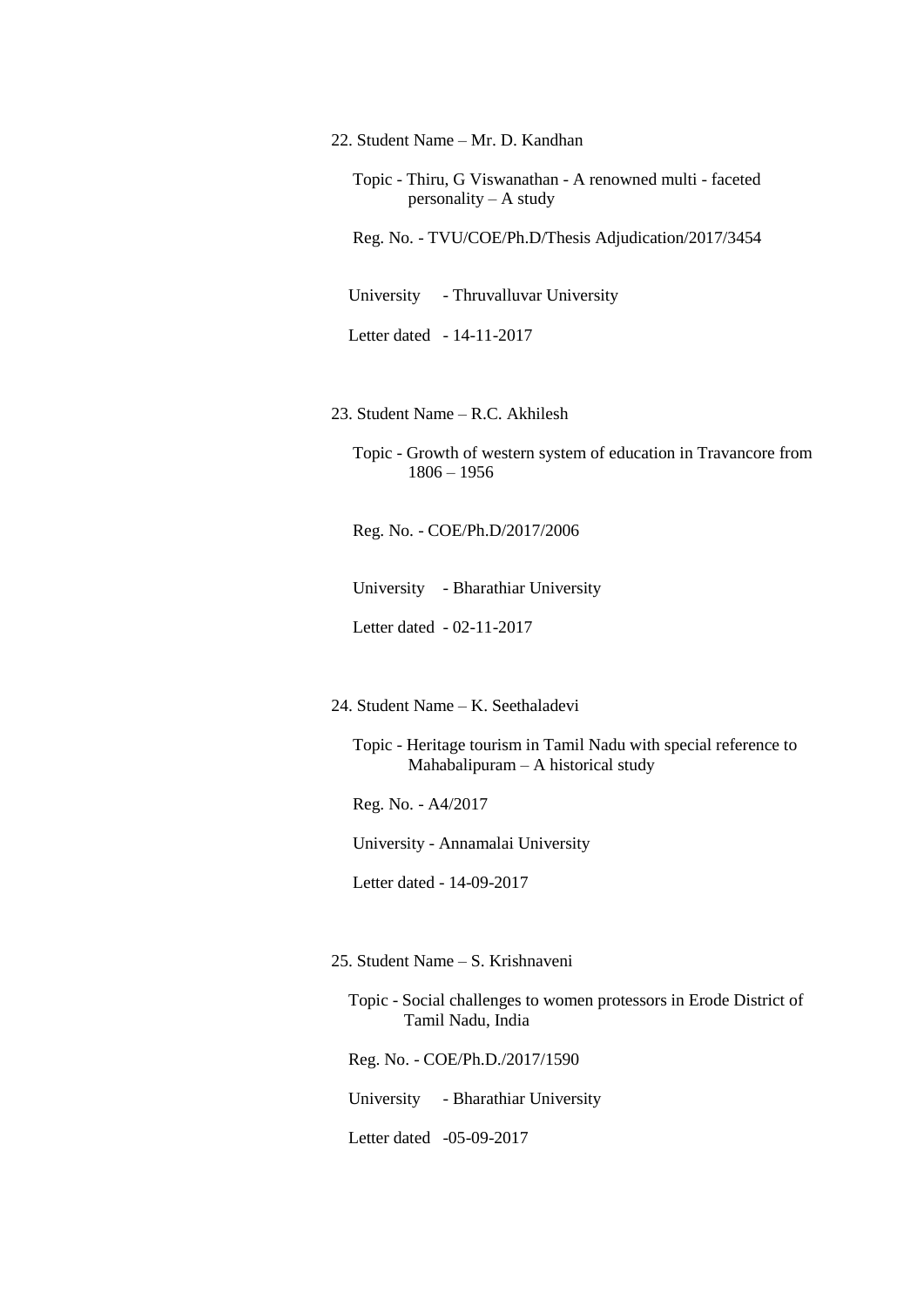26. Student Name – Ms. R. Viji Topic - Socio political issues in Tamil Nadu (1952 -1969) Reg. No. - A4/2016 University -Annamalai University Letter dated -23-05-2016

27. Student Name – Ms. B. Mekala

Topic –

 Reg. No. - Ph.DEval./234/2016/2130 University - University of Madras Letter dated - 27-03-2017

28. Student Name – Mr. K. Arul Mary

 Topic - Socio Economic transformation of palit women with special reference to Devendvakulathan in Coimbatove District since independence – A study

Reg. No. - COE/Ph.D./2017/507

University -Bharathia University

Letter dated -14-03-2017

29. Student Name – Mr. J. Sadayamuthu

Topic -

Reg. No. – Ph.D.Eval./248/2016/1674

University - University of Madras

Letter dated - 13-03-2017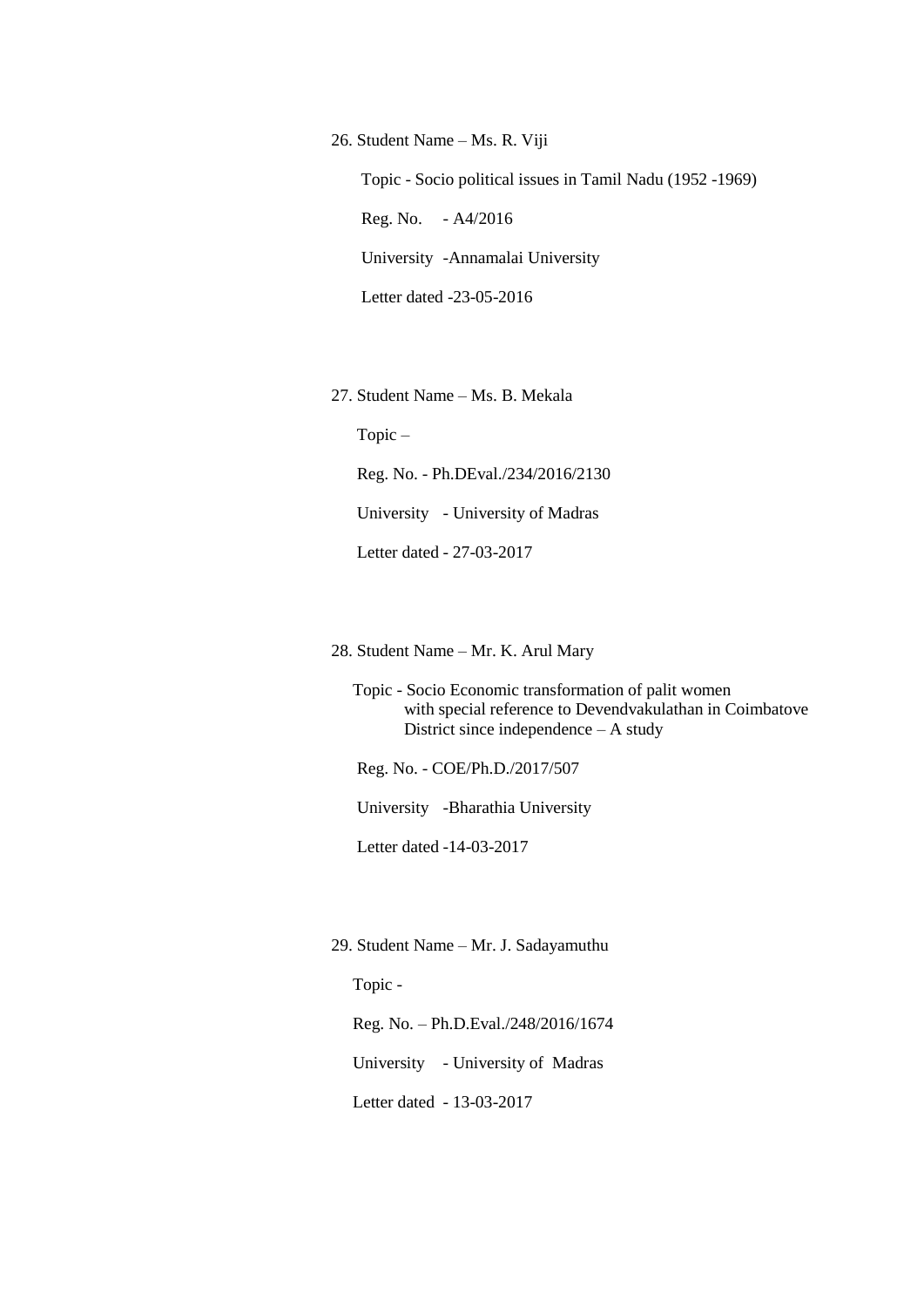30. Student Name – Mr. K. Pugazhenthi

Topic - Arakandanallur Athulyanaheshwara Tempal – A study

Reg. No. - A4/2017

University - Annamalai University

Letter dated - 09-03-2017

31. Student Name – Ms. A. Indira

 Topic - Higher educational institutions in Tamil Nadu 1854- 1947 - A historical study

Reg. No. - A4/2017

University - Annamalai University

Letter dated -02-03-2017

32. Student Name – R. Viji and A. Mohan

Topic - Reg. No. - A4/2017

University - Annamalai University

Letter dated - 17-02-2017

33. Student Name – Mr. P. Devaraju

Topic - The first congress ministry in free India, in the Madras presidency, 1952 -1962

Reg. No. - COE/Ph.D/2017/85

University -Bharathia University

Letter dated -12-01-2017

34. Student Name – Ms. M.A. Sugantha

Topic - Life and work of R. Venkararaman

Reg. No. - A4/2017

University - Annamalai University

Letter dated - 09-01-2017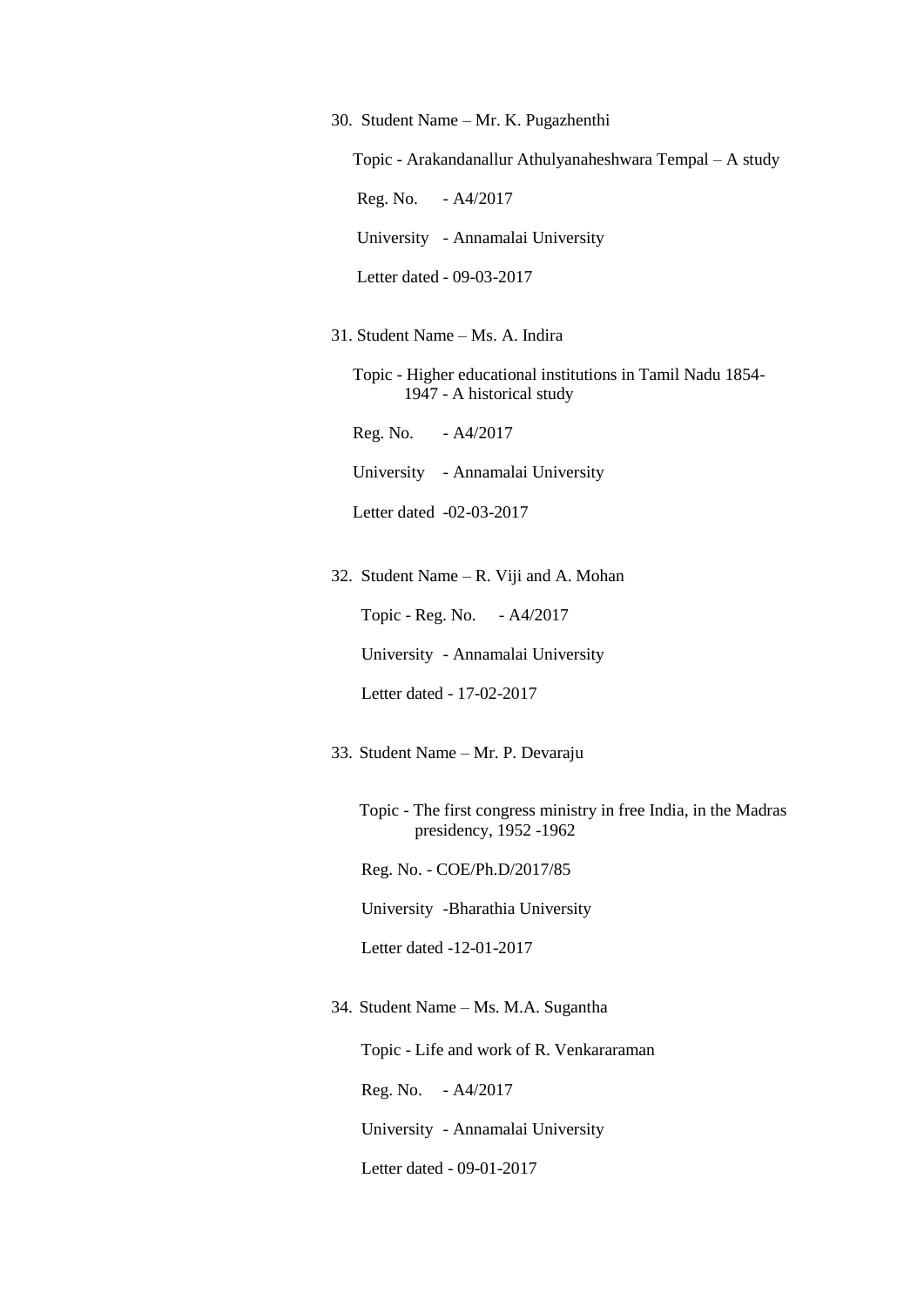35. Student Name –Mr. T. Rajendiran

Topic - Administrative changes during the transfer of power in the Madras presidency (1945 – 1948)

Reg. No. - COE/Ph.D/2017/017

University - Bharathiar University

Letter dated - 03-01-2017

36. Student Name – Ms. P. Kanni

 Topic - Development of transport and communication in the Nilgiri District, A.D 1819 – 1975

Reg. No. - COE/Ph.D/2016/1863

University - Bharathia University

Letter dated - 29-11-2016

37. Student Name – Ms. K. Ezhilarasi

Topic - Life and achievements of Sarada Devi-A historical study

Reg. No. - A4/2016

University - Annamalai University

Letter dated -26-07-2016

38. Student Name – Mr. J. Pugazhenthy

Topic -

Reg. No.- Ph.D.Eval./145/2016/3935

University - University of Madras

Letter dated -02-06-2016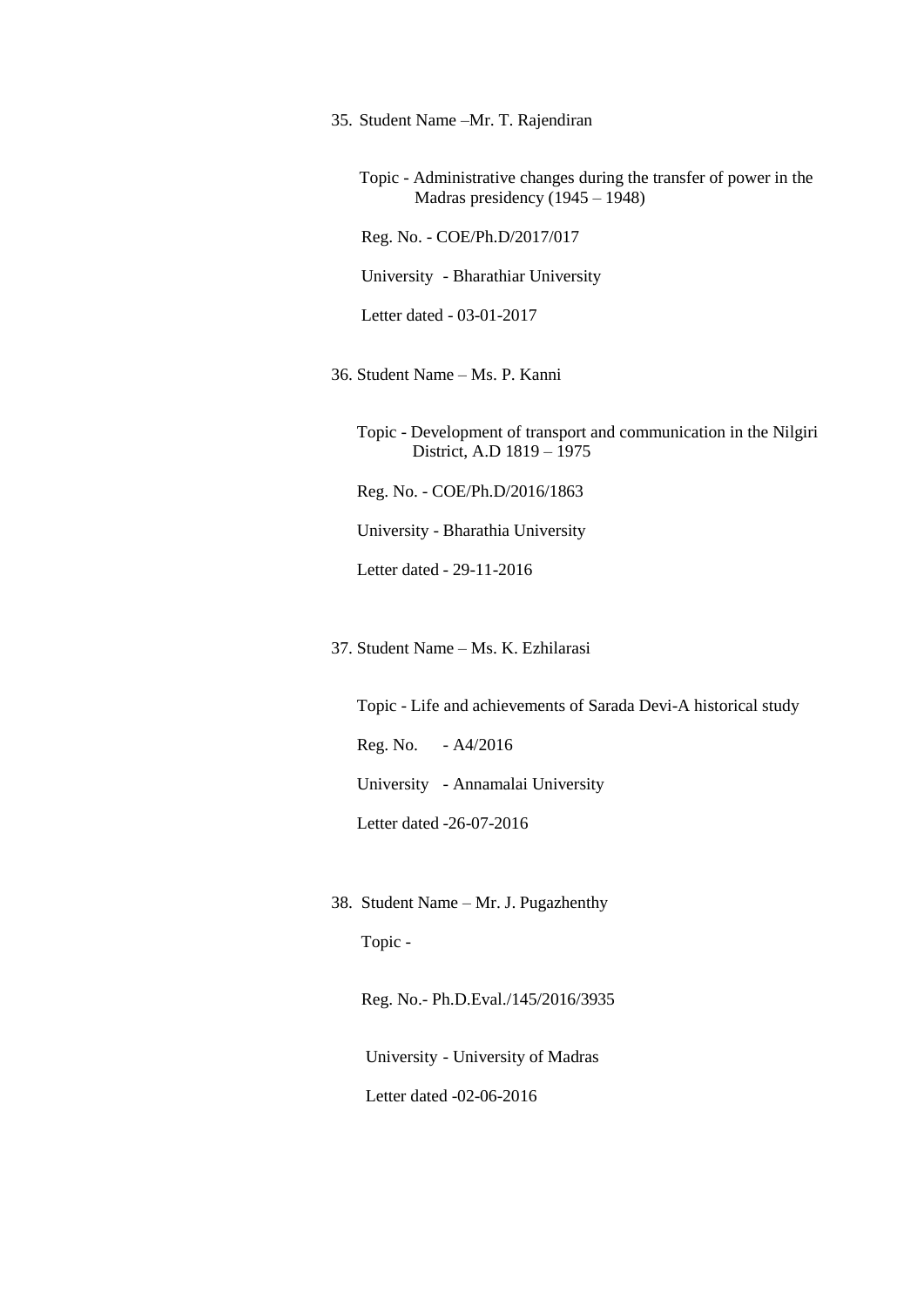39. Student Name – S. Kalaiselvi

 Topic - Socio Economic development of the malaiyali tribes of the of the shervaroy hills in salem district,Tamail Nadu

Reg. No.-COE/Ph.D./2016/820

University- Bharathiar University

Letter dated -31-05-2016

39. Student Name –S. Pani Dhason

Topic - Services of -----------Kamya Kumara District

Reg. No.- 2577/Ph.D/CE/His./944

University - Bharathidasan University

Letter dated -25-05-2016

40. Student Name –Mr. A. Mohan

 Topic - Temples and cult of Sri Rama in Tamilnadu history, art and architecture

Reg. No. - A4/2016

University - Annamalai University

Letter dated - 23-05-2016

#### 41. Student Name – M. Radha Krichnan

Topic - Literacy and social development in Tamilnadu (1954 – 1963)

Reg. No. - COE/Ph.D./1016/679

University - Bharathiar University

Letter dated - 02-05-2016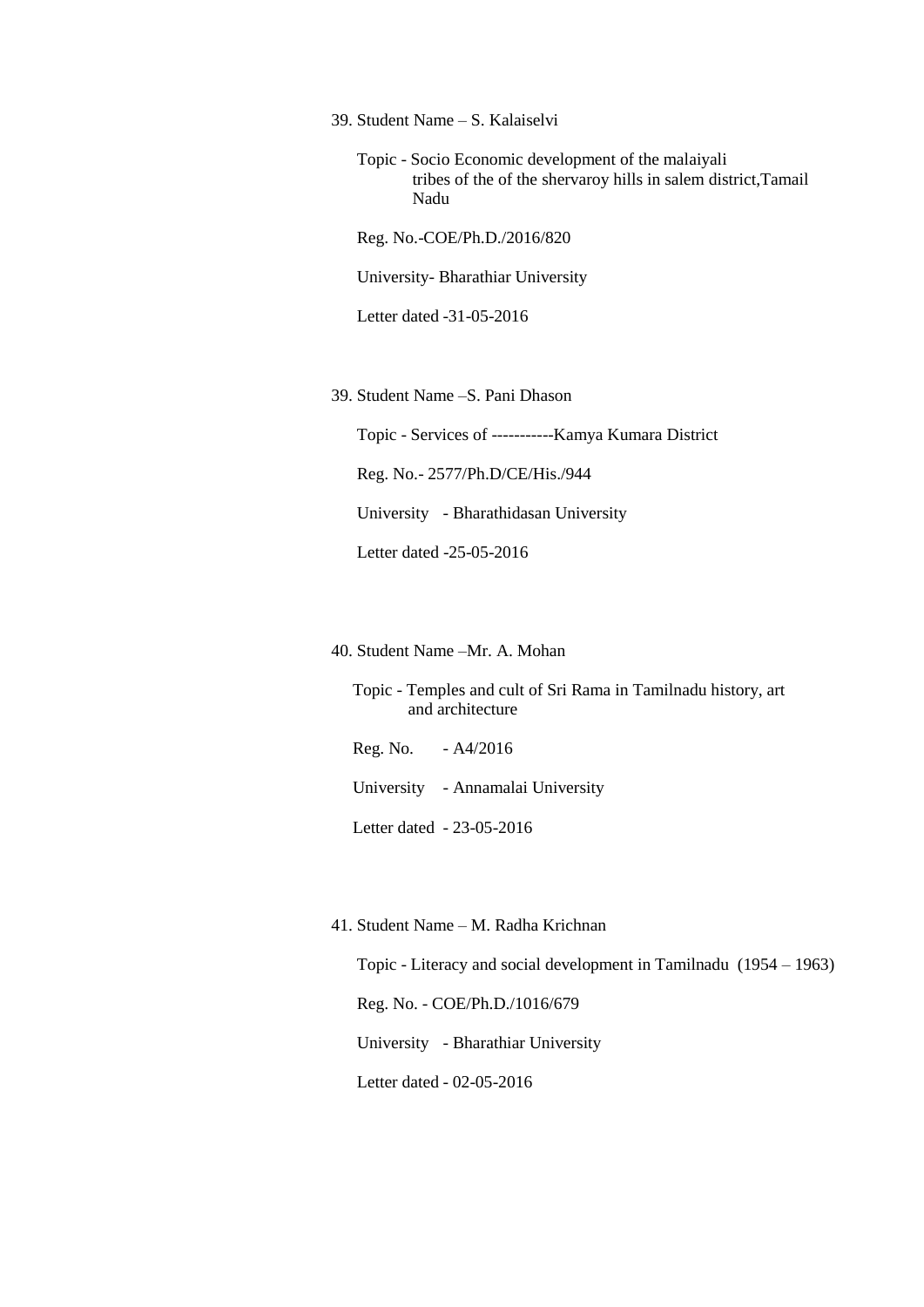42. Student Name –Ms. P. Jayachitra

Topic -

Reg. No. – Ph.D.Eval./598/2015/2049

University - University of Madras

Letter dated - 30-03-2016

43. Student Name – Mr. R. Sudaroli

Topic - Administration and social life under the nayaks of Tanjore

Reg. No. - A4/2016

University - Annamalai University

Letter dated - 07-03-2016

44. Student Name – K. Ramesh

Topic - Development of education under the Chennai Corporation

Reg. No. –

University - University of Madras

45. Student Name –V.C. Francis Xavier

 Topic - Growth of labour movement among the cotton textile labourers of Coimbatore and its environs (1880 – 1947)

Reg. No. - COE/Ph.D/2016/243

University - Bharathiar University

Letter dated -15-02-2016

46. Student Name – R. Rajan

 Topic - History of irrigation project in Kanyaumari District  $(1906 - 1971)$ 

Reg. No. - COE/Ph.D/2016/81

University - Bharathiar University

Letter dated -20-01-2016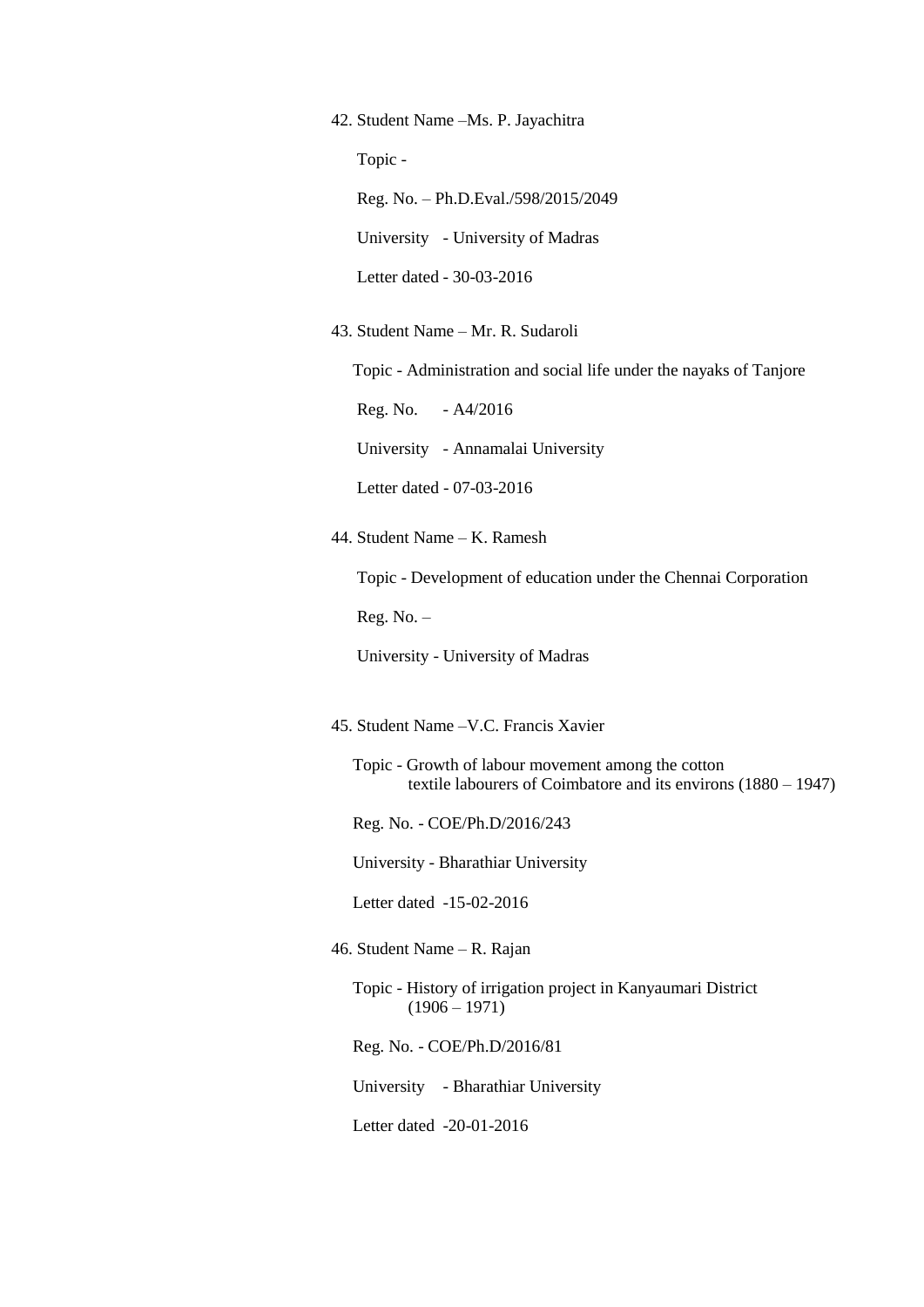47. Student Name – Mr. R. Sanjeevi

 Topic - History of All India Trade Union Congress (AITUC) in India with special reference to Tamil Nadu

Reg. No. - A4/2015

University - Annamalai University

Letter dated -05-05-2015

48. Student Name – Mr. K. Veerachelvam

Topic - Reg. No. - A4/2015

University - Annamalai University

- Letter dated 10-04-2015
- 49. Student Name Mr. K. Veerachelvam

 Topic - Five divine sabhas of Lord Nataraja in Tamil Nadu – A historical study

Reg. No. - A4/2015

University -Annamalai University

Letter dated - 16-03-2015

50. Student Name – Mr. S. Vasudevan

Topic - Tirutontisvara temple at Tirunavalur – A study

Reg. No. - A4/2014

University - Annamalai University

Letter dated - 11-12-2014

51. Student Name – Mr. N. Sudha

 Topic - The history of the municipal administration of the Nilgiris from 1950 to 2000

Reg. No.- COE/Ph.D./2014/1549

University - Bharathiar University

Letter dated -26-11-2014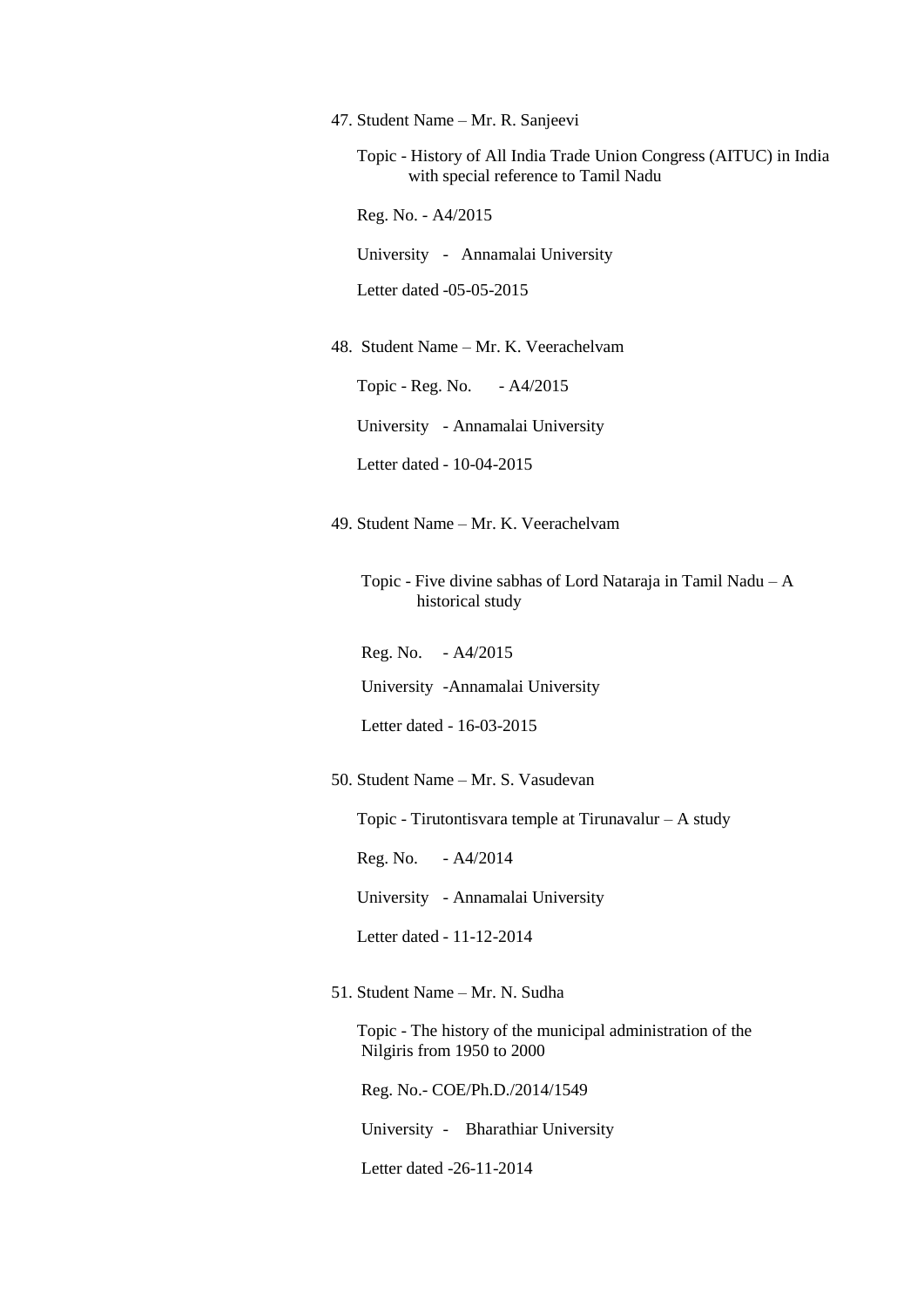52. Student Name – Mr. R. Rajaram

Topic -

 Reg. No. - Ph.D/Eval/500/2013/9645 University - University of Madras Letter dated -15-10-2014

53. Student Name – Ms. K. Velmangai

Topic -

Reg. No. - Ph.D//Eval/233/2014/7261

University - University of Madras

Letter dated - 01-10-2014

54. Student Name – Ms. B. Perundevi

Topic - Brahadiswara Temple at Gangaikondacholapuram - A. study

Reg. No. - A4/2014

University - Annamalai University

Letter dated - 03-02-2014

55. Student Name – Mr. M. Velmurugan

Topic - Socio Economic history of Thanjavur District from 1858 A.D to 1967 A.D

Reg. No. - A4/2014

University-Annamalai University

Letter dated -06-01-2014

56. Student Name – Mr. S. Selvakumar

Topic - Social reforms of Justice Party in Tamil Nadu

Reg. No.- A4/2013

University - Annamalai University

Letter dated - 30-08-2013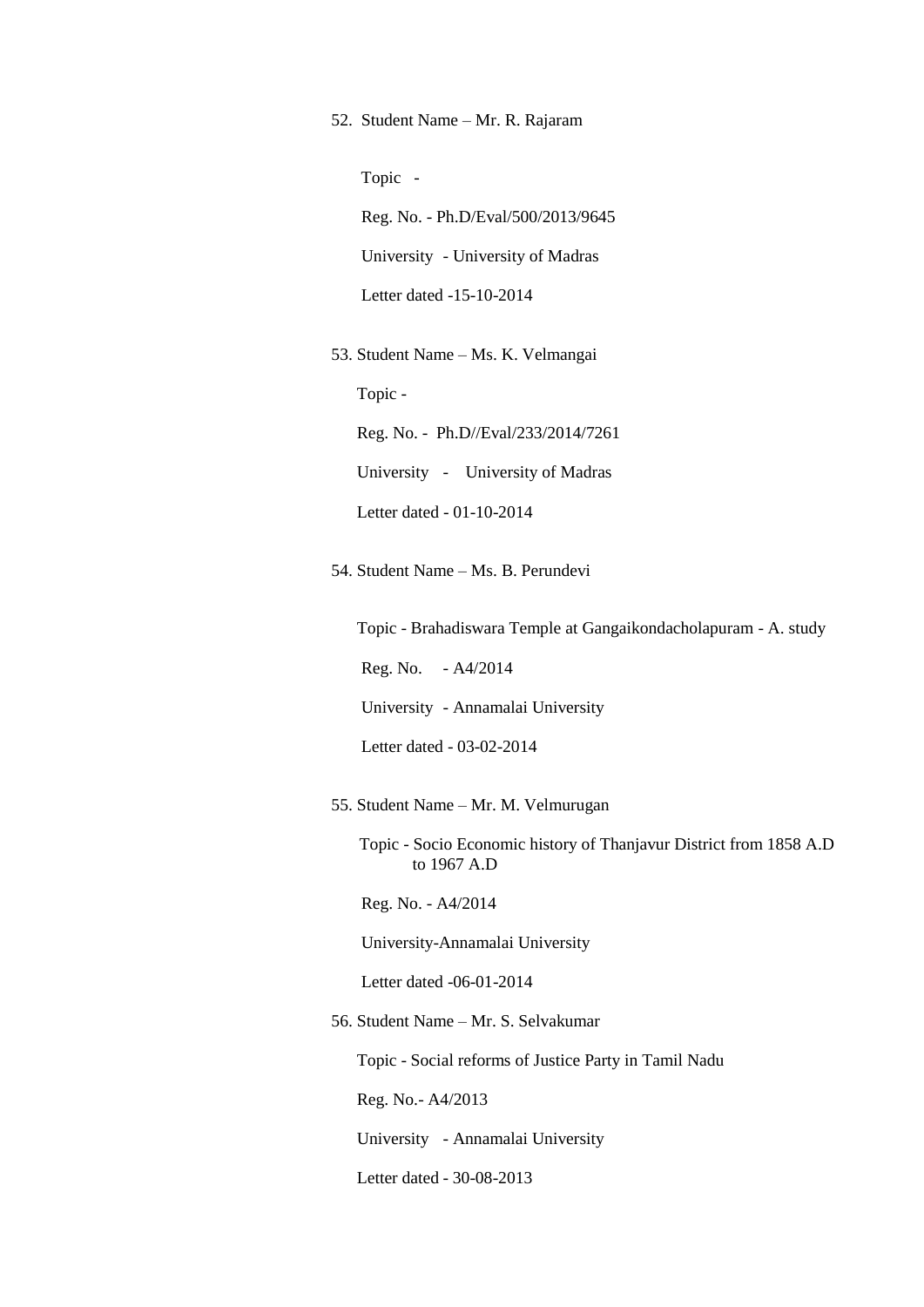57. Student Name – Mr. C. Senthamarai Topic - Reg. No. - Ph.D//Eval/143/2013/18151 University - University of Madras Letter dated - 09-10-2013

58. Student Name – Mr. S. Sivakumar

Topic - Siva temples at Kanchipuram – A historical study

Reg. No.- A4/2013

University - Annamalai University

Letter dated - 15-04-2013

59. Student Name – Mr. J.R. Sivarama Krishnan

Topic - Elavanasur Sri Arthanareeswarar Temple – A study

Reg. No. - A4/2012

University - Annamalai University

Letter dated - 24-12-2012

60. Student Name –Mr. C. Jeya Paul

 Topic - Evolution of Education Department in Tamil Nadu– A historical study

Reg. No. - A4/1012

University - Annamalai University

Letter dated - 12-12-2012

61. Student Name – K.S. Saritha

 Topic - Cognition and structure of Kerala Society during eighteenth\_  $---$  reformers

Reg. No.- COE/Ph.D./2012/1690

University - Bharathiar University

Letter dated -31-10-2012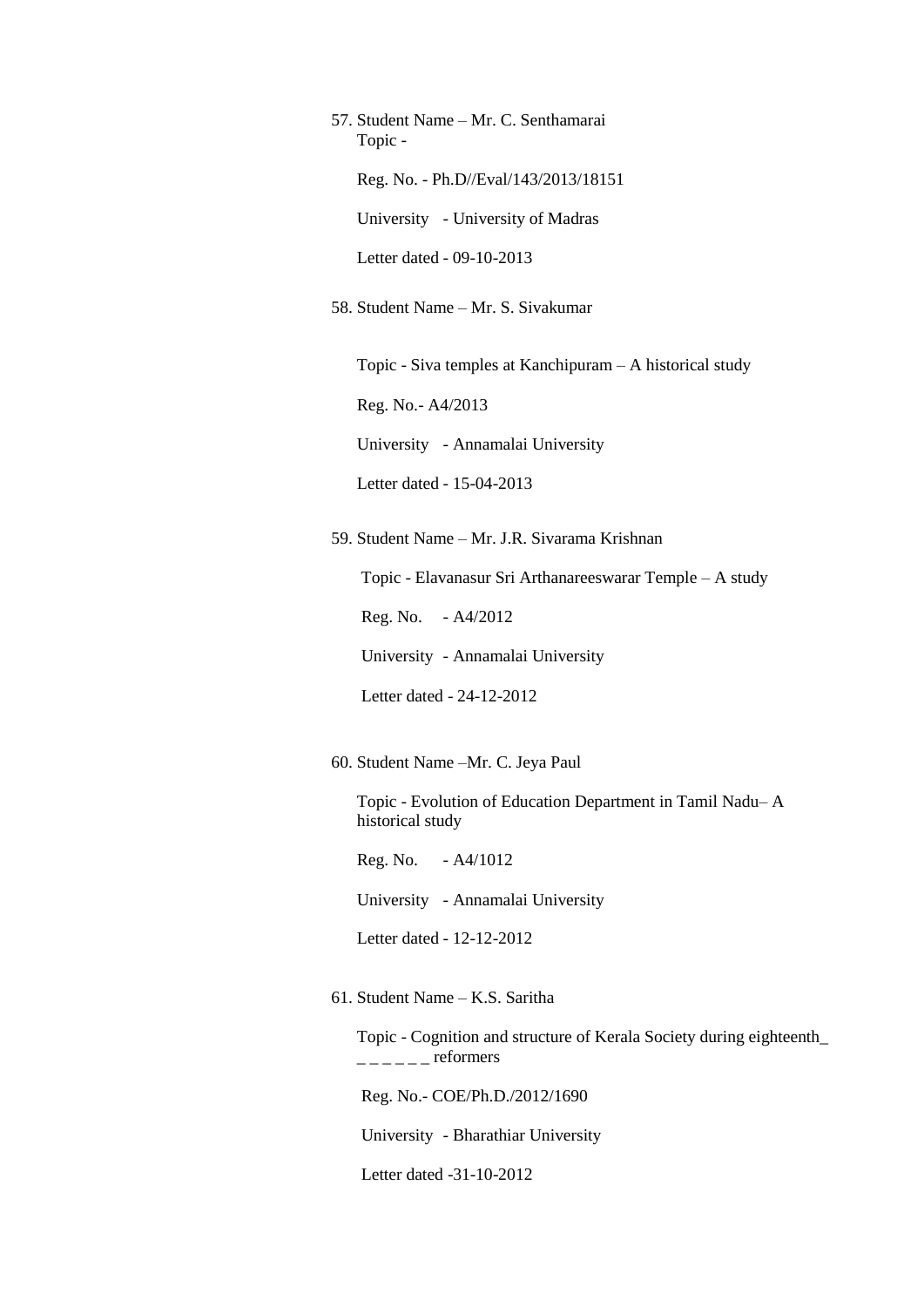62. Student Name – Mrs. R. Rajeshwari

 Topic - Museums in Tamil Nadu with special reference to Thanjavur - A Historical Study

Reg. No. -

University - Annamalai University

Letter dated - 12-10-2012

63. Student Name - Mr. G. Ramakrishnan

Topic –

Reg. No.- Ph.D/124/2012/3248

University - University of Madras

Letter dated - 23-04-2012

64. Student Name – Mr. M. Thamarai Manalan

 Topic - History of epidemic diseases in Tamilnadu (1858 – 1967) Reg. No. - A4/2012 University - Annamalai University Letter dated - 26-03-2012

65. Student Name – Mr. Muthu

 Topic - Cultural tourism in Tamil Nadu with special reference to Madurai district  $- A$  study Reg. No. - A4/2012 University - Annamalai University Letter dated - 26-03-2012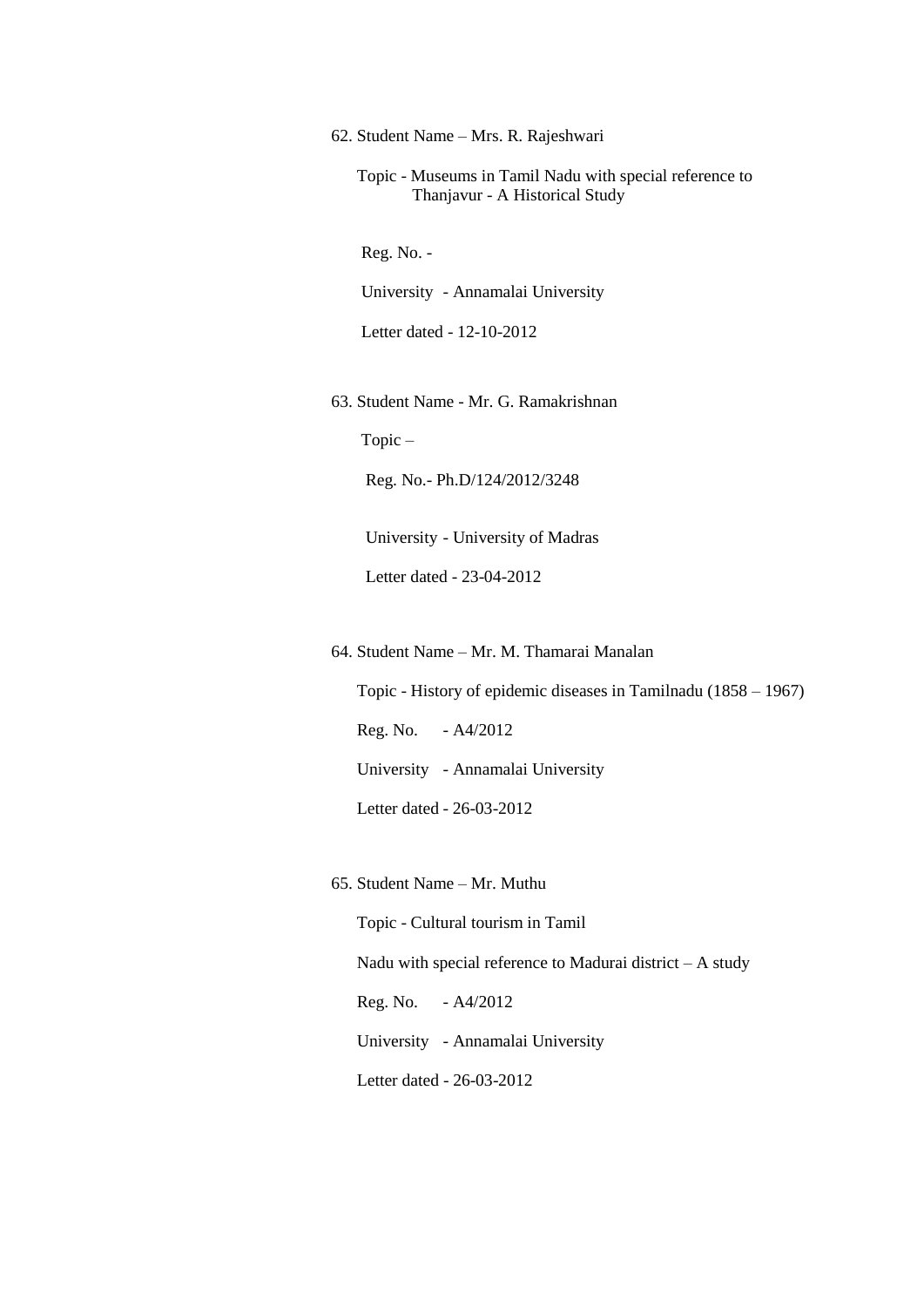66. Student Name – Ms. S. Renuka Devi

Topic –

Reg. No.- Ph.D/516/2011/1410

University - University of Madras

Letter dated - 29-02-2012

67. Student Name – Mr. N. Raja

 Topic - The election manifestos of political parties in Tamil Nadu from 1952 to 2007 – A study

Reg. No. - A4/2012

University - Annamalai University

Letter dated - 24-01-2012

68. Student Name – Ms. S. Renuka Devi

 Topic - Administration of tondaimans in the Princely State of Pudukkottai

Reg. No. - Ph.D/516/2011

University - University of Madras

Letter dated -20-01-2012

69. Student Name – Mr. M. Venkatasamy

 Topic - The Empowerment of Tribal through the selfhelp group in Krishnagiri District- A study

Reg. No. - Ph.D/323/2011/212

University - University of Madras

Letter dated - 18-01-2012

70. Student Name – Mr. M. Jayapal

Topic –

Reg. No. - A4/2011

University - Annamalai University

Letter dated - 22-09-2011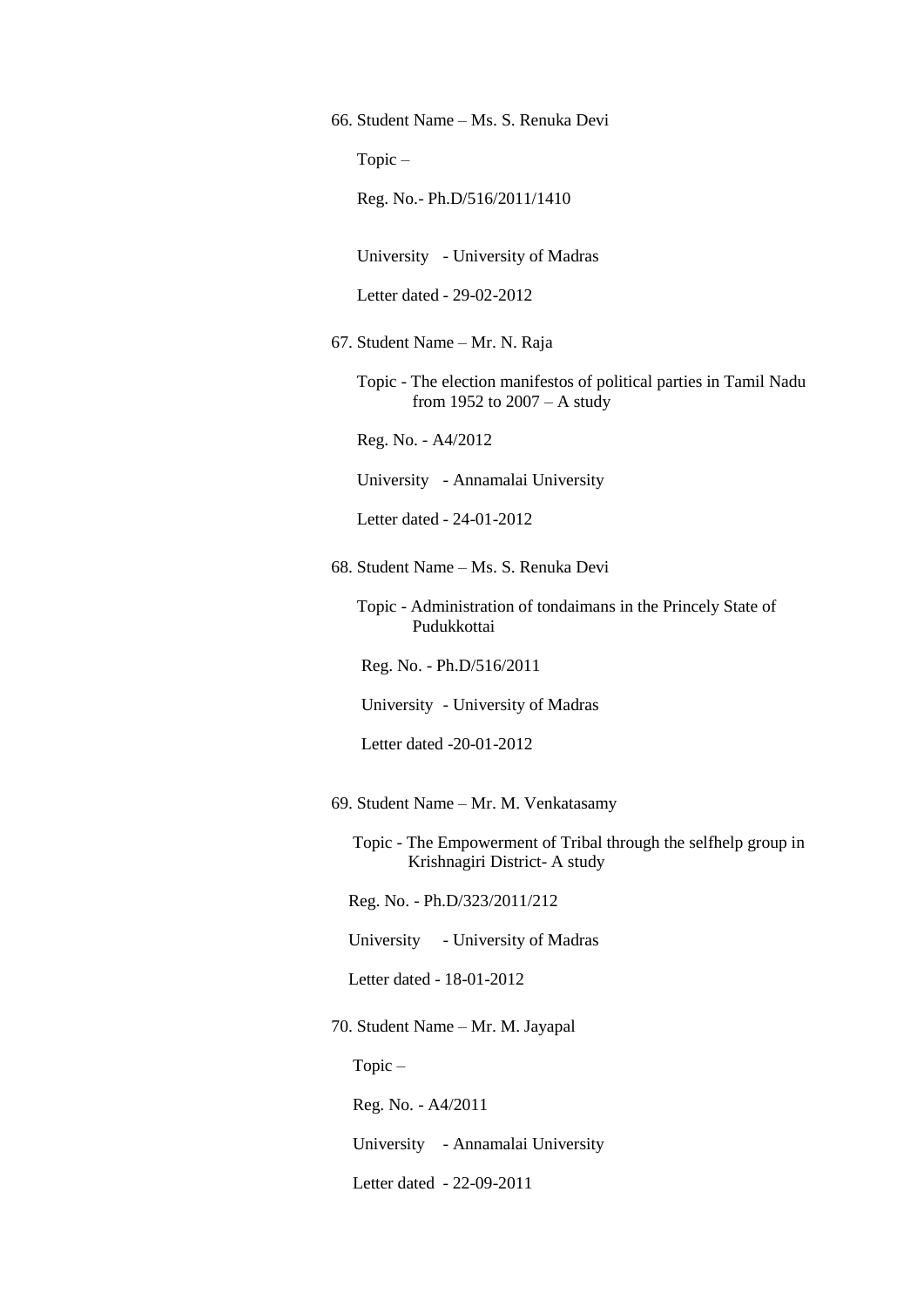71. Student Name – Mr. B. Sathyanarayanan

Topic -

Reg. No. - Ph.D/221/2011/5111

University - University of Madras

Letter dated - 10-09-2011

72. Student Name – Mr. T.R. Sekaran

Topic –

Reg. No. - Ph.D/053/2011/3250

University - University of Madras

Letter dated -22-06-2011

73. Student Name – Mr. B. Sathyanarayanan

 Topic - Congress and Socio-Economic issues in Tamil Nadu, 1920-1939

Reg. No. - Ph.D/221/2011/3190

University - University of Madras

Letter dated - 21-06-2011

74. Student Name – Mr. T.R. Sekaran

 Topic - Indo-American relations political study with special reference to the role of Ambassadors, 1947 – 2001

Reg. No. - COE/Ph.D/2017/85

University -University of Madras

Letter dated - 13-06-2011

75. Student Name – Mr. M. Jayapal

 Topic - Development of saivism in kumbhakonam region – A historical study

Reg. No. - A4/2010

University - Annamalai University

Letter dated - 27-09-2010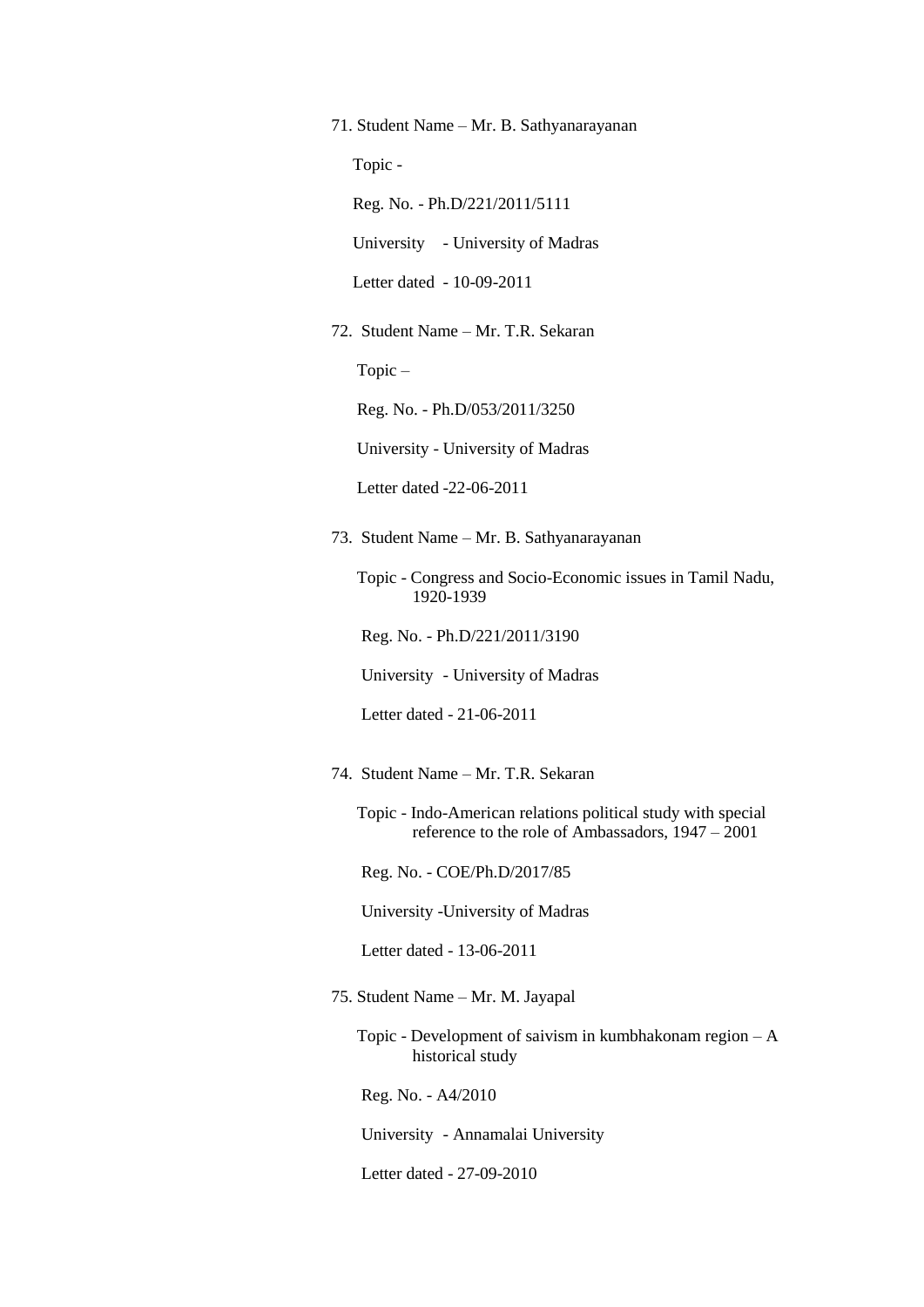76. Student Name – Mr. S. Sridhar

 Topic - Human rights, social justice and political challenges in India with special reference to Tamil Nadu

Reg. No. - A4/2009

University - Annamalai University

Letter dated - 01-09-2009

77. Student Name – Ms. C. Naveenadevi

Topic - Women politics in Tamil Nadu 1947 – 2001

Reg. No. - A4/2010

University - Annamalai University

Letter dated - 25-05-2010

78. Student Name – K. Kalaiagasi

Topic –

Reg. No. - CARE/2019

University - Annamalai University

Letter dated - 12-02-2019

79. Student Name -

Topic -

Reg. No. - A4/2011

University - Annamalai University

Letter dated - 23-09-2011

80. Student Name – Mr. M. Venkatasamy

 Topic - The Empowerment of Tribal through the self-help groups in Krishnagiri District – A study (History)

Reg. No. - Ph.D./323/2011/7176

University - University of Madras

Letter dated - 4-11-2011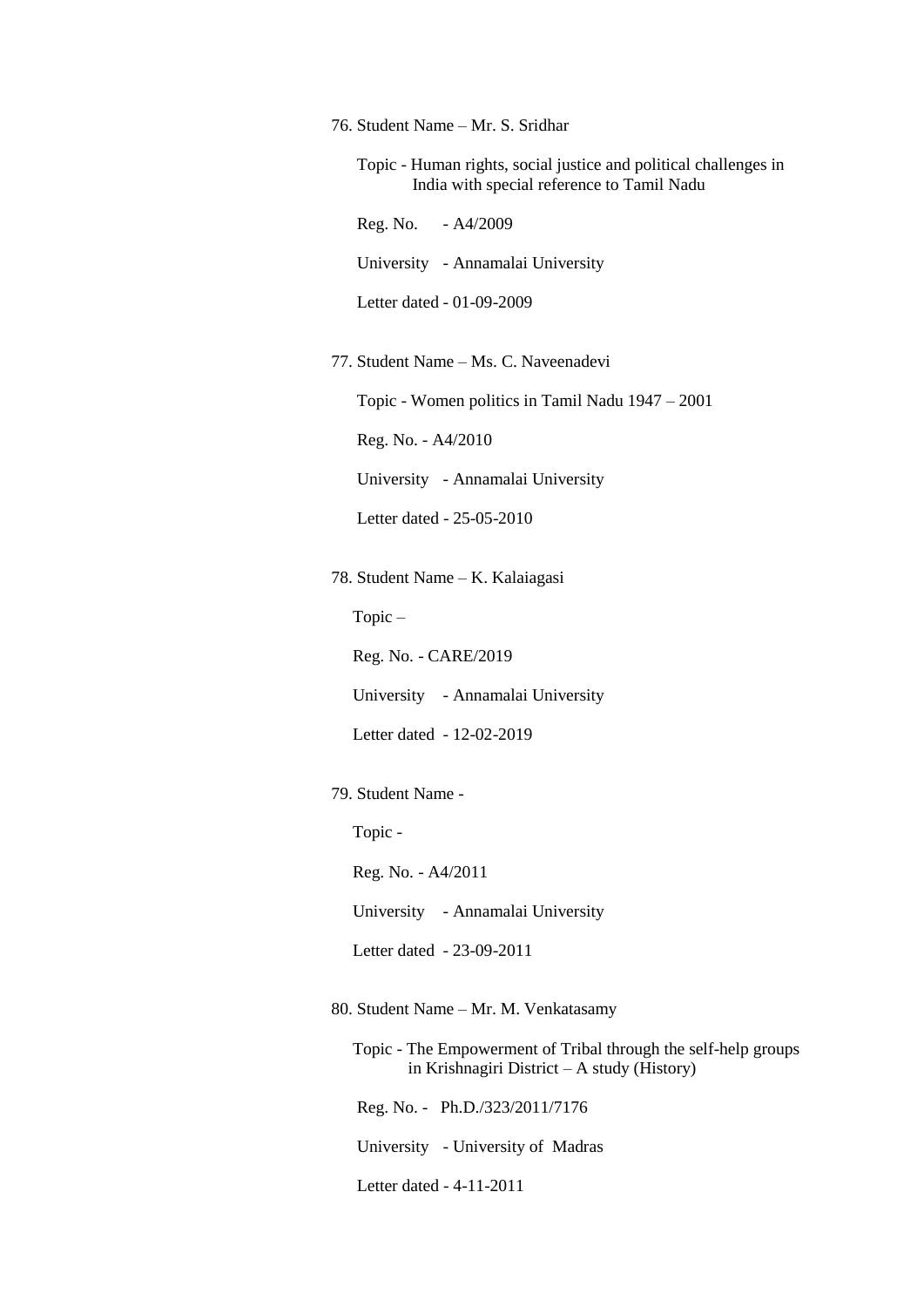81. Student Name – Mr. M. Jayapal Topic – Reg. No. - A4/2012 University - Annamalai University Letter dated - 27-06-2012 82. Student Name – Mr. J. R. Sivaramakrishnan Topic - Reg. No. - A4/2013 University - Annamalai University Letter dated - 27-05-2013 83. Student Name – Mr. J. R. Sivaramakrishnan Topic - Reg. No. - A4/2013 University - Annamalai University Letter dated - 18-01-2013 84. Student Name – Mr. M. Velmurugan Topic - Reg. No. - A4/2014 University - Annamalai University

Letter dated - 24-06-2014

## 85. Student Name – Mr. M. Velmurugan

Topic -

Reg. No. - A4/2014

University - Annamalai University

Letter dated - 17-02-2014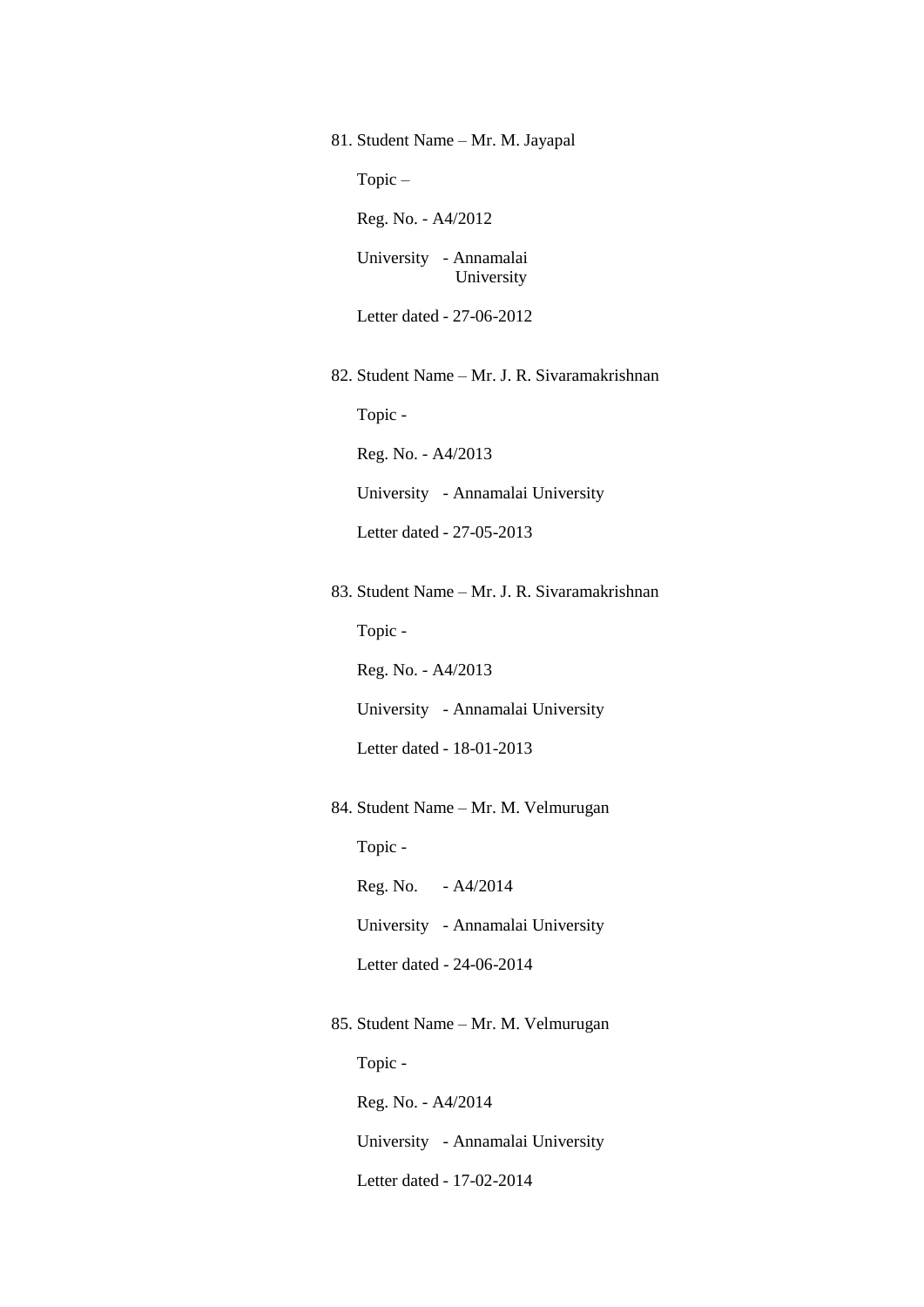86. Student Name – Mr. R. Sanjeevi Reg. No. - A4/2015 University - Annamalai University Letter dated - 10-07-2015

87. Student Name – Radha Krishnan Topic - Reg. No.- COE/Ph.D./2016/1280 University - Bharathiar University Letter dated - 17-11-2016

88. Student Name – V. C. Francis Xavier Topic- Reg. No.- COE/Ph.D./2016/1169

University - Bharathiar University

Letter dated - 02-09-2016

89. Student Name – Ms. K. Ezhilarasi

Topic -

Reg. No.- A4/2016

University - Annamalai University

Letter dated - 31-08-2016

90. Student Name – S. Pomi Dhoson Topic - Reg. No. - Ph.D./CE/His./944 University - Bharathidasan University Letter dated - 27-07-2016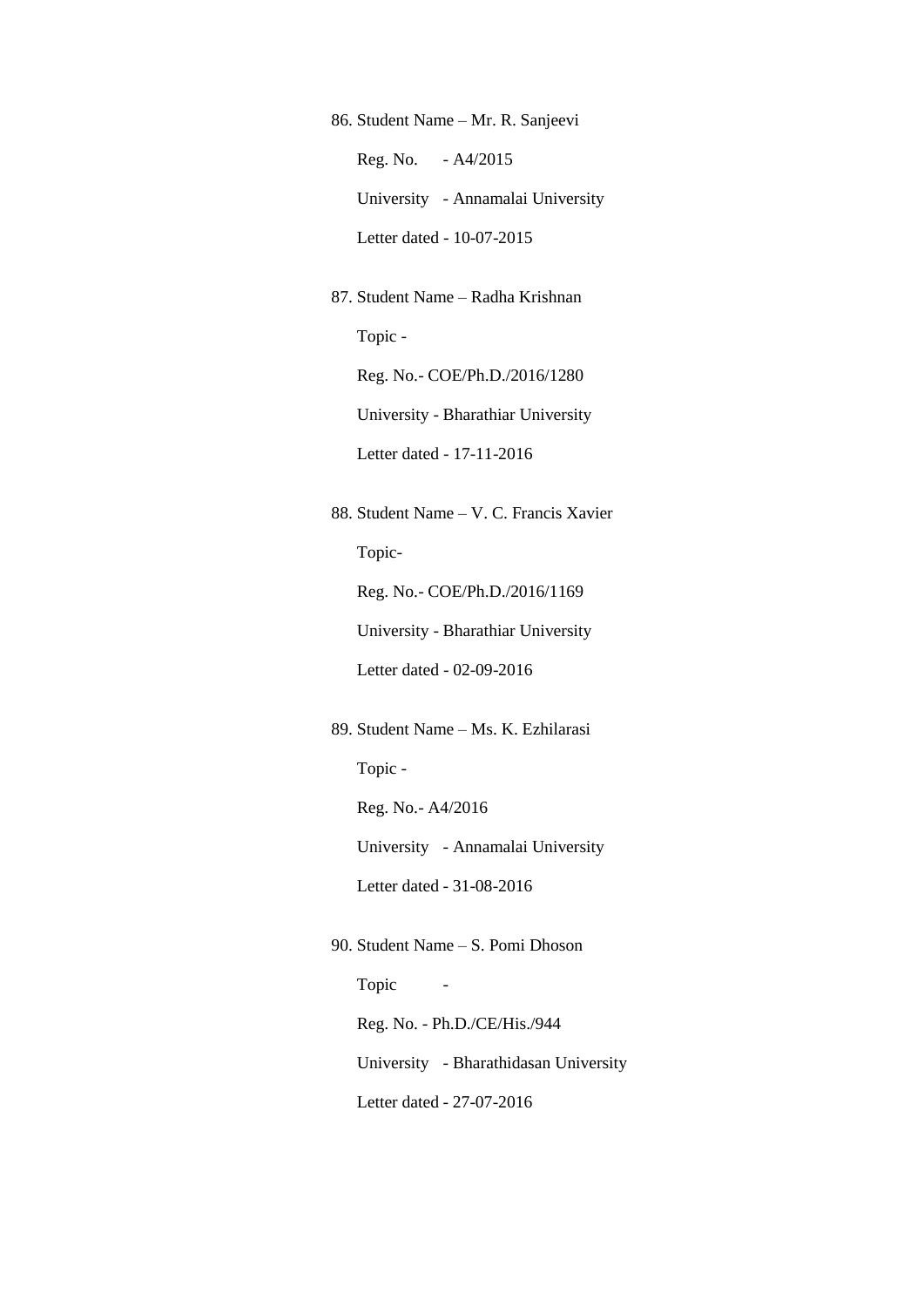91. Student Name – Mr. R. Sudaroli

Topic -

Reg. No. - A4/2016

University - Annamalai University

Letter dated - 20-07-2016

92. Student Name – Mr. R. Viji

Topic -

Reg. No. - A4/2016

University - Annamalai University

Letter dated - 22-06-2016

93. Student Name – Mr. A. Mohan

Topic –

Reg. No. - A4/2016

University - Annamalai University

Letter dated - 22-06-2016

94. Student Name – Mr. R. Sudaroli

Topic -

Reg. No. - A4/2016

University- Annamalai University

Letter dated - 12-04-2016

95. Student Name – Ms. M. A. Sugantha Topic - Reg. No. - A4/2017 University - Annamalai University

Letter dated - 11-04-2017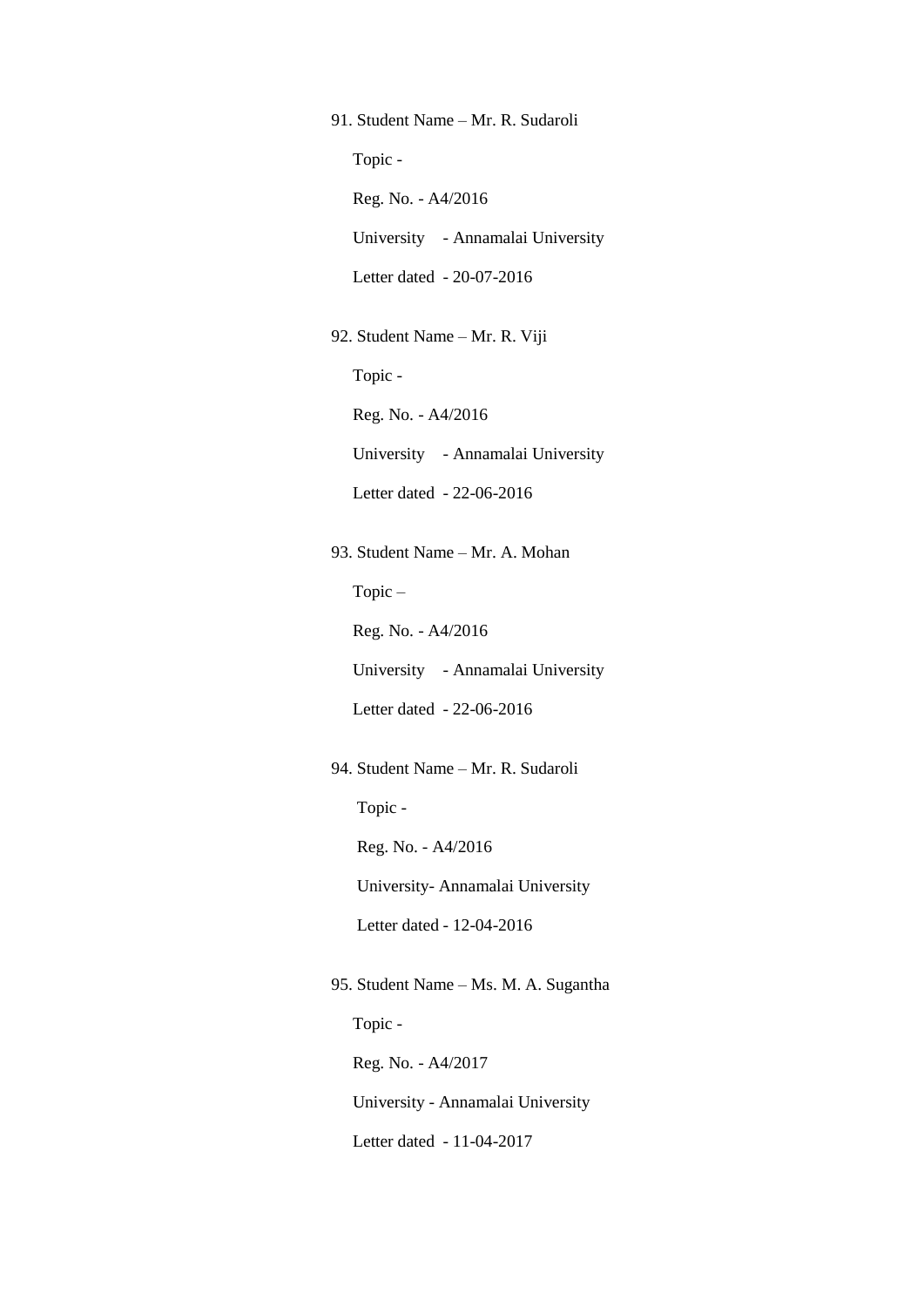96. Student Name – Ms. K. Seethaladevi Topic - Reg. No. - A4/2017 University - Annamalai University Letter dated - 24-10-2017

97. Student Name – Ms. A. Indira

Topic -

Reg. No. - A4/2017

University - Annamalai University

Letter dated - 10-04-2017

98. Student Name – Dr. Shifa Banu

 Topic - Ravanasamudram – A Model Village for Secularism in Tamil Nadu

Reg. No.- 64/FT/12/2013/2254

University - University of Madras

Letter dated - - 09-2017

99. Student Name - Dr. Maongnungsang Jamir

 Topic - Education and Social Change in Nagaland: A Study on A Naga Tribe (AD 1878-1963)

Reg. No.- 48/FT/09/2012/9598

University - University of Madras

Letter dated - 10-2017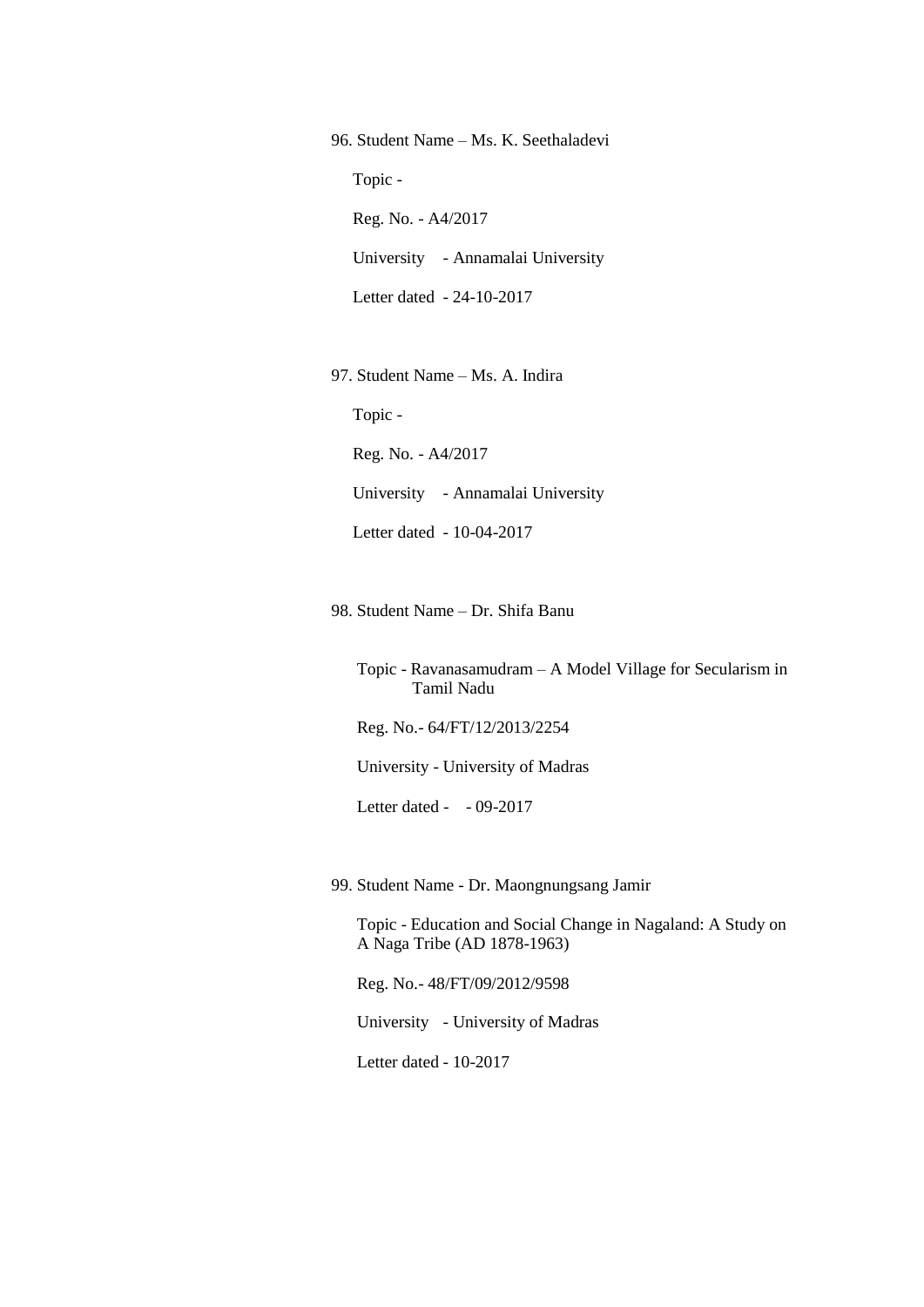100. Student Name – Mr. D. Kandhan

- Topic Thiru. G. Viswanathan A Renowned Multi-Faceted Personality – A Study
- Reg. No. TVU/Exam/Ph.D.,/Synopsis acceptance/2017/2905

University - Thiruvalluval University

Letter dated - 28-01-2017

101. Student Name – Mr. M. Muthu

 Topic - RamalingaSwamy"s Socio- Religious Contributions and Siddha Tradition in Tamilnadu ( $19<sup>th</sup>$  Century-Socio – Religious & Culture)

Reg. No.- TVU/Exam/Ph.D.,/Synopsis acceptance/2018/5042

University - Thiruvalluval University

Letter dated - 10-11-2018

102. Student Name – Mr. M. Punithavel

Topic -

Reg. No. - A4 /2018

University - Annamalai University

Letter dated -16-05-2018

103. Student Name – Mr. E. Siva

 Topic - Heritage Tourist Places of Coastal Tamil Nadu – A Study Reg. No.- CARE/2019 University - Annamalai University Letter dated -16-05-2019